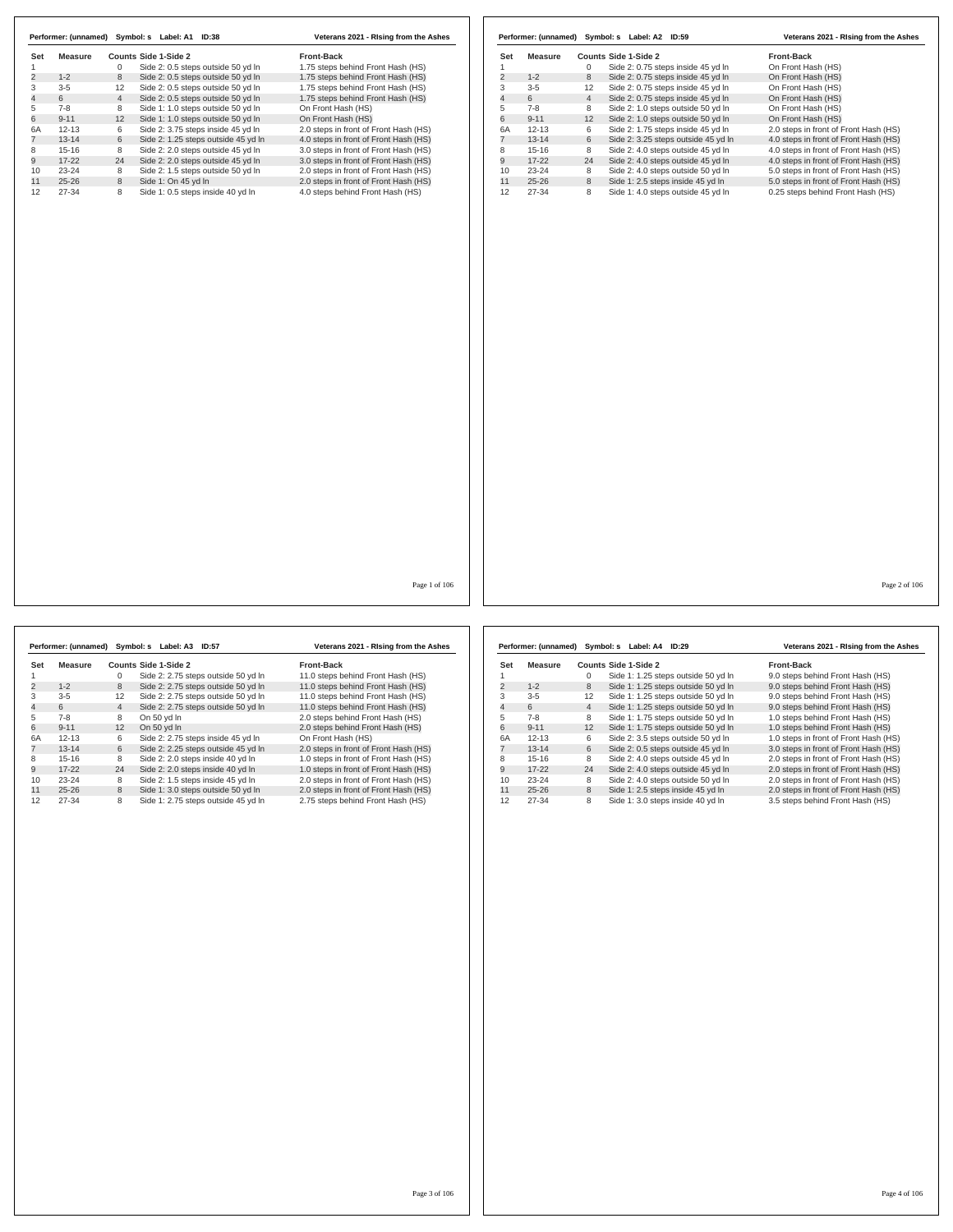| Set<br><b>Measure</b><br>Counts Side 1-Side 2<br><b>Front-Back</b><br>3.0 steps in front of Front Hash (HS)<br>Side 2: 2.0 steps inside 45 yd In<br>2.5 steps in front of Front Hash (HS)<br>$\mathbf{1}$<br>$\mathbf{0}$<br>$\overline{2}$<br>$1 - 2$<br>Side 2: 2.0 steps inside 45 yd In<br>2.5 steps in front of Front Hash (HS)<br>8<br>3<br>$3-5$<br>Side 2: 2.0 steps inside 45 yd In<br>2.5 steps in front of Front Hash (HS)<br>12<br>$\overline{4}$<br>6<br>$\overline{4}$<br>Side 2: 2.0 steps inside 45 yd In<br>2.5 steps in front of Front Hash (HS)<br>5<br>$7 - 8$<br>8<br>1.0 steps in front of Front Hash (HS)<br>On 50 yd In<br>2.0 steps in front of Front Hash (HS)<br>$9 - 11$<br>12<br>On 50 yd In<br>1.0 steps in front of Front Hash (HS)<br>6<br>2.0 steps in front of Front Hash (HS)<br>3.0 steps in front of Front Hash (HS)<br>6A<br>$12 - 13$<br>Side 2: 2.75 steps inside 45 yd In<br>4.0 steps in front of Front Hash (HS)<br>6<br>$\overline{7}$<br>5.0 steps in front of Front Hash (HS)<br>$13 - 14$<br>6<br>Side 2: 2.25 steps outside 45 yd In<br>6.0 steps in front of Front Hash (HS)<br>Side 2: On 45 yd In<br>4.0 steps in front of Front Hash (HS)<br>8<br>$15 - 16$<br>8<br>6.0 steps in front of Front Hash (HS)<br>9<br>$17 - 22$<br>Side 2: On 45 yd In<br>4.0 steps in front of Front Hash (HS)<br>24<br>6.0 steps in front of Front Hash (HS)<br>10<br>23-24<br>Side 1: 1.0 steps outside 50 yd In<br>2.0 steps in front of Front Hash (HS)<br>8<br>5.0 steps in front of Front Hash (HS)<br>11<br>$25 - 26$<br>8<br>Side 1: 2.5 steps outside 45 yd In<br>5.0 steps in front of Front Hash (HS)<br>12<br>4.5 steps behind Front Hash (HS)<br>27-34<br>Side 1: 0.5 steps outside 40 yd In<br>1.25 steps behind Front Hash (HS)<br>8 |                | Performer: (unnamed) |                | Symbol: s Label: A5 ID:46           | Veterans 2021 - Rising from the Ashes |  | Performer: (unnamed) Symbol: s Label: A6 ID:52 | Veterans 2021 - Rising from the Ashes |
|--------------------------------------------------------------------------------------------------------------------------------------------------------------------------------------------------------------------------------------------------------------------------------------------------------------------------------------------------------------------------------------------------------------------------------------------------------------------------------------------------------------------------------------------------------------------------------------------------------------------------------------------------------------------------------------------------------------------------------------------------------------------------------------------------------------------------------------------------------------------------------------------------------------------------------------------------------------------------------------------------------------------------------------------------------------------------------------------------------------------------------------------------------------------------------------------------------------------------------------------------------------------------------------------------------------------------------------------------------------------------------------------------------------------------------------------------------------------------------------------------------------------------------------------------------------------------------------------------------------------------------------------------------------------------------------------------------------------------------------------------------------------------------------|----------------|----------------------|----------------|-------------------------------------|---------------------------------------|--|------------------------------------------------|---------------------------------------|
|                                                                                                                                                                                                                                                                                                                                                                                                                                                                                                                                                                                                                                                                                                                                                                                                                                                                                                                                                                                                                                                                                                                                                                                                                                                                                                                                                                                                                                                                                                                                                                                                                                                                                                                                                                                      | Set            | <b>Measure</b>       |                | Counts Side 1-Side 2                | <b>Front-Back</b>                     |  |                                                |                                       |
|                                                                                                                                                                                                                                                                                                                                                                                                                                                                                                                                                                                                                                                                                                                                                                                                                                                                                                                                                                                                                                                                                                                                                                                                                                                                                                                                                                                                                                                                                                                                                                                                                                                                                                                                                                                      | $\mathbf{1}$   |                      | $\mathbf 0$    | Side 2: 0.5 steps outside 50 yd In  |                                       |  |                                                |                                       |
|                                                                                                                                                                                                                                                                                                                                                                                                                                                                                                                                                                                                                                                                                                                                                                                                                                                                                                                                                                                                                                                                                                                                                                                                                                                                                                                                                                                                                                                                                                                                                                                                                                                                                                                                                                                      | $\overline{2}$ | $1 - 2$              | 8              | Side 2: 0.5 steps outside 50 yd In  | 3.0 steps in front of Front Hash (HS) |  |                                                |                                       |
|                                                                                                                                                                                                                                                                                                                                                                                                                                                                                                                                                                                                                                                                                                                                                                                                                                                                                                                                                                                                                                                                                                                                                                                                                                                                                                                                                                                                                                                                                                                                                                                                                                                                                                                                                                                      | 3              | $3 - 5$              | 12             | Side 2: 0.5 steps outside 50 yd In  | 3.0 steps in front of Front Hash (HS) |  |                                                |                                       |
|                                                                                                                                                                                                                                                                                                                                                                                                                                                                                                                                                                                                                                                                                                                                                                                                                                                                                                                                                                                                                                                                                                                                                                                                                                                                                                                                                                                                                                                                                                                                                                                                                                                                                                                                                                                      | $\overline{4}$ | 6                    | $\overline{4}$ | Side 2: 0.5 steps outside 50 yd In  | 3.0 steps in front of Front Hash (HS) |  |                                                |                                       |
|                                                                                                                                                                                                                                                                                                                                                                                                                                                                                                                                                                                                                                                                                                                                                                                                                                                                                                                                                                                                                                                                                                                                                                                                                                                                                                                                                                                                                                                                                                                                                                                                                                                                                                                                                                                      |                | $7 - 8$              | 8              | Side 1: 1.75 steps outside 50 yd In |                                       |  |                                                |                                       |
|                                                                                                                                                                                                                                                                                                                                                                                                                                                                                                                                                                                                                                                                                                                                                                                                                                                                                                                                                                                                                                                                                                                                                                                                                                                                                                                                                                                                                                                                                                                                                                                                                                                                                                                                                                                      |                | $9 - 11$             | 12             | Side 1: 1.75 steps outside 50 yd In |                                       |  |                                                |                                       |
|                                                                                                                                                                                                                                                                                                                                                                                                                                                                                                                                                                                                                                                                                                                                                                                                                                                                                                                                                                                                                                                                                                                                                                                                                                                                                                                                                                                                                                                                                                                                                                                                                                                                                                                                                                                      |                | $12 - 13$            | 6              | Side 2: 3.5 steps outside 50 yd In  |                                       |  |                                                |                                       |
|                                                                                                                                                                                                                                                                                                                                                                                                                                                                                                                                                                                                                                                                                                                                                                                                                                                                                                                                                                                                                                                                                                                                                                                                                                                                                                                                                                                                                                                                                                                                                                                                                                                                                                                                                                                      |                | $13 - 14$            | 6              | Side 2: 0.5 steps outside 45 yd In  |                                       |  |                                                |                                       |
|                                                                                                                                                                                                                                                                                                                                                                                                                                                                                                                                                                                                                                                                                                                                                                                                                                                                                                                                                                                                                                                                                                                                                                                                                                                                                                                                                                                                                                                                                                                                                                                                                                                                                                                                                                                      |                |                      |                |                                     |                                       |  |                                                |                                       |
|                                                                                                                                                                                                                                                                                                                                                                                                                                                                                                                                                                                                                                                                                                                                                                                                                                                                                                                                                                                                                                                                                                                                                                                                                                                                                                                                                                                                                                                                                                                                                                                                                                                                                                                                                                                      |                | $15 - 16$            | 8              | Side 2: On 45 yd In                 |                                       |  |                                                |                                       |
|                                                                                                                                                                                                                                                                                                                                                                                                                                                                                                                                                                                                                                                                                                                                                                                                                                                                                                                                                                                                                                                                                                                                                                                                                                                                                                                                                                                                                                                                                                                                                                                                                                                                                                                                                                                      |                | $17 - 22$            | 24             | Side 2: On 45 yd In                 |                                       |  |                                                |                                       |
|                                                                                                                                                                                                                                                                                                                                                                                                                                                                                                                                                                                                                                                                                                                                                                                                                                                                                                                                                                                                                                                                                                                                                                                                                                                                                                                                                                                                                                                                                                                                                                                                                                                                                                                                                                                      |                | 23-24                | 8              | Side 1: 1.0 steps outside 50 yd In  |                                       |  |                                                |                                       |
|                                                                                                                                                                                                                                                                                                                                                                                                                                                                                                                                                                                                                                                                                                                                                                                                                                                                                                                                                                                                                                                                                                                                                                                                                                                                                                                                                                                                                                                                                                                                                                                                                                                                                                                                                                                      |                | $25 - 26$            | 8              | Side 1: 2.5 steps outside 45 yd In  | 2.0 steps in front of Front Hash (HS) |  |                                                |                                       |
|                                                                                                                                                                                                                                                                                                                                                                                                                                                                                                                                                                                                                                                                                                                                                                                                                                                                                                                                                                                                                                                                                                                                                                                                                                                                                                                                                                                                                                                                                                                                                                                                                                                                                                                                                                                      |                | $27 - 34$            | 8              | Side 1: 1.75 steps outside 40 yd In |                                       |  |                                                |                                       |
|                                                                                                                                                                                                                                                                                                                                                                                                                                                                                                                                                                                                                                                                                                                                                                                                                                                                                                                                                                                                                                                                                                                                                                                                                                                                                                                                                                                                                                                                                                                                                                                                                                                                                                                                                                                      |                |                      |                |                                     |                                       |  |                                                |                                       |
|                                                                                                                                                                                                                                                                                                                                                                                                                                                                                                                                                                                                                                                                                                                                                                                                                                                                                                                                                                                                                                                                                                                                                                                                                                                                                                                                                                                                                                                                                                                                                                                                                                                                                                                                                                                      |                |                      |                |                                     |                                       |  |                                                |                                       |
|                                                                                                                                                                                                                                                                                                                                                                                                                                                                                                                                                                                                                                                                                                                                                                                                                                                                                                                                                                                                                                                                                                                                                                                                                                                                                                                                                                                                                                                                                                                                                                                                                                                                                                                                                                                      |                |                      |                |                                     | Page 5 of 106                         |  |                                                | Page 6 of 106                         |

|                | Performer: (unnamed) |                | Symbol: s Label: A7<br><b>ID:58</b> | Veterans 2021 - Rising from the Ashes |
|----------------|----------------------|----------------|-------------------------------------|---------------------------------------|
| Set            | Measure              |                | Counts Side 1-Side 2                | <b>Front-Back</b>                     |
|                |                      | 0              | Side 2: 2.5 steps outside 45 yd In  | 5.0 steps behind Front Hash (HS)      |
| 2              | $1 - 2$              | 8              | Side 2: 2.5 steps outside 45 yd In  | 5.0 steps behind Front Hash (HS)      |
| 3              | $3 - 5$              | 12             | Side 2: 2.5 steps outside 45 yd In  | 5.0 steps behind Front Hash (HS)      |
| $\overline{4}$ | 6                    | $\overline{4}$ | Side 2: 2.5 steps outside 45 yd In  | 5.0 steps behind Front Hash (HS)      |
| 5              | $7-8$                | 8              | Side 2: 1.75 steps outside 50 yd In | 1.0 steps in front of Front Hash (HS) |
| 6              | $9 - 11$             | 12             | Side 2: 1.75 steps outside 50 yd In | 1.0 steps in front of Front Hash (HS) |
| 6A             | $12 - 13$            | 6              | Side 2: 1.25 steps inside 45 yd In  | 3.0 steps in front of Front Hash (HS) |
| 7              | $13 - 14$            | 6              | Side 2: 4.0 steps outside 45 yd In  | 5.0 steps in front of Front Hash (HS) |
| 8              | $15 - 16$            | 8              | Side 2: 2.0 steps outside 45 vd In  | 5.0 steps in front of Front Hash (HS) |
| 9              | $17-22$              | 24             | Side 2: 2.0 steps outside 45 yd In  | 5.0 steps in front of Front Hash (HS) |
| 10             | $23 - 24$            | 8              | Side 2: 1.5 steps outside 50 yd In  | 5.0 steps in front of Front Hash (HS) |
| 11             | $25 - 26$            | 8              | Side 1: On 45 yd In                 | 5.0 steps in front of Front Hash (HS) |
| 12             | 27-34                | 8              | Side 1: 1.75 steps inside 40 yd In  | 0.75 steps behind Front Hash (HS)     |

|     | Performer: (unnamed) Symbol: s |                | Label: A8<br>ID:44                  | Veterans 2021 - Rising from the Ashes  |
|-----|--------------------------------|----------------|-------------------------------------|----------------------------------------|
| Set | Measure                        |                | Counts Side 1-Side 2                | <b>Front-Back</b>                      |
|     |                                | 0              | Side 2: 1.0 steps inside 45 yd In   | 7.25 steps behind Front Hash (HS)      |
| 2   | $1 - 2$                        | 8              | Side 2: 1.0 steps inside 45 yd In   | 7.25 steps behind Front Hash (HS)      |
| 3   | $3 - 5$                        | 12             | Side 2: 1.0 steps inside 45 yd In   | 7.25 steps behind Front Hash (HS)      |
| 4   | 6                              | $\overline{4}$ | Side 2: 1.0 steps inside 45 yd In   | 7.25 steps behind Front Hash (HS)      |
| 5   | $7-8$                          | 8              | Side 2: 1.75 steps outside 50 yd In | 1.0 steps behind Front Hash (HS)       |
| 6   | $9 - 11$                       | 12             | Side 2: 1.75 steps outside 50 yd In | 1.0 steps behind Front Hash (HS)       |
| 6A  | $12 - 13$                      | 6              | Side 2: 1.25 steps inside 45 yd In  | 1.0 steps in front of Front Hash (HS)  |
|     | $13 - 14$                      | 6              | Side 2: 4.0 steps outside 45 yd In  | 3.0 steps in front of Front Hash (HS)  |
| 8   | $15 - 16$                      | 8              | Side 2: 2.0 steps inside 40 yd In   | 3.0 steps in front of Front Hash (HS)  |
| 9   | $17-22$                        | 24             | Side 2: 2.0 steps inside 40 yd In   | 3.0 steps in front of Front Hash (HS)  |
| 10  | $23 - 24$                      | 8              | Side 2: 1.5 steps inside 45 yd In   | 5.0 steps in front of Front Hash (HS)  |
| 11  | $25 - 26$                      | 8              | Side 1: 3.0 steps outside 50 yd In  | 5.0 steps in front of Front Hash (HS)  |
| 12  | 27-34                          | 8              | Side 1: 1.75 steps outside 45 yd In | 0.25 steps in front of Front Hash (HS) |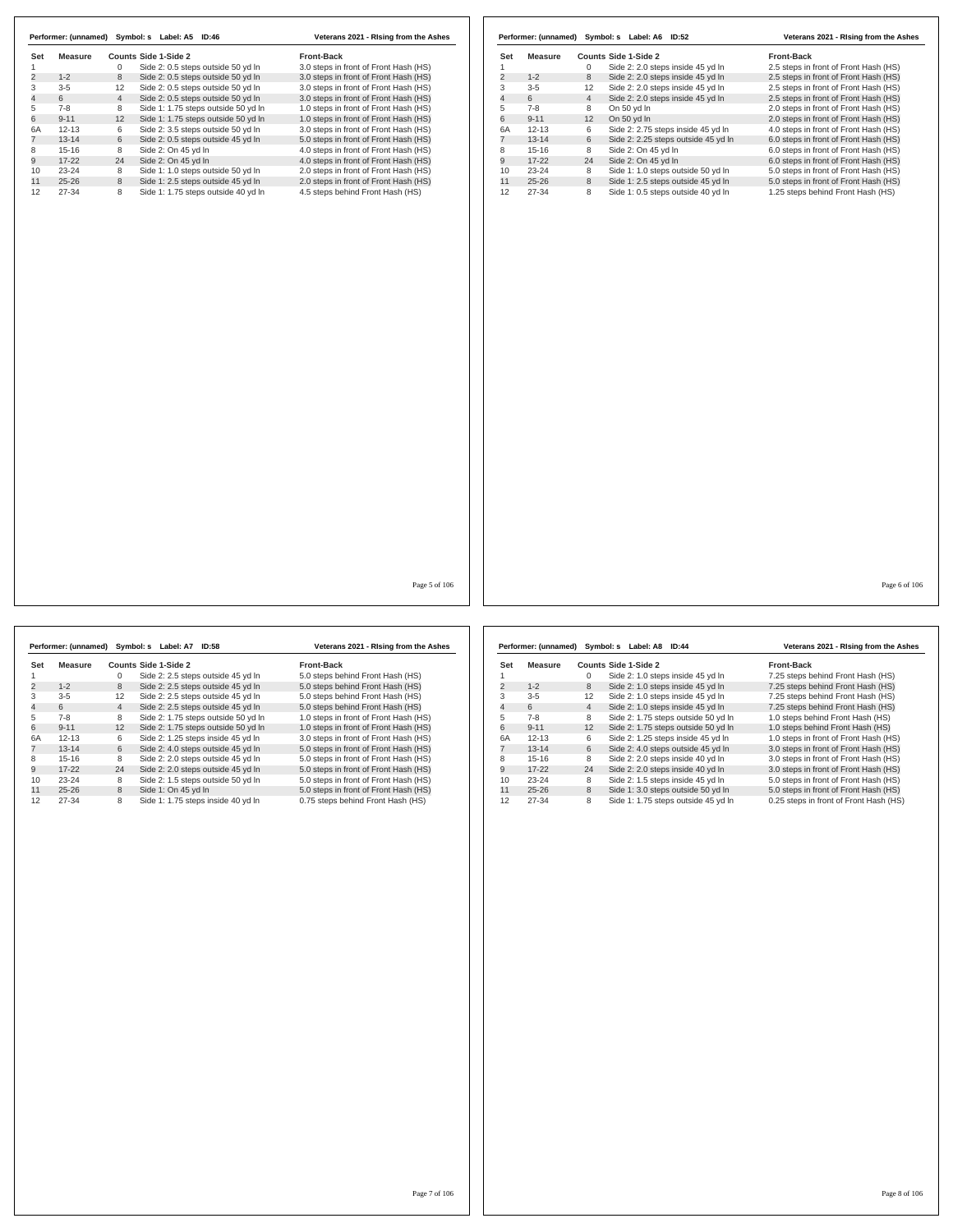| Set            | <b>Measure</b> |                | Counts Side 1-Side 2                | Front-Back                            | Set            | <b>Measure</b> |                | Counts Side 1-Side 2                | Front-Back                            |
|----------------|----------------|----------------|-------------------------------------|---------------------------------------|----------------|----------------|----------------|-------------------------------------|---------------------------------------|
| $\mathbf{1}$   |                | $\mathbf 0$    | On 50 yd In                         | On Back Hash (HS)                     | 1              |                | $\mathbf 0$    | Side 2: On 45 yd In                 | On Back Hash (HS)                     |
| $\overline{2}$ | $1 - 2$        | 8              | On 50 yd In                         | On Back Hash (HS)                     | $\overline{c}$ | $1 - 2$        | 8              | Side 2: On 45 yd In                 | On Back Hash (HS)                     |
|                | $3 - 5$        | 12             | On 50 yd In                         | On Back Hash (HS)                     | 3              | $3-5$          | 12             | Side 2: On 45 yd In                 | On Back Hash (HS)                     |
|                | 6              | $\overline{4}$ | On 50 yd In                         | On Back Hash (HS)                     | 4              | 6              | $\overline{4}$ | Side 2: On 45 yd In                 | On Back Hash (HS)                     |
|                | $7 - 8$        | 8              | On 50 yd In                         | 4.0 steps in front of Back Hash (HS)  | 5              | $7 - 8$        | 8              | Side 2: 2.0 steps inside 45 yd In   | 4.0 steps in front of Back Hash (HS)  |
|                | $9 - 11$       | 12             | On 50 yd In                         | 12.0 steps in front of Back Hash (HS) | 6              | $9 - 11$       | 12             |                                     | 12.0 steps in front of Back Hash (HS) |
|                | $12 - 13$      | 6              | Side 1: 0.5 steps outside 50 yd In  |                                       | 6A             | $12 - 13$      | 6              | Side 2: 2.0 steps inside 45 yd In   |                                       |
|                |                |                |                                     | 14.0 steps in front of Back Hash (HS) |                |                |                | Side 2: 4.0 steps outside 50 yd In  | 14.0 steps in front of Back Hash (HS) |
|                | $13 - 14$      | 6              | Side 1: 1.0 steps outside 50 yd In  | 12.0 steps behind Front Hash (HS)     | 7              | $13 - 14$      | 6              | Side 2: 2.0 steps outside 50 yd In  | 12.0 steps behind Front Hash (HS)     |
|                | $15 - 16$      | 8              | Side 1: 0.75 steps outside 50 yd In | 13.75 steps behind Front Hash (HS)    | 8              | 15-16          | 8              | Side 2: 2.0 steps outside 50 yd In  | 13.0 steps in front of Back Hash (HS) |
|                | $17 - 22$      | 24             | Side 1: 0.75 steps outside 50 yd In | 13.75 steps behind Front Hash (HS)    | 9              | $17 - 22$      | 24             | Side 2: 2.0 steps outside 50 yd In  | 13.0 steps in front of Back Hash (HS) |
|                | 23-24          | 8              | Side 1: 2.75 steps inside 45 yd In  | 11.5 steps in front of Back Hash (HS) | 10             | 23-24          | 8              | Side 1: 2.5 steps outside 50 yd In  | 11.5 steps in front of Back Hash (HS) |
|                | $25 - 26$      | 8              | Side 1: 1.75 steps inside 40 yd In  | 11.5 steps in front of Back Hash (HS) | 11             | $25 - 26$      | 8              | Side 1: 3.5 steps outside 45 yd In  | 11.5 steps in front of Back Hash (HS) |
|                | 27-34          | 8              | Side 1: 3.25 steps outside 45 yd In | 9.0 steps in front of Back Hash (HS)  | 12             | 27-34          | 8              | Side 1: 0.25 steps outside 45 yd In | 9.0 steps in front of Back Hash (HS)  |
|                |                |                |                                     |                                       |                |                |                |                                     |                                       |
|                |                |                |                                     | Page 9 of 106                         |                |                |                |                                     | Page 10 of 106                        |

|     | Performer: (unnamed) |                | Symbol: s Label: B3  | <b>ID:99</b>                       | Veterans 2021 - Rising from the Ashes  |  |
|-----|----------------------|----------------|----------------------|------------------------------------|----------------------------------------|--|
| Set | Measure              |                | Counts Side 1-Side 2 |                                    | <b>Front-Back</b>                      |  |
|     |                      | 0              | Side 2: On 40 vd In  |                                    | On Back Hash (HS)                      |  |
| 2   | $1 - 2$              | 8              | Side 2: On 40 vd In  |                                    | On Back Hash (HS)                      |  |
| 3   | $3 - 5$              | 12             | Side 2: On 40 vd In  |                                    | On Back Hash (HS)                      |  |
| 4   | 6                    | $\overline{4}$ | Side 2: On 40 vd In  |                                    | On Back Hash (HS)                      |  |
| 5   | $7-8$                | 8              |                      | Side 2: 4.0 steps outside 45 yd In | 4.0 steps in front of Back Hash (HS)   |  |
| 6   | $9 - 11$             | 12             |                      | Side 2: 4.0 steps outside 45 yd In | 12.0 steps in front of Back Hash (HS)  |  |
| 6A  | $12 - 13$            | 6              |                      | Side 2: 0.5 steps outside 45 yd In | 14.0 steps in front of Back Hash (HS)  |  |
|     | $13 - 14$            | 6              |                      | Side 2: 3.0 steps inside 45 yd In  | 12.0 steps behind Front Hash (HS)      |  |
| 8   | $15 - 16$            | 8              |                      | Side 2: 3.25 steps inside 45 yd In | 11.75 steps in front of Back Hash (HS) |  |
| 9   | $17 - 22$            | 24             |                      | Side 2: 3.25 steps inside 45 yd In | 11.75 steps in front of Back Hash (HS) |  |
| 10  | $23 - 24$            | 8              |                      | Side 2: 0.5 steps outside 50 yd In | 12.25 steps in front of Back Hash (HS) |  |
| 11  | $25 - 26$            | 8              |                      | Side 1: 0.5 steps outside 45 vd In | 12.25 steps in front of Back Hash (HS) |  |
| 12  | $27 - 34$            | 8              |                      | Side 1: 2.75 steps inside 45 yd In | 9.5 steps in front of Back Hash (HS)   |  |

|     | Performer: (unnamed) |                 | Symbol: s Label: B4<br>ID:100       | Veterans 2021 - Rising from the Ashes  |
|-----|----------------------|-----------------|-------------------------------------|----------------------------------------|
| Set | Measure              |                 | Counts Side 1-Side 2                | <b>Front-Back</b>                      |
|     |                      | 0               | Side 2: On 35 yd In                 | On Back Hash (HS)                      |
| 2   | $1 - 2$              | 8               | Side 2: On 35 vd In                 | On Back Hash (HS)                      |
| 3   | $3 - 5$              | 12              | Side 2: On 35 yd In                 | On Back Hash (HS)                      |
| 4   | 6                    | $\overline{4}$  | Side 2: On 35 yd In                 | On Back Hash (HS)                      |
| 5   | $7-8$                | 8               | Side 2: 2.0 steps outside 40 yd In  | 4.0 steps in front of Back Hash (HS)   |
| 6   | $9 - 11$             | 12 <sup>2</sup> | Side 2: 2.0 steps outside 40 yd In  | 12.0 steps in front of Back Hash (HS)  |
| 6A  | $12 - 13$            | 6               | Side 2: 3.0 steps inside 40 yd In   | 14.0 steps in front of Back Hash (HS)  |
| 7   | $13 - 14$            | 6               | Side 2: On 45 vd In                 | 12.0 steps behind Front Hash (HS)      |
| 8   | $15-16$              | 8               | Side 2: 0.75 steps inside 45 vd In  | 10.25 steps in front of Back Hash (HS) |
| 9   | $17 - 22$            | 24              | Side 2: 0.75 steps inside 45 yd In  | 10.25 steps in front of Back Hash (HS) |
| 10  | 23-24                | 8               | Side 2: 3.25 steps outside 50 yd In | 13.75 steps in front of Back Hash (HS) |
| 11  | $25 - 26$            | 8               | Side 1: 2.25 steps inside 45 yd In  | 13.75 steps in front of Back Hash (HS) |
| 12  | 27-34                | 8               | Side 1: 2.5 steps outside 50 yd In  | 10.5 steps in front of Back Hash (HS)  |

Page 10 of 106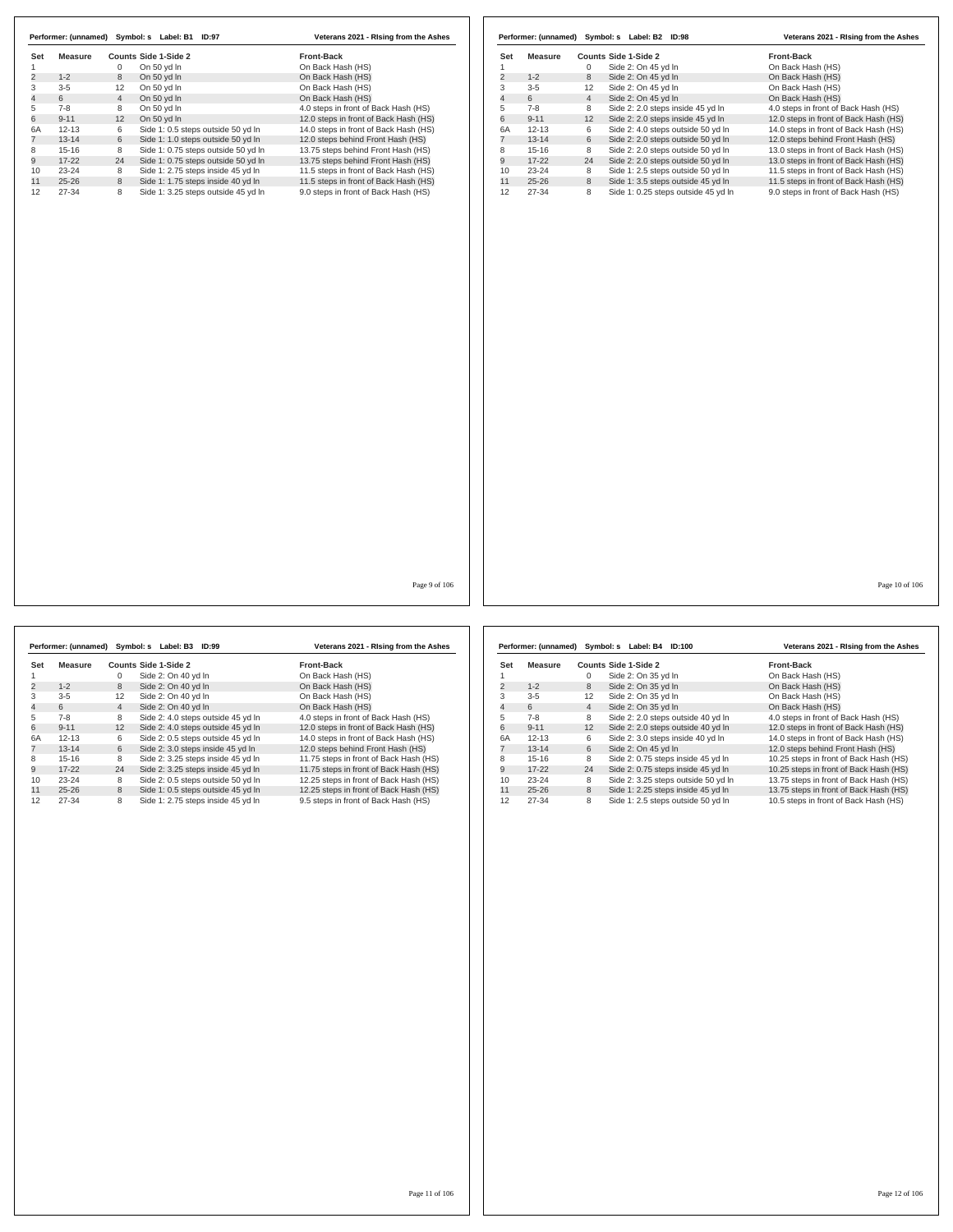| Side 2: On 30 yd In<br>On Back Hash (HS)<br>1<br>0<br>$\overline{2}$<br>$1 - 2$<br>Side 2: On 30 vd In<br>8<br>On Back Hash (HS)<br>3<br>$3 - 5$<br>12<br>Side 2: On 30 yd In<br>On Back Hash (HS)<br>$\overline{4}$<br>6<br>$\overline{4}$<br>Side 2: On 30 yd In<br>On Back Hash (HS)<br>5<br>$7 - 8$<br>8<br>Side 2: On 35 yd In<br>4.0 steps in front of Back Hash (HS)<br>6<br>$9 - 11$<br>12<br>Side 2: On 35 yd In<br>12.0 steps in front of Back Hash (HS)<br>Side 2: 1.5 steps outside 40 yd In<br>6A<br>$12 - 13$<br>6<br>14.0 steps in front of Back Hash (HS)<br>$\overline{7}$<br>$13 - 14$<br>6<br>12.0 steps behind Front Hash (HS)<br>Side 2: 3.0 steps outside 45 yd In<br>$15 - 16$<br>8<br>Side 2: 2.0 steps outside 45 yd In<br>9.0 steps in front of Back Hash (HS)<br>8<br>9<br>$17 - 22$<br>Side 2: 2.0 steps outside 45 yd In<br>9.0 steps in front of Back Hash (HS)<br>24<br>$23 - 24$<br>10<br>Side 2: 3.0 steps inside 45 yd In<br>12.0 steps behind Front Hash (HS)<br>8<br>11<br>$25 - 26$<br>8<br>Side 1: 4.0 steps inside 45 yd In<br>12.0 steps behind Front Hash (HS)<br>12<br>$27 - 34$<br>8<br>On 50 yd In<br>12.0 steps in front of Back Hash (HS) | Set | <b>Measure</b> | <b>Counts Side 1-Side 2</b> | <b>Front-Back</b> |
|-----------------------------------------------------------------------------------------------------------------------------------------------------------------------------------------------------------------------------------------------------------------------------------------------------------------------------------------------------------------------------------------------------------------------------------------------------------------------------------------------------------------------------------------------------------------------------------------------------------------------------------------------------------------------------------------------------------------------------------------------------------------------------------------------------------------------------------------------------------------------------------------------------------------------------------------------------------------------------------------------------------------------------------------------------------------------------------------------------------------------------------------------------------------------------------------|-----|----------------|-----------------------------|-------------------|
|                                                                                                                                                                                                                                                                                                                                                                                                                                                                                                                                                                                                                                                                                                                                                                                                                                                                                                                                                                                                                                                                                                                                                                                         |     |                |                             |                   |
|                                                                                                                                                                                                                                                                                                                                                                                                                                                                                                                                                                                                                                                                                                                                                                                                                                                                                                                                                                                                                                                                                                                                                                                         |     |                |                             |                   |
|                                                                                                                                                                                                                                                                                                                                                                                                                                                                                                                                                                                                                                                                                                                                                                                                                                                                                                                                                                                                                                                                                                                                                                                         |     |                |                             |                   |
|                                                                                                                                                                                                                                                                                                                                                                                                                                                                                                                                                                                                                                                                                                                                                                                                                                                                                                                                                                                                                                                                                                                                                                                         |     |                |                             |                   |
|                                                                                                                                                                                                                                                                                                                                                                                                                                                                                                                                                                                                                                                                                                                                                                                                                                                                                                                                                                                                                                                                                                                                                                                         |     |                |                             |                   |
|                                                                                                                                                                                                                                                                                                                                                                                                                                                                                                                                                                                                                                                                                                                                                                                                                                                                                                                                                                                                                                                                                                                                                                                         |     |                |                             |                   |
|                                                                                                                                                                                                                                                                                                                                                                                                                                                                                                                                                                                                                                                                                                                                                                                                                                                                                                                                                                                                                                                                                                                                                                                         |     |                |                             |                   |
|                                                                                                                                                                                                                                                                                                                                                                                                                                                                                                                                                                                                                                                                                                                                                                                                                                                                                                                                                                                                                                                                                                                                                                                         |     |                |                             |                   |
|                                                                                                                                                                                                                                                                                                                                                                                                                                                                                                                                                                                                                                                                                                                                                                                                                                                                                                                                                                                                                                                                                                                                                                                         |     |                |                             |                   |
|                                                                                                                                                                                                                                                                                                                                                                                                                                                                                                                                                                                                                                                                                                                                                                                                                                                                                                                                                                                                                                                                                                                                                                                         |     |                |                             |                   |
|                                                                                                                                                                                                                                                                                                                                                                                                                                                                                                                                                                                                                                                                                                                                                                                                                                                                                                                                                                                                                                                                                                                                                                                         |     |                |                             |                   |
|                                                                                                                                                                                                                                                                                                                                                                                                                                                                                                                                                                                                                                                                                                                                                                                                                                                                                                                                                                                                                                                                                                                                                                                         |     |                |                             |                   |
|                                                                                                                                                                                                                                                                                                                                                                                                                                                                                                                                                                                                                                                                                                                                                                                                                                                                                                                                                                                                                                                                                                                                                                                         |     |                |                             |                   |
|                                                                                                                                                                                                                                                                                                                                                                                                                                                                                                                                                                                                                                                                                                                                                                                                                                                                                                                                                                                                                                                                                                                                                                                         |     |                |                             |                   |
|                                                                                                                                                                                                                                                                                                                                                                                                                                                                                                                                                                                                                                                                                                                                                                                                                                                                                                                                                                                                                                                                                                                                                                                         |     |                |                             |                   |
|                                                                                                                                                                                                                                                                                                                                                                                                                                                                                                                                                                                                                                                                                                                                                                                                                                                                                                                                                                                                                                                                                                                                                                                         |     |                |                             |                   |
|                                                                                                                                                                                                                                                                                                                                                                                                                                                                                                                                                                                                                                                                                                                                                                                                                                                                                                                                                                                                                                                                                                                                                                                         |     |                |                             |                   |

|                |           |                | Performer: (unnamed) Symbol: s Label: C1 ID:61 | Veterans 2021 - Rising from the Ashes  |
|----------------|-----------|----------------|------------------------------------------------|----------------------------------------|
| Set            | Measure   |                | Counts Side 1-Side 2                           | <b>Front-Back</b>                      |
| 1              |           | 0              | Side 2: 2.25 steps inside 45 yd In             | 13.5 steps in front of Front Hash (HS) |
| $\overline{c}$ | $1 - 2$   | 8              | Side 2: 2.25 steps inside 45 yd In             | 13.5 steps in front of Front Hash (HS) |
| 3              | $3 - 5$   | 12             | Side 2: On 45 yd In                            | 11.0 steps behind Front side line      |
| 4              | 6         | $\overline{4}$ | Side 2: On 45 yd In                            | 11.0 steps behind Front side line      |
| 5              | $7 - 8$   | 8              | Side 2: On 45 yd In                            | 11.0 steps behind Front side line      |
| 6              | $9 - 11$  | 12             | Side 2: On 45 vd In                            | 11.0 steps behind Front side line      |
| 6A             | $12 - 13$ | 6              | Side 2: 4.0 steps outside 50 yd In             | 8.0 steps behind Front side line       |
| $\overline{7}$ | $13 - 14$ | 6              | On 50 yd In                                    | 5.0 steps behind Front side line       |
| 8              | $15 - 16$ | 8              | Side 2: On 45 yd In                            | 6.0 steps behind Front side line       |
| 9              | $17 - 22$ | 24             | Side 2: On 45 yd In                            | 6.0 steps behind Front side line       |
| 10             | $23 - 24$ | 8              | Side 2: 1.5 steps outside 50 yd In             | 7.0 steps behind Front side line       |
| 11             | $25 - 26$ | 8              | Side 1: On 45 yd In                            | 7.25 steps behind Front side line      |
| 12             | $27 - 34$ | 8              | Side 1: 2.0 steps outside 45 yd In             | 8.5 steps behind Front side line       |

Page 13 of 106

|                | Performer: (unnamed) |                | Symbol: s Label: C2 ID:55 |                                    | Veterans 2021 - Rising from the Ashes |
|----------------|----------------------|----------------|---------------------------|------------------------------------|---------------------------------------|
| Set            | Measure              |                | Counts Side 1-Side 2      |                                    | <b>Front-Back</b>                     |
|                |                      | 0              |                           | Side 2: 2.0 steps inside 45 yd In  | 8.75 steps behind Front side line     |
| $\overline{2}$ | $1 - 2$              | 8              |                           | Side 2: 2.0 steps inside 45 yd In  | 8.75 steps behind Front side line     |
| 3              | $3-5$                | 12             |                           | Side 2: 1.0 steps inside 45 yd In  | 10.0 steps behind Front side line     |
| 4              | 6                    | $\overline{4}$ |                           | Side 2: 1.0 steps inside 45 yd In  | 10.0 steps behind Front side line     |
| 5              | $7-8$                | 8              |                           | Side 2: 1.0 steps inside 45 yd In  | 10.0 steps behind Front side line     |
| 6              | $9 - 11$             | 12             |                           | Side 2: 1.0 steps inside 45 yd In  | 10.0 steps behind Front side line     |
| 6A             | $12 - 13$            | 6              |                           | Side 2: 3.0 steps outside 50 yd In | 7.0 steps behind Front side line      |
|                | $13 - 14$            | 6              |                           | Side 1: 1.0 steps outside 50 yd In | 4.0 steps behind Front side line      |
| 8              | $15 - 16$            | 8              |                           | Side 2: 4.0 steps outside 50 yd In | 4.0 steps behind Front side line      |
| 9              | $17-22$              | 24             |                           | Side 2: 4.0 steps outside 50 yd In | 4.0 steps behind Front side line      |
| 10             | $23 - 24$            | 8              |                           | Side 1: 3.5 steps outside 50 vd In | 7.0 steps behind Front side line      |
| 11             | $25 - 26$            | 8              |                           | Side 1: 2.75 steps inside 40 yd In | 7.5 steps behind Front side line      |
| 12             | 27-34                | 8              |                           | Side 1: 1.5 steps inside 40 yd In  | 8.25 steps behind Front side line     |

|                |           |                | Performer: (unnamed) Symbol: s Label: C3 ID:70 | Veterans 2021 - Rising from the Ashes |
|----------------|-----------|----------------|------------------------------------------------|---------------------------------------|
| Set            | Measure   |                | Counts Side 1-Side 2                           | <b>Front-Back</b>                     |
|                |           | 0              | Side 2: 3.0 steps outside 45 yd In             | 5.0 steps behind Front side line      |
| 2              | $1 - 2$   | 8              | Side 2: 3.0 steps outside 45 yd In             | 5.0 steps behind Front side line      |
| 3              | $3-5$     | 12             | Side 2: On 45 yd In                            | 9.0 steps behind Front side line      |
| $\overline{4}$ | 6         | $\overline{4}$ | Side 2: On 45 yd In                            | 9.0 steps behind Front side line      |
| 5              | $7 - 8$   | 8              | Side 2: On 45 yd In                            | 9.0 steps behind Front side line      |
| 6              | $9 - 11$  | 12             | Side 2: On 45 vd In                            | 9.0 steps behind Front side line      |
| 6A             | $12 - 13$ | 6              | Side 2: 4.0 steps outside 50 yd In             | 6.0 steps behind Front side line      |
|                | $13 - 14$ | 6              | On 50 yd In                                    | 3.0 steps behind Front side line      |
| 8              | $15-16$   | 8              | Side 2: 2.0 steps inside 45 yd In              | 3.0 steps behind Front side line      |
| 9              | $17-22$   | 24             | Side 2: 2.0 steps inside 45 yd In              | 3.0 steps behind Front side line      |
| 10             | $23 - 24$ | 8              | Side 1: 1.0 steps outside 50 yd In             | 4.0 steps behind Front side line      |
| 11             | $25 - 26$ | 8              | Side 1: 3.0 steps outside 45 yd In             | 4.0 steps behind Front side line      |
| 12             | 27-34     | 8              | Side 1: 2.75 steps inside 40 yd In             | 5.5 steps behind Front side line      |

Page 14 of 106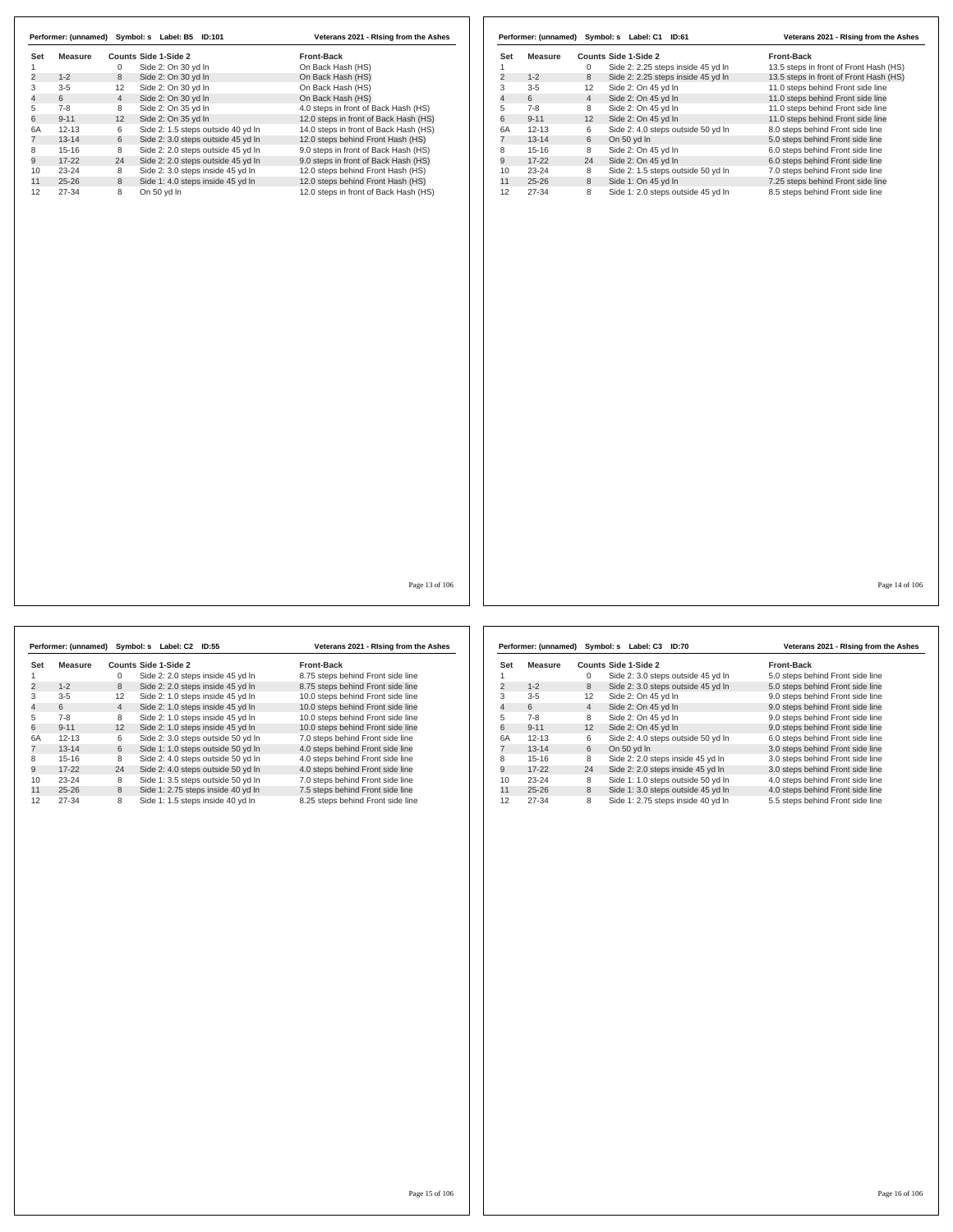|                | Performer: (unnamed) |                | Symbol: s<br>Label: C4<br><b>ID:54</b> | Veterans 2021 - Rising from the Ashes |
|----------------|----------------------|----------------|----------------------------------------|---------------------------------------|
| Set            | Measure              |                | Counts Side 1-Side 2                   | <b>Front-Back</b>                     |
|                |                      | 0              | Side 2: 3.75 steps outside 45 yd In    | 13.75 steps behind Front side line    |
| $\overline{2}$ | $1 - 2$              | 8              | Side 2: 3.75 steps outside 45 yd In    | 13.75 steps behind Front side line    |
| 3              | $3 - 5$              | 12             | Side 2: 1.0 steps outside 45 yd In     | 10.0 steps behind Front side line     |
| $\overline{4}$ | 6                    | $\overline{4}$ | Side 2: 1.0 steps outside 45 yd In     | 10.0 steps behind Front side line     |
| 5              | $7-8$                | 8              | Side 2: 1.0 steps outside 45 yd In     | 10.0 steps behind Front side line     |
| 6              | $9 - 11$             | 12             | Side 2: 1.0 steps outside 45 yd In     | 10.0 steps behind Front side line     |
| 6A             | $12 - 13$            | 6              | Side 2: 3.0 steps inside 45 yd In      | 7.0 steps behind Front side line      |
|                | $13 - 14$            | 6              | Side 2: 1.0 steps outside 50 yd In     | 4.0 steps behind Front side line      |
| 8              | $15 - 16$            | 8              | Side 2: 2.0 steps outside 45 vd In     | 5.0 steps behind Front side line      |
| 9              | $17-22$              | 24             | Side 2: 2.0 steps outside 45 yd In     | 5.0 steps behind Front side line      |
| 10             | $23 - 24$            | 8              | Side 2: 4.0 steps outside 50 yd In     | 4.0 steps behind Front side line      |
| 11             | $25 - 26$            | 8              | Side 1: 2.5 steps inside 45 yd In      | 4.0 steps behind Front side line      |
| 12             | 27-34                | 8              | Side 1: 0.5 steps outside 45 yd In     | 6.0 steps behind Front side line      |

|                |           |                | Performer: (unnamed) Symbol: s Label: C5<br><b>ID:60</b> | Veterans 2021 - Rising from the Ashes  |
|----------------|-----------|----------------|----------------------------------------------------------|----------------------------------------|
| Set            | Measure   |                | Counts Side 1-Side 2                                     | <b>Front-Back</b>                      |
|                |           | 0              | Side 2: 4.0 steps outside 45 yd In                       | 6.75 steps in front of Front Hash (HS) |
| $\overline{2}$ | $1 - 2$   | 8              | Side 2: 4.0 steps outside 45 yd In                       | 6.75 steps in front of Front Hash (HS) |
| 3              | $3 - 5$   | 12             | Side 2: On 45 yd In                                      | 13.0 steps behind Front side line      |
| 4              | 6         | $\overline{4}$ | Side 2: On 45 yd In                                      | 13.0 steps behind Front side line      |
| 5              | $7-8$     | 8              | Side 2: On 45 yd In                                      | 13.0 steps behind Front side line      |
| 6              | $9 - 11$  | 12             | Side 2: On 45 yd In                                      | 13.0 steps behind Front side line      |
| 6A             | $12 - 13$ | 6              | Side 2: 4.0 steps outside 50 yd In                       | 10.0 steps behind Front side line      |
|                | $13 - 14$ | 6              | On 50 yd In                                              | 7.0 steps behind Front side line       |
| 8              | $15 - 16$ | 8              | Side 2: 2.0 steps outside 45 yd In                       | 7.0 steps behind Front side line       |
| 9              | $17-22$   | 24             | Side 2: 2.0 steps outside 45 yd In                       | 7.0 steps behind Front side line       |
| 10             | $23 - 24$ | 8              | Side 2: 4.0 steps outside 50 yd In                       | 7.0 steps behind Front side line       |
| 11             | $25 - 26$ | 8              | Side 1: 2.75 steps inside 45 yd In                       | 7.25 steps behind Front side line      |
| 12             | 27-34     | 8              | Side 1: 0.25 steps inside 45 yd In                       | 9.0 steps behind Front side line       |

Page 17 of 106

|                | Performer: (unnamed) |                | Symbol: s Label: C6<br><b>ID:39</b> | Veterans 2021 - Rising from the Ashes |
|----------------|----------------------|----------------|-------------------------------------|---------------------------------------|
| Set            | Measure              |                | Counts Side 1-Side 2                | <b>Front-Back</b>                     |
|                |                      | 0              | Side 2: 0.75 steps outside 45 yd In | 9.0 steps in front of Front Hash (HS) |
| $\overline{2}$ | $1 - 2$              | 8              | Side 2: 0.75 steps outside 45 vd In | 9.0 steps in front of Front Hash (HS) |
| 3              | $3 - 5$              | 12             | Side 2: 2.25 steps inside 45 yd In  | 12.25 steps behind Front side line    |
| 4              | 6                    | $\overline{4}$ | Side 2: 2.25 steps inside 45 yd In  | 12.25 steps behind Front side line    |
| 5              | $7 - 8$              | 8              | Side 2: 2.25 steps inside 45 yd In  | 12.25 steps behind Front side line    |
| 6              | $9 - 11$             | 12             | Side 2: 2.25 steps inside 45 yd In  | 12.25 steps behind Front side line    |
| 6A             | $12 - 13$            | 6              | Side 2: 2.0 steps outside 50 vd In  | 9.25 steps behind Front side line     |
|                | $13 - 14$            | 6              | Side 1: 2.25 steps outside 50 yd In | 6.25 steps behind Front side line     |
| 8              | $15-16$              | 8              | Side 2: 2.0 steps inside 45 yd In   | 5.0 steps behind Front side line      |
| 9              | $17-22$              | 24             | Side 2: 2.0 steps inside 45 yd In   | 5.0 steps behind Front side line      |
| 10             | $23 - 24$            | 8              | Side 1: 1.0 steps outside 50 yd In  | 7.0 steps behind Front side line      |
| 11             | $25 - 26$            | 8              | Side 1: 2.75 steps outside 45 yd In | 7.5 steps behind Front side line      |
| 12             | 27-34                | 8              | Side 1: 3.75 steps inside 40 yd In  | 8.5 steps behind Front side line      |

|     | Performer: (unnamed) | Symbol: s         | Label: C7<br>ID:47                  | Veterans 2021 - Rising from the Ashes |
|-----|----------------------|-------------------|-------------------------------------|---------------------------------------|
| Set | Measure              |                   | Counts Side 1-Side 2                | <b>Front-Back</b>                     |
|     |                      | $\Omega$          | Side 2: 2.5 steps outside 50 yd In  | 8.5 steps in front of Front Hash (HS) |
| 2   | $1 - 2$              | 8                 | Side 2: 2.5 steps outside 50 yd In  | 8.5 steps in front of Front Hash (HS) |
| 3   | $3 - 5$              | $12 \overline{ }$ | Side 2: 3.0 steps inside 45 yd In   | 10.0 steps behind Front side line     |
| 4   | 6                    | $\overline{4}$    | Side 2: 3.0 steps inside 45 yd In   | 10.0 steps behind Front side line     |
| 5   | $7 - 8$              | 8                 | Side 2: 3.0 steps inside 45 yd In   | 10.0 steps behind Front side line     |
| 6   | $9 - 11$             | 12                | Side 2: 3.0 steps inside 45 yd In   | 10.0 steps behind Front side line     |
| 6A  | $12 - 13$            | 6                 | Side 2: 1.0 steps outside 50 yd In  | 7.0 steps behind Front side line      |
|     | $13 - 14$            | 6                 | Side 1: 3.0 steps outside 50 yd In  | 4.0 steps behind Front side line      |
| 8   | $15 - 16$            | 8                 | Side 2: 2.0 steps outside 50 vd In  | 3.0 steps behind Front side line      |
| 9   | $17-22$              | 24                | Side 2: 2.0 steps outside 50 yd In  | 3.0 steps behind Front side line      |
| 10  | $23 - 24$            | 8                 | Side 1: 2.0 steps inside 45 yd In   | 7.0 steps behind Front side line      |
| 11  | $25 - 26$            | 8                 | Side 1: On 40 yd In                 | 7.75 steps behind Front side line     |
| 12  | 27-34                | 8                 | Side 1: 0.75 steps outside 40 yd In | 8.0 steps behind Front side line      |

Page 18 of 106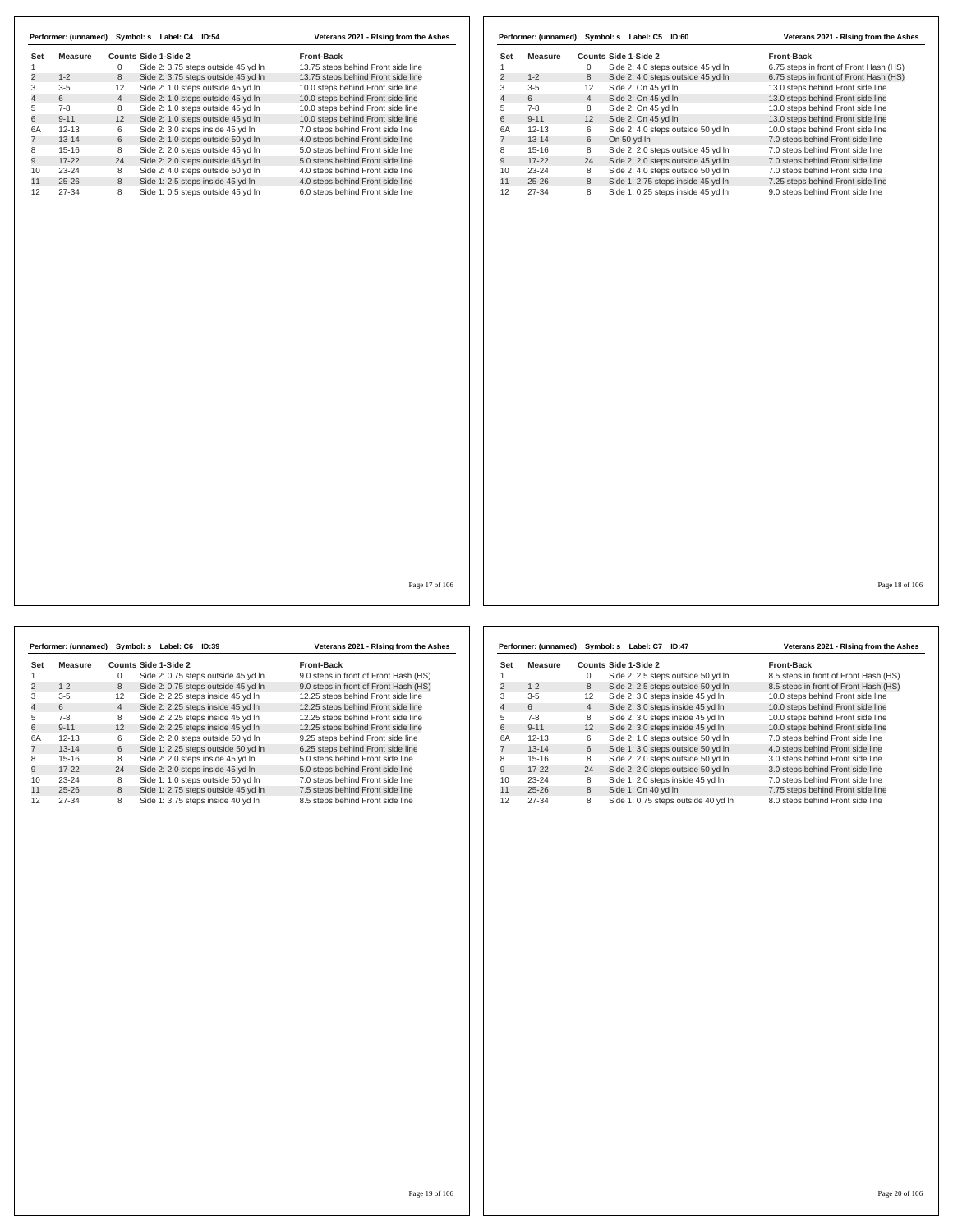|                |           |                | Performer: (unnamed) Symbol: s Label: C8 ID:42 | Veterans 2021 - Rising from the Ashes |
|----------------|-----------|----------------|------------------------------------------------|---------------------------------------|
| Set            | Measure   |                | Counts Side 1-Side 2                           | <b>Front-Back</b>                     |
|                |           | 0              | Side 2: 3.75 steps inside 45 yd In             | 6.75 steps behind Front side line     |
| $\overline{2}$ | $1 - 2$   | 8              | Side 2: 3.75 steps inside 45 vd In             | 6.75 steps behind Front side line     |
| 3              | $3 - 5$   | 12             | Side 2: 2.25 steps inside 45 yd In             | 8.0 steps behind Front side line      |
| 4              | 6         | $\overline{4}$ | Side 2: 2.25 steps inside 45 yd In             | 8.0 steps behind Front side line      |
| 5              | $7 - 8$   | 8              | Side 2: 2.25 steps inside 45 yd In             | 8.0 steps behind Front side line      |
| 6              | $9 - 11$  | 12             | Side 2: 2.25 steps inside 45 yd In             | 8.0 steps behind Front side line      |
| 6A             | $12 - 13$ | 6              | Side 2: 2.0 steps outside 50 yd In             | 5.0 steps behind Front side line      |
|                | $13 - 14$ | 6              | Side 1: 2.25 steps outside 50 yd In            | 2.0 steps behind Front side line      |
| 8              | $15-16$   | 8              | Side 2: 2.0 steps outside 50 vd In             | 1.0 steps behind Front side line      |
| 9              | $17-22$   | 24             | Side 2: 2.0 steps outside 50 yd In             | 1.0 steps behind Front side line      |
| 10             | $23 - 24$ | 8              | Side 1: 2.0 steps inside 45 yd In              | 4.0 steps behind Front side line      |
| 11             | $25 - 26$ | 8              | Side 1: 0.5 steps outside 40 yd In             | 4.25 steps behind Front side line     |
| 12             | $27 - 34$ | 8              | Side 1: 2.25 steps outside 40 vd In            | 5.25 steps behind Front side line     |

|                         | Performer: (unnamed) | Symbol: s      | Label: C9 ID:56                     | Veterans 2021 - Rising from the Ashes |
|-------------------------|----------------------|----------------|-------------------------------------|---------------------------------------|
| Set                     | Measure              |                | Counts Side 1-Side 2                | Front-Back                            |
|                         |                      | 0              | Side 2: 3.25 steps outside 40 yd In | 4.0 steps behind Front side line      |
| $\overline{\mathbf{c}}$ | $1 - 2$              | 8              | Side 2: 3.25 steps outside 40 yd In | 4.0 steps behind Front side line      |
| 3                       | $3 - 5$              | 12             | Side 2: On 45 yd In                 | 7.0 steps behind Front side line      |
| $\overline{4}$          | 6                    | $\overline{4}$ | Side 2: On 45 yd In                 | 7.0 steps behind Front side line      |
| 5                       | $7 - 8$              | 8              | Side 2: On 45 yd In                 | 7.0 steps behind Front side line      |
| 6                       | $9 - 11$             | 12             | Side 2: On 45 vd In                 | 7.0 steps behind Front side line      |
| 6A                      | $12 - 13$            | 6              | Side 2: 4.0 steps outside 50 yd In  | 4.0 steps behind Front side line      |
| 7                       | $13 - 14$            | 6              | On 50 yd In                         | 1.0 steps behind Front side line      |
| 8                       | $15 - 16$            | 8              | Side 2: 4.0 steps outside 50 vd In  | 2.0 steps behind Front side line      |
| 9                       | $17 - 22$            | 24             | Side 2: 4.0 steps outside 50 yd In  | 2.0 steps behind Front side line      |
| 10                      | $23 - 24$            | 8              | Side 1: 3.5 steps outside 50 yd In  | 4.0 steps behind Front side line      |
| 11                      | $25 - 26$            | 8              | Side 1: 2.25 steps inside 40 yd In  | 4.0 steps behind Front side line      |
| 12                      | 27-34                | 8              | Side 1: 0.25 steps inside 40 vd In  | 5.25 steps behind Front side line     |

Page 21 of 106

|     | Performer: (unnamed) | Symbol: s      | Label: E1<br>ID:5                  | Veterans 2021 - Rising from the Ashes  |
|-----|----------------------|----------------|------------------------------------|----------------------------------------|
| Set | Measure              |                | Counts Side 1-Side 2               | <b>Front-Back</b>                      |
|     |                      | 0              | Side 1: On 25 yd In                | 11.0 steps in front of Front Hash (HS) |
| 2   | $1 - 2$              | 8              | Side 1: On 25 yd In                | 11.0 steps in front of Front Hash (HS) |
| 3   | $3 - 5$              | 12             | Side 1: On 25 yd In                | 11.0 steps in front of Front Hash (HS) |
| 4   | 6                    | $\overline{4}$ | Side 1: On 25 yd In                | 11.0 steps in front of Front Hash (HS) |
| 5   | $7 - 8$              | 8              | Side 1: On 25 yd In                | 11.0 steps in front of Front Hash (HS) |
| 6   | $9 - 11$             | 12             | Side 1: On 25 yd In                | 11.0 steps in front of Front Hash (HS) |
| 6A  | $12 - 13$            | 6              | Side 1: 4.0 steps inside 25 yd In  | 7.0 steps in front of Front Hash (HS)  |
|     | $13 - 14$            | 6              | Side 1: On 30 yd In                | 3.0 steps in front of Front Hash (HS)  |
| 8   | $15 - 16$            | 8              | Side 1: On 30 yd In                | 2.0 steps in front of Front Hash (HS)  |
| 9   | $17 - 22$            | 24             | Side 1: On 30 yd In                | 2.0 steps in front of Front Hash (HS)  |
| 10  | $23 - 24$            | 8              | Side 1: 2.0 steps inside 25 yd In  | 1.25 steps in front of Front Hash (HS) |
| 11  | $25 - 26$            | 8              | Side 1: 1.75 steps inside 25 yd In | 7.25 steps in front of Front Hash (HS) |
| 12  | $27 - 34$            | 8              | Side 1: 2.75 steps inside 25 yd In | 9.5 steps in front of Front Hash (HS)  |

|                | Performer: (unnamed) | Symbol: s      | Label: E2<br>ID:6                  | Veterans 2021 - Rising from the Ashes   |
|----------------|----------------------|----------------|------------------------------------|-----------------------------------------|
| Set            | Measure              |                | Counts Side 1-Side 2               | <b>Front-Back</b>                       |
|                |                      | 0              | Side 1: 1.0 steps outside 25 yd In | 12.0 steps in front of Front Hash (HS)  |
| $\overline{2}$ | $1 - 2$              | 8              | Side 1: 1.0 steps outside 25 yd In | 12.0 steps in front of Front Hash (HS)  |
| 3              | $3 - 5$              | 12             | Side 1: 1.0 steps outside 25 yd In | 12.0 steps in front of Front Hash (HS)  |
| 4              | 6                    | $\overline{4}$ | Side 1: 1.0 steps outside 25 yd In | 12.0 steps in front of Front Hash (HS)  |
| 5              | $7 - 8$              | 8              | Side 1: 1.0 steps outside 25 yd In | 12.0 steps in front of Front Hash (HS)  |
| 6              | $9 - 11$             | 12             | Side 1: 1.0 steps outside 25 yd In | 12.0 steps in front of Front Hash (HS)  |
| 6A             | $12 - 13$            | 6              | Side 1: 3.0 steps inside 25 yd In  | 8.0 steps in front of Front Hash (HS)   |
|                | $13 - 14$            | 6              | Side 1: 1.0 steps outside 30 yd In | 4.0 steps in front of Front Hash (HS)   |
| 8              | $15-16$              | 8              | Side 1: On 30 vd In                | 4.0 steps in front of Front Hash (HS)   |
| 9              | $17-22$              | 24             | Side 1: On 30 yd In                | 4.0 steps in front of Front Hash (HS)   |
| 10             | $23 - 24$            | 8              | Side 1: 2.0 steps inside 25 yd In  | 4.0 steps in front of Front Hash (HS)   |
| 11             | $25 - 26$            | 8              | Side 1: 2.25 steps inside 25 yd In | 10.0 steps in front of Front Hash (HS)  |
| 12             | 27-34                | 8              | Side 1: 2.75 steps inside 25 yd In | 11.75 steps in front of Front Hash (HS) |

Page 22 of 106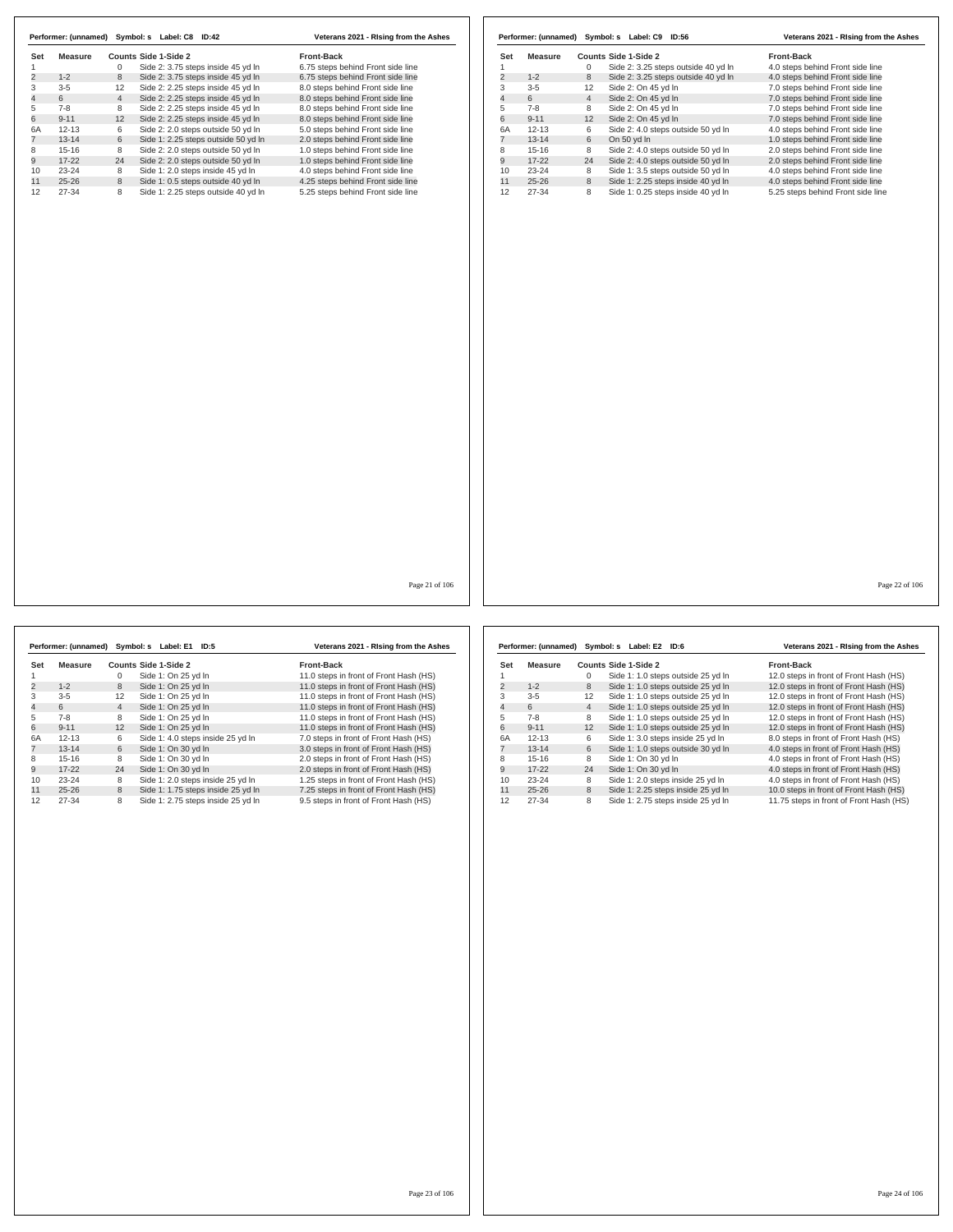| Set                 | <b>Measure</b> |                | <b>Counts Side 1-Side 2</b>         | Front-Back                             | Set            | <b>Measure</b> |                | <b>Counts Side 1-Side 2</b>         | Front-Back                             |
|---------------------|----------------|----------------|-------------------------------------|----------------------------------------|----------------|----------------|----------------|-------------------------------------|----------------------------------------|
| $\mathbf{1}$        |                | $\mathbf 0$    | Side 1: On 25 yd In                 | 13.0 steps in front of Front Hash (HS) | $\overline{1}$ |                | $\mathbf 0$    | Side 2: 3.75 steps outside 30 yd In | 11.5 steps behind Front side line      |
| $\overline{2}$      | $1 - 2$        | $\,$ 8 $\,$    | Side 1: On 25 yd In                 | 13.0 steps in front of Front Hash (HS) | $\overline{2}$ | $1 - 2$        | 8              | Side 2: 3.75 steps outside 30 yd In | 11.5 steps behind Front side line      |
| 3                   | $3-5$          | 12             | Side 1: On 25 yd In                 | 13.0 steps in front of Front Hash (HS) | 3              | $3 - 5$        | 12             | Side 2: 3.75 steps outside 30 yd In | 11.5 steps behind Front side line      |
| $\overline{4}$<br>5 | 6              | $\overline{4}$ | Side 1: On 25 yd In                 | 13.0 steps in front of Front Hash (HS) | $\overline{4}$ | 6              | $\overline{4}$ | Side 2: 3.75 steps outside 30 yd In | 11.5 steps behind Front side line      |
|                     | $7 - 8$        | 8              | Side 1: On 25 yd In                 | 13.0 steps in front of Front Hash (HS) | 5              | $7 - 8$        | 8              | Side 2: 4.0 steps outside 35 yd In  | 10.0 steps in front of Front Hash (HS) |
|                     | $9 - 11$       | 12             | Side 1: On 25 yd In                 | 13.0 steps in front of Front Hash (HS) | 6              | $9 - 11$       | 12             | Side 2: 4.0 steps outside 35 yd In  | 10.0 steps in front of Front Hash (HS) |
|                     | $12 - 13$      | 6              | Side 1: 4.0 steps inside 25 yd In   | 9.0 steps in front of Front Hash (HS)  | 6A             | $12 - 13$      | 6              | Side 2: 1.0 steps inside 35 yd In   | 13.5 steps in front of Front Hash (HS) |
|                     | $13 - 14$      | 6              | Side 1: On 30 yd In                 | 5.0 steps in front of Front Hash (HS)  | $\overline{7}$ | $13 - 14$      | 6              | Side 2: 2.25 steps outside 40 yd In | 11.0 steps behind Front side line      |
|                     | $15 - 16$      | 8              | Side 1: 2.0 steps inside 30 yd In   | 3.0 steps in front of Front Hash (HS)  | 8              | $15 - 16$      | 8              | Side 2: 4.0 steps outside 40 yd In  | 12.0 steps behind Front side line      |
|                     | $17 - 22$      | 24             | Side 1: 2.0 steps inside 30 yd In   | 3.0 steps in front of Front Hash (HS)  | $\overline{9}$ | $17 - 22$      | 24             | Side 2: 4.0 steps outside 40 yd In  | 12.0 steps behind Front side line      |
|                     | 23-24          | 8              | Side 1: 3.0 steps outside 30 yd In  | 8.0 steps in front of Front Hash (HS)  | 10             | $23 - 24$      | 8              | Side 2: 0.5 steps outside 40 yd In  | 7.0 steps behind Front side line       |
|                     | $25 - 26$      | 8              | Side 1: 2.5 steps outside 30 yd In  | 8.0 steps in front of Front Hash (HS)  | 11             | $25 - 26$      | 8              | Side 2: 0.25 steps outside 45 yd In | 7.0 steps behind Front side line       |
|                     | 27-34          | 8              | Side 1: 1.75 steps outside 30 yd In | 12.0 steps in front of Front Hash (HS) | 12             | 27-34          | 8              | Side 2: 3.5 steps outside 50 yd In  | 11.0 steps behind Front side line      |
|                     |                |                |                                     |                                        |                |                |                |                                     |                                        |
|                     |                |                |                                     | Page 25 of 106                         |                |                |                |                                     | Page 26 of 106                         |

|                |           |                | Performer: (unnamed) Symbol: s Label: F2 ID:76 |                                     | Veterans 2021 - Rising from the Ashes  |
|----------------|-----------|----------------|------------------------------------------------|-------------------------------------|----------------------------------------|
| Set            | Measure   |                | Counts Side 1-Side 2                           |                                     | Front-Back                             |
|                |           | 0              |                                                | Side 2: 3.25 steps inside 30 yd In  | 10.0 steps behind Front side line      |
| $\overline{2}$ | $1 - 2$   | 8              |                                                | Side 2: 3.25 steps inside 30 yd In  | 10.0 steps behind Front side line      |
| 3              | $3 - 5$   | 12             |                                                | Side 2: 3.25 steps inside 30 yd In  | 10.0 steps behind Front side line      |
| $\overline{4}$ | 6         | $\overline{4}$ |                                                | Side 2: 3.25 steps inside 30 yd In  | 10.0 steps behind Front side line      |
| 5              | $7 - 8$   | 8              |                                                | Side 2: 3.0 steps outside 35 yd In  | 11.0 steps in front of Front Hash (HS) |
| 6              | $9 - 11$  | 12             |                                                | Side 2: 3.0 steps outside 35 yd In  | 11.0 steps in front of Front Hash (HS) |
| 6A             | $12 - 13$ | 6              |                                                | Side 2: 2.0 steps inside 35 yd In   | 13.5 steps behind Front side line      |
| $\overline{7}$ | $13 - 14$ | 6              |                                                | Side 2: 1.25 steps outside 40 vd In | 10.0 steps behind Front side line      |
| 8              | $15 - 16$ | 8              | Side 2: On 40 yd In                            |                                     | 10.0 steps behind Front side line      |
| 9              | $17 - 22$ | 24             | Side 2: On 40 yd In                            |                                     | 10.0 steps behind Front side line      |
| 10             | $23 - 24$ | 8              |                                                | Side 2: 3.5 steps outside 45 yd In  | 7.0 steps behind Front side line       |
| 11             | $25 - 26$ | 8              |                                                | Side 2: 2.75 steps outside 50 yd In | 7.0 steps behind Front side line       |
| 12             | $27 - 34$ | 8              |                                                | Side 1: 1.0 steps outside 50 yd In  | 10.0 steps behind Front side line      |

l,

|     | Performer: (unnamed) |                | Symbol: s Label: F3 ID:84           | Veterans 2021 - Rising from the Ashes  |
|-----|----------------------|----------------|-------------------------------------|----------------------------------------|
| Set | Measure              |                | Counts Side 1-Side 2                | <b>Front-Back</b>                      |
|     |                      | 0              | Side 2: 0.5 steps inside 30 yd In   | 4.0 steps behind Front side line       |
| 2   | $1 - 2$              | 8              | Side 2: 0.5 steps inside 30 yd In   | 4.0 steps behind Front side line       |
| 3   | $3 - 5$              | 12             | Side 2: 0.5 steps inside 30 yd In   | 4.0 steps behind Front side line       |
| 4   | 6                    | $\overline{4}$ | Side 2: 0.5 steps inside 30 yd In   | 4.0 steps behind Front side line       |
| 5   | $7-8$                | 8              | Side 2: 4.0 steps outside 35 yd In  | 12.0 steps in front of Front Hash (HS) |
| 6   | $9 - 11$             | 12             | Side 2: 4.0 steps outside 35 yd In  | 12.0 steps in front of Front Hash (HS) |
| 6A  | $12 - 13$            | 6              | Side 2: 1.0 steps inside 35 yd In   | 12.5 steps behind Front side line      |
|     | $13 - 14$            | 6              | Side 2: 2.25 steps outside 40 yd In | 9.0 steps behind Front side line       |
| 8   | $15-16$              | 8              | Side 2: 2.0 steps outside 40 vd In  | 9.0 steps behind Front side line       |
| 9   | $17-22$              | 24             | Side 2: 2.0 steps outside 40 yd In  | 9.0 steps behind Front side line       |
| 10  | $23 - 24$            | 8              | Side 2: 2.0 steps inside 40 yd In   | 4.0 steps behind Front side line       |
| 11  | $25 - 26$            | 8              | Side 2: 2.75 steps inside 45 yd In  | 4.0 steps behind Front side line       |
| 12  | 27-34                | 8              | Side 2: 1.0 steps outside 50 yd In  | 7.75 steps behind Front side line      |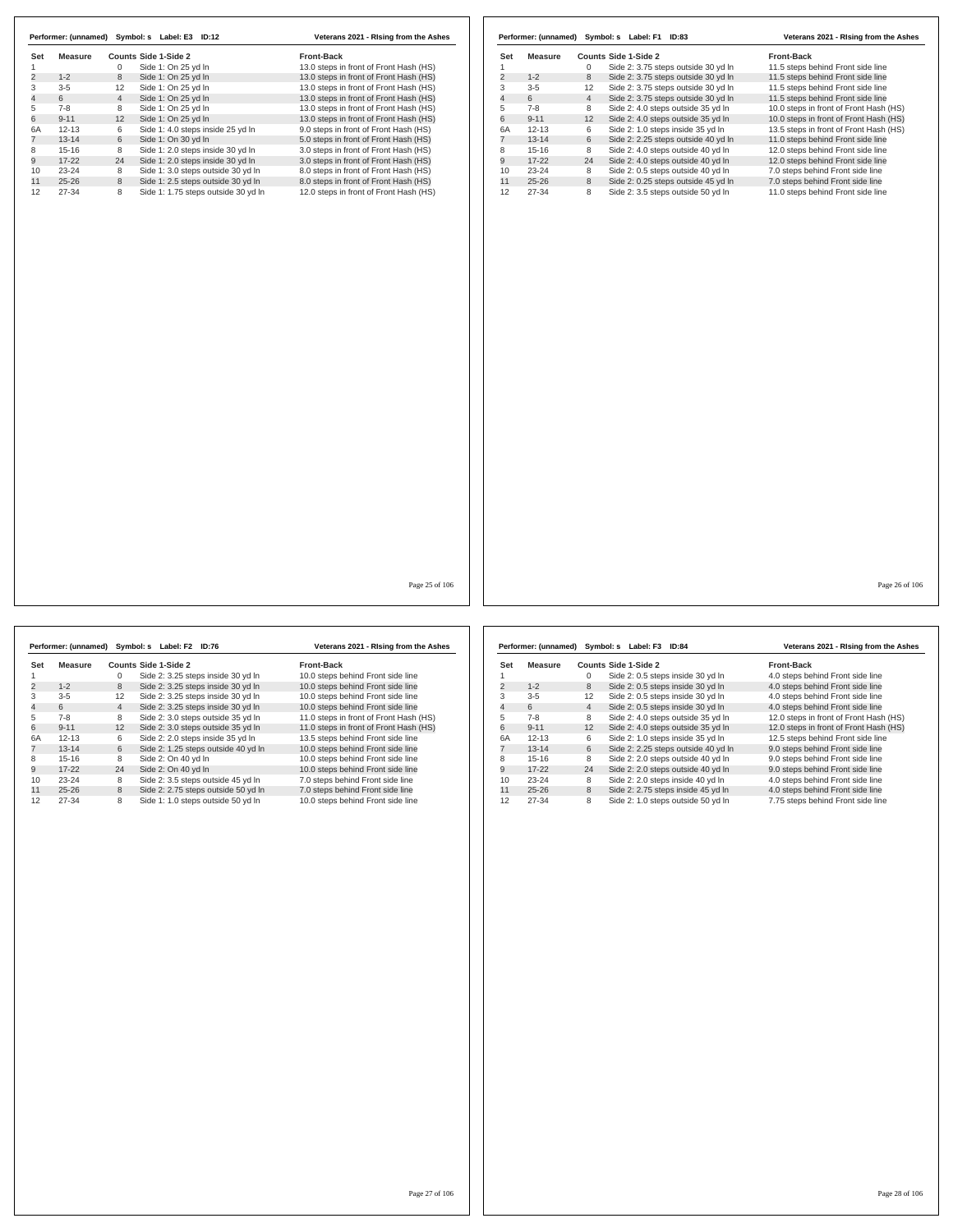|                | Performer: (unnamed) | Symbol: s      | Label: F4<br>ID:91                  | Veterans 2021 - Rising from the Ashes  |
|----------------|----------------------|----------------|-------------------------------------|----------------------------------------|
| Set            | Measure              |                | Counts Side 1-Side 2                | <b>Front-Back</b>                      |
|                |                      | 0              | Side 2: 1.0 steps outside 25 yd In  | 5.0 steps behind Front side line       |
| $\overline{2}$ | $1 - 2$              | 8              | Side 2: 1.0 steps outside 25 yd In  | 5.0 steps behind Front side line       |
| 3              | $3 - 5$              | 12             | Side 2: 1.0 steps outside 25 yd In  | 5.0 steps behind Front side line       |
| 4              | 6                    | $\overline{4}$ | Side 2: 1.0 steps outside 25 yd In  | 5.0 steps behind Front side line       |
| 5              | $7 - 8$              | 8              | Side 2: 3.0 steps inside 30 yd In   | 11.0 steps in front of Front Hash (HS) |
| 6              | $9 - 11$             | 12             | Side 2: 3.0 steps inside 30 yd In   | 11.0 steps in front of Front Hash (HS) |
| 6A             | $12 - 13$            | 6              | Side 2: On 35 yd In                 | 13.5 steps behind Front side line      |
|                | $13 - 14$            | 6              | Side 2: 3.25 steps outside 40 yd In | 10.0 steps behind Front side line      |
| 8              | $15 - 16$            | 8              | Side 2: 2.0 steps inside 35 yd In   | 11.0 steps behind Front side line      |
| 9              | $17-22$              | 24             | Side 2: 2.0 steps inside 35 yd In   | 11.0 steps behind Front side line      |
| 10             | $23 - 24$            | 8              | Side 2: 3.0 steps outside 40 yd In  | 4.0 steps behind Front side line       |
| 11             | $25 - 26$            | 8              | Side 2: 2.75 steps outside 45 yd In | 4.0 steps behind Front side line       |
| 12             | $27 - 34$            | 8              | Side 2: 2.25 steps inside 45 yd In  | 9.25 steps behind Front side line      |

|     | Performer: (unnamed) |                | Symbol: s Label: F5 ID:81           | Veterans 2021 - Rising from the Ashes  |
|-----|----------------------|----------------|-------------------------------------|----------------------------------------|
| Set | Measure              |                | Counts Side 1-Side 2                | <b>Front-Back</b>                      |
|     |                      | 0              | Side 2: 0.75 steps inside 35 yd In  | 5.25 steps in front of Front Hash (HS) |
| 2   | $1 - 2$              | 8              | Side 2: 0.75 steps inside 35 yd In  | 5.25 steps in front of Front Hash (HS) |
| 3   | $3 - 5$              | 12             | Side 2: 0.75 steps inside 35 yd In  | 5.25 steps in front of Front Hash (HS) |
| 4   | 6                    | $\overline{4}$ | Side 2: 0.75 steps inside 35 yd In  | 5.25 steps in front of Front Hash (HS) |
| 5   | $7 - 8$              | 8              | Side 2: 4.0 steps outside 35 yd In  | 8.0 steps in front of Front Hash (HS)  |
| 6   | $9 - 11$             | 12             | Side 2: 4.0 steps outside 35 yd In  | 8.0 steps in front of Front Hash (HS)  |
| 6A  | $12 - 13$            | 6              | Side 2: 1.0 steps inside 35 yd In   | 11.5 steps in front of Front Hash (HS) |
|     | $13 - 14$            | 6              | Side 2: 2.25 steps outside 40 yd In | 13.0 steps behind Front side line      |
| 8   | $15 - 16$            | 8              | Side 2: 2.0 steps inside 35 vd In   | 13.0 steps behind Front side line      |
| 9   | $17 - 22$            | 24             | Side 2: 2.0 steps inside 35 yd In   | 13.0 steps behind Front side line      |
| 10  | $23 - 24$            | 8              | Side 2: 3.0 steps outside 40 yd In  | 7.0 steps behind Front side line       |
| 11  | $25 - 26$            | 8              | Side 2: 2.75 steps outside 45 yd In | 7.0 steps behind Front side line       |
| 12  | 27-34                | 8              | Side 2: 2.25 steps inside 45 yd In  | 11.5 steps behind Front side line      |

Page 29 of 106

|                | Performer: (unnamed) |                | Symbol: s<br>Label: F6 ID:68        | Veterans 2021 - Rising from the Ashes   |                | Performer: (unnamed) | Symbol:         |   |
|----------------|----------------------|----------------|-------------------------------------|-----------------------------------------|----------------|----------------------|-----------------|---|
| Set            | <b>Measure</b>       |                | Counts Side 1-Side 2                | <b>Front-Back</b>                       | Set            | <b>Measure</b>       | <b>Counts S</b> |   |
|                |                      | 0              | Side 2: 1.0 steps inside 35 yd In   | 10.75 steps in front of Front Hash (HS) |                |                      |                 |   |
| $\overline{c}$ | $1 - 2$              | 8              | Side 2: 1.0 steps inside 35 yd In   | 10.75 steps in front of Front Hash (HS) | $\overline{2}$ | $1 - 2$              | 8               |   |
| 3              | $3 - 5$              | 12             | Side 2: 1.0 steps inside 35 yd In   | 10.75 steps in front of Front Hash (HS) | 3              | $3 - 5$              | 12              | S |
| $\overline{4}$ | 6                    | $\overline{4}$ | Side 2: 1.0 steps inside 35 yd In   | 10.75 steps in front of Front Hash (HS) | 4              | 6                    | 4               |   |
| 5              | $7 - 8$              | 8              | Side 2: 2.0 steps outside 35 yd In  | 9.0 steps in front of Front Hash (HS)   | 5              | $7 - 8$              | 8               |   |
| 6              | $9 - 11$             | 12             | Side 2: 2.0 steps outside 35 yd In  | 9.0 steps in front of Front Hash (HS)   | 6              | $9 - 11$             | 12              |   |
| 6A             | $12 - 13$            | 6              | Side 2: 3.0 steps inside 35 yd In   | 12.5 steps in front of Front Hash (HS)  | 6A             | $12 - 13$            | 6               |   |
| 7              | $13 - 14$            | 6              | Side 2: On 40 vd In                 | 12.0 steps behind Front side line       |                | $13 - 14$            | 6               |   |
| 8              | $15-16$              | 8              | Side 2: 2.0 steps outside 40 vd In  | 11.0 steps behind Front side line       | 8              | $15 - 16$            | 8               |   |
| 9              | $17 - 22$            | 24             | Side 2: 2.0 steps outside 40 yd In  | 11.0 steps behind Front side line       | 9              | $17 - 22$            | 24              |   |
| 10             | $23 - 24$            | 8              | Side 2: 2.0 steps inside 40 yd In   | 7.0 steps behind Front side line        | 10             | $23 - 24$            | 8               | S |
| 11             | $25 - 26$            | 8              | Side 2: 2.5 steps inside 45 vd ln   | 7.0 steps behind Front side line        | 11             | $25 - 26$            | 8               |   |
| 12             | 27-34                | 8              | Side 2: 1.25 steps outside 50 yd In | 10.5 steps behind Front side line       | 12             | $27 - 34$            | 8               |   |

|                | Performer: (unnamed) |                | Symbol: s Label: F7 ID:67           | Veterans 2021 - Rising from the Ashes  |
|----------------|----------------------|----------------|-------------------------------------|----------------------------------------|
| Set            | Measure              |                | Counts Side 1-Side 2                | <b>Front-Back</b>                      |
| 1              |                      | 0              | Side 2: 2.5 steps outside 40 yd In  | 5.75 steps in front of Front Hash (HS) |
| $\overline{2}$ | $1 - 2$              | 8              | Side 2: 2.5 steps outside 40 yd In  | 5.75 steps in front of Front Hash (HS) |
| 3              | $3 - 5$              | 12             | Side 2: 2.5 steps outside 40 yd In  | 5.75 steps in front of Front Hash (HS) |
| 4              | 6                    | $\overline{4}$ | Side 2: 2.5 steps outside 40 yd In  | 5.75 steps in front of Front Hash (HS) |
| 5              | $7-8$                | 8              | Side 2: 1.0 steps outside 35 yd In  | 11.0 steps in front of Front Hash (HS) |
| 6              | $9 - 11$             | 12             | Side 2: 1.0 steps outside 35 yd In  | 11.0 steps in front of Front Hash (HS) |
| 6A             | $12 - 13$            | 6              | Side 2: 4.0 steps inside 35 yd In   | 13.5 steps behind Front side line      |
| $\overline{7}$ | $13 - 14$            | 6              | Side 2: 1.0 steps inside 40 yd In   | 10.0 steps behind Front side line      |
| 8              | $15 - 16$            | 8              | Side 2: 2.0 steps inside 40 yd In   | 9.0 steps behind Front side line       |
| 9              | $17 - 22$            | 24             | Side 2: 2.0 steps inside 40 yd In   | 9.0 steps behind Front side line       |
| 10             | $23 - 24$            | 8              | Side 2: 1.0 steps outside 45 yd In  | 7.0 steps behind Front side line       |
| 11             | $25 - 26$            | 8              | Side 2: On 50 yd In                 | 7.0 steps behind Front side line       |
| 12             | $27 - 34$            | 8              | Side 1: 3.25 steps outside 50 yd In | 9.5 steps behind Front side line       |

Page 30 of 106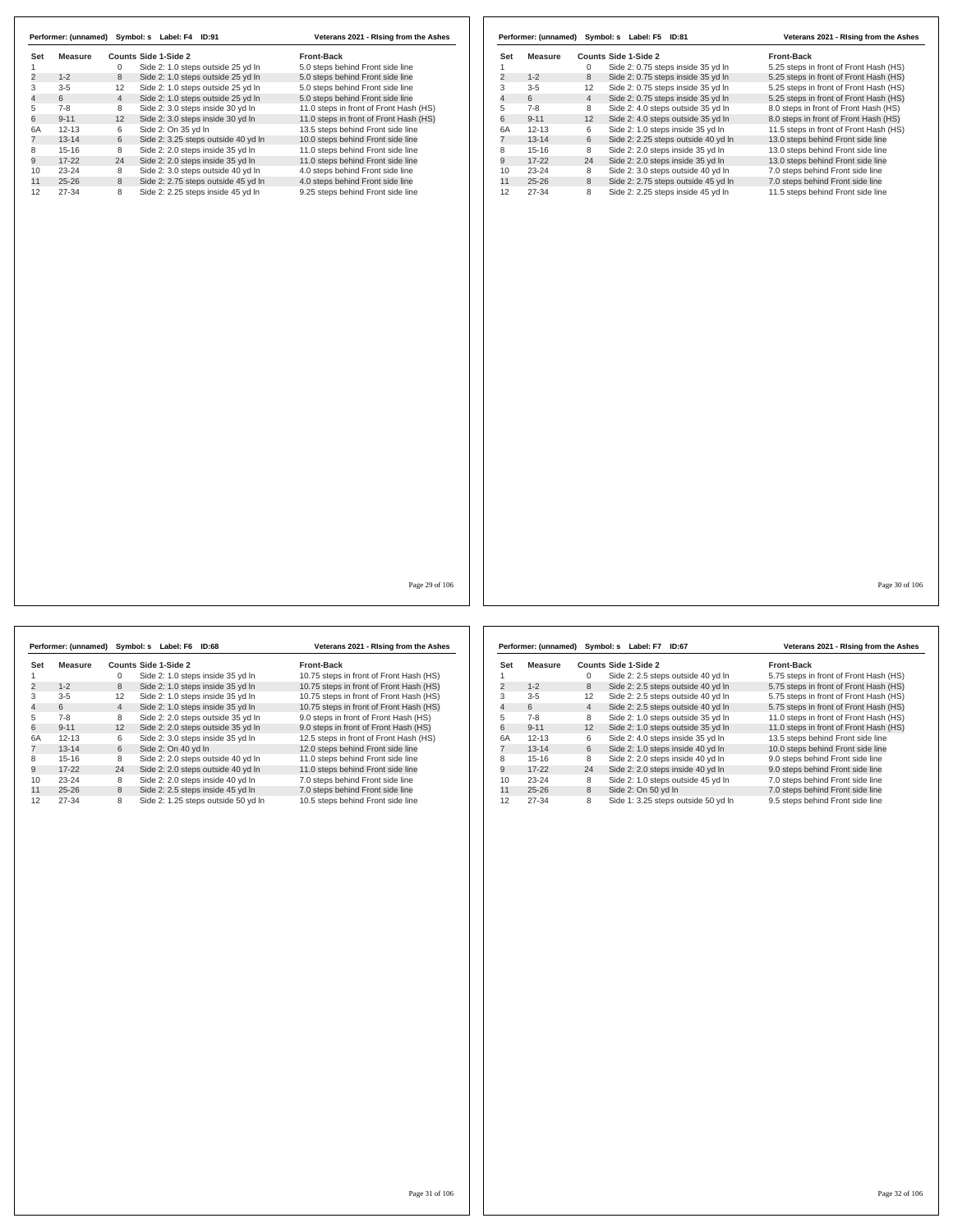| Side 2: 2.0 steps inside 35 yd In<br>8.75 steps behind Front side line<br>1<br>0<br>2<br>$1 - 2$<br>8<br>Side 2: 2.0 steps inside 35 yd In<br>8.75 steps behind Front side line<br>3<br>$3 - 5$<br>12<br>Side 2: 2.0 steps inside 35 yd In<br>8.75 steps behind Front side line<br>4<br>6<br>$\overline{4}$<br>Side 2: 2.0 steps inside 35 yd In<br>8.75 steps behind Front side line<br>5<br>$7 - 8$<br>8<br>Side 2: 2.0 steps outside 35 yd In<br>13.0 steps in front of Front Hash (HS)<br>6<br>$9 - 11$<br>12<br>Side 2: 2.0 steps outside 35 yd In<br>13.0 steps in front of Front Hash (HS)<br>6<br>6A<br>$12 - 13$<br>Side 2: 3.0 steps inside 35 yd In<br>11.25 steps behind Front side line<br>$\overline{7}$<br>$13 - 14$<br>6<br>Side 2: On 40 yd In<br>7.75 steps behind Front side line<br>Side 2: 2.0 steps inside 40 yd In<br>$15 - 16$<br>8<br>7.0 steps behind Front side line<br>8<br>9<br>$17 - 22$<br>24<br>Side 2: 2.0 steps inside 40 yd In<br>7.0 steps behind Front side line<br>$23 - 24$<br>8<br>Side 2: 1.0 steps outside 45 yd In<br>10<br>4.0 steps behind Front side line<br>11<br>$25 - 26$<br>8<br>Side 1: On 50 yd In<br>4.0 steps behind Front side line<br>$27 - 34$<br>12<br>8<br>Side 1: 3.75 steps outside 50 yd In<br>6.75 steps behind Front side line | Set | <b>Measure</b> | <b>Counts Side 1-Side 2</b> | Front-Back |
|------------------------------------------------------------------------------------------------------------------------------------------------------------------------------------------------------------------------------------------------------------------------------------------------------------------------------------------------------------------------------------------------------------------------------------------------------------------------------------------------------------------------------------------------------------------------------------------------------------------------------------------------------------------------------------------------------------------------------------------------------------------------------------------------------------------------------------------------------------------------------------------------------------------------------------------------------------------------------------------------------------------------------------------------------------------------------------------------------------------------------------------------------------------------------------------------------------------------------------------------------------------------------------------------|-----|----------------|-----------------------------|------------|
|                                                                                                                                                                                                                                                                                                                                                                                                                                                                                                                                                                                                                                                                                                                                                                                                                                                                                                                                                                                                                                                                                                                                                                                                                                                                                                |     |                |                             |            |
|                                                                                                                                                                                                                                                                                                                                                                                                                                                                                                                                                                                                                                                                                                                                                                                                                                                                                                                                                                                                                                                                                                                                                                                                                                                                                                |     |                |                             |            |
|                                                                                                                                                                                                                                                                                                                                                                                                                                                                                                                                                                                                                                                                                                                                                                                                                                                                                                                                                                                                                                                                                                                                                                                                                                                                                                |     |                |                             |            |
|                                                                                                                                                                                                                                                                                                                                                                                                                                                                                                                                                                                                                                                                                                                                                                                                                                                                                                                                                                                                                                                                                                                                                                                                                                                                                                |     |                |                             |            |
|                                                                                                                                                                                                                                                                                                                                                                                                                                                                                                                                                                                                                                                                                                                                                                                                                                                                                                                                                                                                                                                                                                                                                                                                                                                                                                |     |                |                             |            |
|                                                                                                                                                                                                                                                                                                                                                                                                                                                                                                                                                                                                                                                                                                                                                                                                                                                                                                                                                                                                                                                                                                                                                                                                                                                                                                |     |                |                             |            |
|                                                                                                                                                                                                                                                                                                                                                                                                                                                                                                                                                                                                                                                                                                                                                                                                                                                                                                                                                                                                                                                                                                                                                                                                                                                                                                |     |                |                             |            |
|                                                                                                                                                                                                                                                                                                                                                                                                                                                                                                                                                                                                                                                                                                                                                                                                                                                                                                                                                                                                                                                                                                                                                                                                                                                                                                |     |                |                             |            |
|                                                                                                                                                                                                                                                                                                                                                                                                                                                                                                                                                                                                                                                                                                                                                                                                                                                                                                                                                                                                                                                                                                                                                                                                                                                                                                |     |                |                             |            |
|                                                                                                                                                                                                                                                                                                                                                                                                                                                                                                                                                                                                                                                                                                                                                                                                                                                                                                                                                                                                                                                                                                                                                                                                                                                                                                |     |                |                             |            |
|                                                                                                                                                                                                                                                                                                                                                                                                                                                                                                                                                                                                                                                                                                                                                                                                                                                                                                                                                                                                                                                                                                                                                                                                                                                                                                |     |                |                             |            |
|                                                                                                                                                                                                                                                                                                                                                                                                                                                                                                                                                                                                                                                                                                                                                                                                                                                                                                                                                                                                                                                                                                                                                                                                                                                                                                |     |                |                             |            |
|                                                                                                                                                                                                                                                                                                                                                                                                                                                                                                                                                                                                                                                                                                                                                                                                                                                                                                                                                                                                                                                                                                                                                                                                                                                                                                |     |                |                             |            |
|                                                                                                                                                                                                                                                                                                                                                                                                                                                                                                                                                                                                                                                                                                                                                                                                                                                                                                                                                                                                                                                                                                                                                                                                                                                                                                |     |                |                             |            |
|                                                                                                                                                                                                                                                                                                                                                                                                                                                                                                                                                                                                                                                                                                                                                                                                                                                                                                                                                                                                                                                                                                                                                                                                                                                                                                |     |                |                             |            |
|                                                                                                                                                                                                                                                                                                                                                                                                                                                                                                                                                                                                                                                                                                                                                                                                                                                                                                                                                                                                                                                                                                                                                                                                                                                                                                |     |                |                             |            |
|                                                                                                                                                                                                                                                                                                                                                                                                                                                                                                                                                                                                                                                                                                                                                                                                                                                                                                                                                                                                                                                                                                                                                                                                                                                                                                |     |                |                             |            |
|                                                                                                                                                                                                                                                                                                                                                                                                                                                                                                                                                                                                                                                                                                                                                                                                                                                                                                                                                                                                                                                                                                                                                                                                                                                                                                |     |                |                             |            |

|                |           |                | Performer: (unnamed) Symbol: s Label: F9<br><b>ID:77</b> | Veterans 2021 - Rising from the Ashes |
|----------------|-----------|----------------|----------------------------------------------------------|---------------------------------------|
| Set            | Measure   |                | Counts Side 1-Side 2                                     | <b>Front-Back</b>                     |
| 1              |           | 0              | Side 2: 0.75 steps outside 35 yd In                      | 3.0 steps behind Front side line      |
| $\overline{2}$ | $1 - 2$   | 8              | Side 2: 0.75 steps outside 35 yd In                      | 3.0 steps behind Front side line      |
| 3              | $3 - 5$   | 12             | Side 2: 0.75 steps outside 35 yd In                      | 3.0 steps behind Front side line      |
| $\overline{4}$ | 6         | $\overline{4}$ | Side 2: 0.75 steps outside 35 yd In                      | 3.0 steps behind Front side line      |
| 5              | $7-8$     | 8              | Side 2: 4.0 steps outside 35 vd In                       | 14.0 steps behind Front side line     |
| 6              | $9 - 11$  | 12             | Side 2: 4.0 steps outside 35 vd In                       | 14.0 steps behind Front side line     |
| 6A             | $12 - 13$ | 6              | Side 2: 1.0 steps inside 35 yd In                        | 10.5 steps behind Front side line     |
| 7              | $13 - 14$ | 6              | Side 2: 2.25 steps outside 40 yd In                      | 7.0 steps behind Front side line      |
| 8              | $15 - 16$ | 8              | Side 2: On 40 yd In                                      | 8.0 steps behind Front side line      |
| 9              | $17 - 22$ | 24             | Side 2: On 40 yd In                                      | 8.0 steps behind Front side line      |
| 10             | $23 - 24$ | 8              | Side 2: 3.5 steps outside 45 yd In                       | 4.0 steps behind Front side line      |
| 11             | $25 - 26$ | 8              | Side 2: 2.5 steps outside 50 vd In                       | 4.0 steps behind Front side line      |
| 12             | $27 - 34$ | 8              | Side 1: 1.25 steps outside 50 yd In                      | 7.25 steps behind Front side line     |

Page 33 of 106

**Set Measure Counts Side 1-Side 2 Front-Back**<br>1 0 Side 1: 2.0 steps inside 45 yd ln 2.0 steps in 2<br>2 1-2 8 Side 1: 2.0 steps inside 45 yd ln 2.0 steps in 1 0 Side 1: 2.0 steps inside 45 yd ln 2.0 steps in front of Front Hash (HS)<br>2 1-2 8 Side 1: 2.0 steps inside 45 yd ln 2.0 steps in front of Front Hash (HS) 2 1-2 8 Side 1: 2.0 steps inside 45 yd ln<br>
2.0 steps in front of Front Hash (HS)<br>
3 3-5 12 Side 1: 2.0 steps inside 45 yd ln 2.0 steps in front of Front Hash (HS) 3 3-5 12 Side 1: 2.0 steps inside 45 yd ln 2.0 steps in front of Front Hash (HS)<br>4 6 4 Side 1: 2.0 steps inside 45 yd ln 2.0 steps in front of Front Hash (HS) 4 6 4 Side 1: 2.0 steps inside 45 yd ln 2.0 steps in front of Front Hash (HS)<br>5 7-8 8 Side 1: 2.0 steps inside 45 yd ln 2.0 steps in front of Front Hash (HS)<br>6 9-11 12 Side 1: 2.0 steps inside 45 yd ln 2.0 steps in front o 5 7-8 8 Side 1: 2.0 steps inside 45 yd ln 2.0 steps in front of Front Hash (HS) 6 9-11 12 Side 1: 2.0 steps inside 45 yd ln 2.0 steps in front of Front Hash (HS) 6A 12-13 6 Side 1: 1.0 steps inside 45 yd ln On Front Hash (HS) 7 13-14 6 Side 1: 1.0 steps inside 45 yd ln On Front Hash (HS) 8 15-16 8 On 50 yd ln 3.0 steps behind Front Hash (HS) 9 17-22 24 On 50 yd ln 3.0 steps behind Front Hash (HS) 10 23-24 8 Side 2: 3.0 steps outside 45 yd ln 10.0 steps behind Front Hash (HS) 11 25-26 8 Side 2: 1.5 steps outside 40 yd ln 11.0 steps in front of Back Hash (HS) 4.0 steps in front of Back Hash (HS) **Performer: (unnamed) Symbol: s Label: G1 ID:108 Veterans 2021 - RIsing from the Ashes**

**Set Measure Counts Side 1-Side 2 Front-Back**<br>1 0 Side 1: 2.0 steps inside 45 yd In 10.0 steps b<br>2 1-2 8 Side 1: 2.0 steps inside 45 yd In 10.0 steps b 1 0 Side 1: 2.0 steps inside 45 yd ln 10.0 steps behind Front side line 2 1-2 8 Side 1: 2.0 steps inside 45 yd ln 10.0 steps behind Front side line 3 3-5 12 Side 1: 2.0 steps inside 45 yd ln 10.0 steps behind Front side line 4 6 4 Side 1: 2.0 steps inside 45 yd In 10.0 steps behind Front side line<br>5 7-8 8 Side 1: 2.0 steps inside 45 yd In 10.0 steps behind Front side line<br>6 9-11 12 Side 1: 2.0 steps inside 45 yd In 10.0 steps behind Front side 5 7-8 8 Side 1: 2.0 steps inside 45 yd ln 10.0 steps behind Front side line 6 9-11 12 Side 1: 2.0 steps inside 45 yd ln 10.0 steps behind Front side line 6A 12-13 6 Side 1: 3.0 steps inside 45 yd ln 12.0 steps behind Front side line 7 13-14 6 Side 1: 3.0 steps inside 45 yd ln 12.0 steps behind Front side line 8 15-16 8 Side 1: 4.0 steps inside 45 yd ln 10.0 steps behind Front side line 9 17-22 24 Side 1: 4.0 steps inside 45 yd ln 10.0 steps behind Front side line 10 23-24 8 Side 2: 0.75 steps inside 45 yd ln 13.25 steps behind Front side line 11 25-26 8 Side 2: 1.75 steps outside 45 yd ln 3.5 steps in front of Front Hash (HS)<br>12 27-34 8 Side 2: 2.0 steps inside 45 yd ln 8.0 steps behind Front Hash (HS) 8.0 steps behind Front Hash (HS) **Performer: (unnamed) Symbol: s Label: G2 ID:119 Veterans 2021 - RIsing from the Ashes**

Page 34 of 106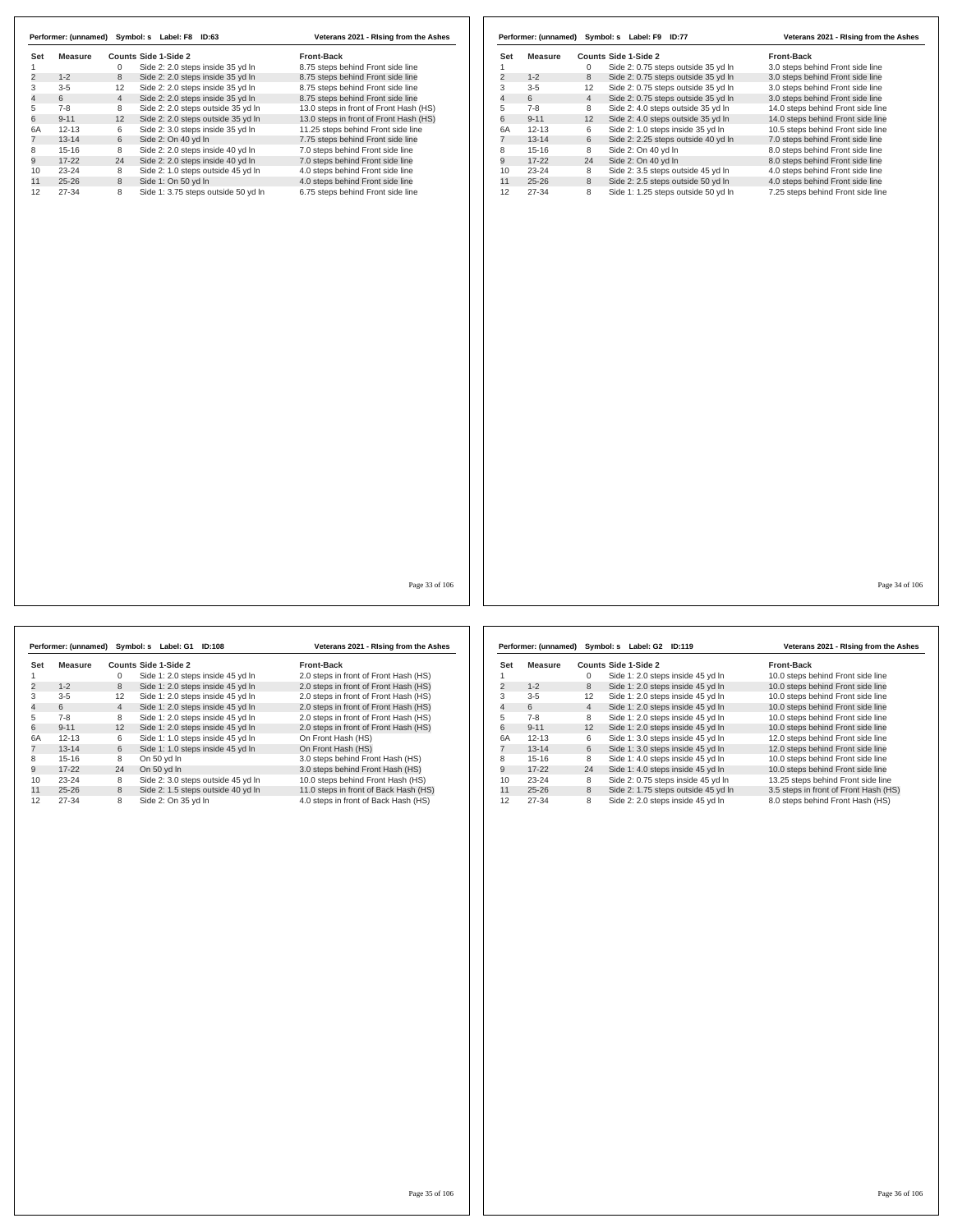|                     |                |                | Performer: (unnamed) Symbol: s Label: G3 ID:107 | Veterans 2021 - Rising from the Ashes  |                |                |                      | Performer: (unnamed) Symbol: s Label: G4 ID:104 | Veterans 2021 - Rising from the Ashes |
|---------------------|----------------|----------------|-------------------------------------------------|----------------------------------------|----------------|----------------|----------------------|-------------------------------------------------|---------------------------------------|
|                     |                |                |                                                 |                                        |                |                |                      |                                                 |                                       |
| Set                 | <b>Measure</b> |                | Counts Side 1-Side 2                            | Front-Back                             | Set            | <b>Measure</b> |                      | Counts Side 1-Side 2                            | Front-Back                            |
|                     |                | $\mathbf 0$    | Side 1: 2.0 steps inside 40 yd In               | 10.0 steps in front of Front Hash (HS) | $\mathbf{1}$   |                | $\mathbf 0$          | Side 1: 2.0 steps inside 35 yd In               | 2.0 steps in front of Front Hash (HS) |
| $\overline{2}$      | $1 - 2$        | 8              | Side 1: 2.0 steps inside 40 yd In               | 10.0 steps in front of Front Hash (HS) | $\overline{2}$ | $1 - 2$        | 8                    | Side 1: 2.0 steps inside 35 yd In               | 2.0 steps in front of Front Hash (HS) |
| 3<br>$\overline{4}$ | $3 - 5$<br>6   | 12             | Side 1: 2.0 steps inside 40 yd In               | 10.0 steps in front of Front Hash (HS) | 3              | $3 - 5$<br>6   | 12<br>$\overline{4}$ | Side 1: 2.0 steps inside 35 yd In               | 2.0 steps in front of Front Hash (HS) |
|                     |                | $\overline{4}$ | Side 1: 2.0 steps inside 40 yd In               | 10.0 steps in front of Front Hash (HS) | $\overline{4}$ |                |                      | Side 1: 2.0 steps inside 35 yd In               | 2.0 steps in front of Front Hash (HS) |
| 5                   | $7 - 8$        | 8              | Side 1: 2.0 steps inside 40 yd In               | 10.0 steps in front of Front Hash (HS) | 5              | $7 - 8$        | 8                    | Side 1: 2.0 steps inside 35 yd In               | 2.0 steps in front of Front Hash (HS) |
| 6                   | $9 - 11$       | 12             | Side 1: 2.0 steps inside 40 yd In               | 10.0 steps in front of Front Hash (HS) | 6              | $9 - 11$       | 12                   | Side 1: 2.0 steps inside 35 yd In               | 2.0 steps in front of Front Hash (HS) |
| 6A                  | $12 - 13$      | 6              | Side 1: On 45 yd In                             | On Front Hash (HS)                     | 6A             | $12 - 13$      | 6                    | Side 1: 1.0 steps outside 35 yd In              | 6.0 steps in front of Front Hash (HS) |
| $\overline{7}$      | $13 - 14$      | 6              | Side 1: On 45 yd In                             | On Front Hash (HS)                     | $\overline{7}$ | $13 - 14$      | 6                    | Side 1: 1.0 steps outside 35 yd In              | 6.0 steps in front of Front Hash (HS) |
| 8                   | $15 - 16$      | 8              | Side 1: On 45 yd In                             | On Front Hash (HS)                     | 8              | $15 - 16$      | 8                    | Side 1: On 40 yd In                             | 3.0 steps in front of Front Hash (HS) |
| 9                   | $17 - 22$      | 24             | Side 1: On 45 yd In                             | On Front Hash (HS)                     | 9              | $17 - 22$      | 24                   | Side 1: On 40 yd In                             | 3.0 steps in front of Front Hash (HS) |
| 10                  | $23 - 24$      | 8              | Side 2: 2.75 steps outside 50 yd In             | 7.25 steps behind Front Hash (HS)      | 10             | $23 - 24$      | 8                    | Side 1: 2.75 steps inside 45 yd In              | 4.0 steps behind Front Hash (HS)      |
| 11                  | $25 - 26$      | 8              | Side 2: 2.5 steps outside 45 yd In              | 7.5 steps behind Front Hash (HS)       | 11             | $25 - 26$      | 8                    | Side 2: 3.25 steps outside 50 yd In             | 14.0 steps in front of Back Hash (HS) |
| 12                  | $27 - 34$      | 8              | Side 2: 2.0 steps outside 40 yd In              | 8.0 steps behind Front Hash (HS)       | 12             | 27-34          | 8                    | Side 2: 4.0 steps outside 45 yd In              | 4.0 steps in front of Back Hash (HS)  |
|                     |                |                |                                                 |                                        |                |                |                      |                                                 |                                       |
|                     |                |                |                                                 | Page 37 of 106                         |                |                |                      |                                                 | Page 38 of 106                        |
|                     |                |                |                                                 |                                        |                |                |                      |                                                 |                                       |

|                | Performer: (unnamed) |                | Symbol: s Label: G5  | <b>ID:116</b>                       | Veterans 2021 - Rising from the Ashes   |
|----------------|----------------------|----------------|----------------------|-------------------------------------|-----------------------------------------|
| Set            | Measure              |                | Counts Side 1-Side 2 |                                     | Front-Back                              |
|                |                      | 0              |                      | Side 1: 2.0 steps inside 40 yd In   | 2.0 steps behind Front side line        |
| $\overline{2}$ | $1 - 2$              | 8              |                      | Side 1: 2.0 steps inside 40 yd In   | 2.0 steps behind Front side line        |
| 3              | $3 - 5$              | 12             |                      | Side 1: 2.0 steps inside 40 yd In   | 2.0 steps behind Front side line        |
| 4              | 6                    | $\overline{4}$ |                      | Side 1: 2.0 steps inside 40 yd In   | 2.0 steps behind Front side line        |
| 5              | $7 - 8$              | 8              |                      | Side 1: 2.0 steps inside 40 yd In   | 2.0 steps behind Front side line        |
| 6              | $9 - 11$             | 12             |                      | Side 1: 2.0 steps inside 40 yd In   | 2.0 steps behind Front side line        |
| 6A             | $12 - 13$            | 6              |                      | Side 1: 3.0 steps inside 35 yd In   | 2.0 steps behind Front side line        |
|                | $13 - 14$            | 6              |                      | Side 1: 3.0 steps inside 35 yd In   | 2.0 steps behind Front side line        |
| 8              | $15 - 16$            | 8              |                      | Side 1: 4.0 steps inside 40 yd In   | 7.0 steps behind Front side line        |
| 9              | $17 - 22$            | 24             |                      | Side 1: 4.0 steps inside 40 yd In   | 7.0 steps behind Front side line        |
| 10             | $23 - 24$            | 8              |                      | Side 1: 1.25 steps outside 50 yd In | 12.5 steps behind Front side line       |
| 11             | $25 - 26$            | 8              |                      | Side 2: 2.75 steps inside 45 yd In  | 11.75 steps in front of Front Hash (HS) |
| 12             | 27-34                | 8              |                      | Side 2: 4.0 steps outside 45 yd In  | 8.0 steps in front of Front Hash (HS)   |

|     | Performer: (unnamed) |                | Symbol: s<br>Label: G6 | ID:106                             | Veterans 2021 - Rising from the Ashes  |
|-----|----------------------|----------------|------------------------|------------------------------------|----------------------------------------|
| Set | Measure              |                | Counts Side 1-Side 2   |                                    | Front-Back                             |
|     |                      | 0              |                        | Side 1: 2.0 steps inside 30 yd In  | 2.0 steps behind Front side line       |
| 2   | $1 - 2$              | 8              |                        | Side 1: 2.0 steps inside 30 yd In  | 2.0 steps behind Front side line       |
| 3   | $3 - 5$              | 12             |                        | Side 1: 2.0 steps inside 30 yd In  | 2.0 steps behind Front side line       |
| 4   | 6                    | $\overline{4}$ |                        | Side 1: 2.0 steps inside 30 yd In  | 2.0 steps behind Front side line       |
| 5   | $7 - 8$              | 8              |                        | Side 1: 2.0 steps inside 30 yd In  | 2.0 steps behind Front side line       |
| 6   | $9 - 11$             | 12             |                        | Side 1: 2.0 steps inside 30 yd In  | 2.0 steps behind Front side line       |
| 6A  | $12 - 13$            | 6              |                        | Side 1: 2.0 steps inside 35 yd In  | 2.0 steps behind Front side line       |
|     | $13 - 14$            | 6              |                        | Side 1: 2.0 steps inside 35 yd In  | 2.0 steps behind Front side line       |
| 8   | $15-16$              | 8              |                        | Side 1: 4.0 steps inside 35 yd In  | 4.0 steps behind Front side line       |
| 9   | $17 - 22$            | 24             |                        | Side 1: 4.0 steps inside 35 yd In  | 4.0 steps behind Front side line       |
| 10  | $23 - 24$            | 8              |                        | Side 1: 2.0 steps outside 45 yd In | 12.0 steps behind Front side line      |
| 11  | $25 - 26$            | 8              |                        | Side 1: 3.0 steps inside 45 yd In  | 12.0 steps in front of Front Hash (HS) |
| 12  | 27-34                | 8              | On 50 yd In            |                                    | 8.0 steps in front of Front Hash (HS)  |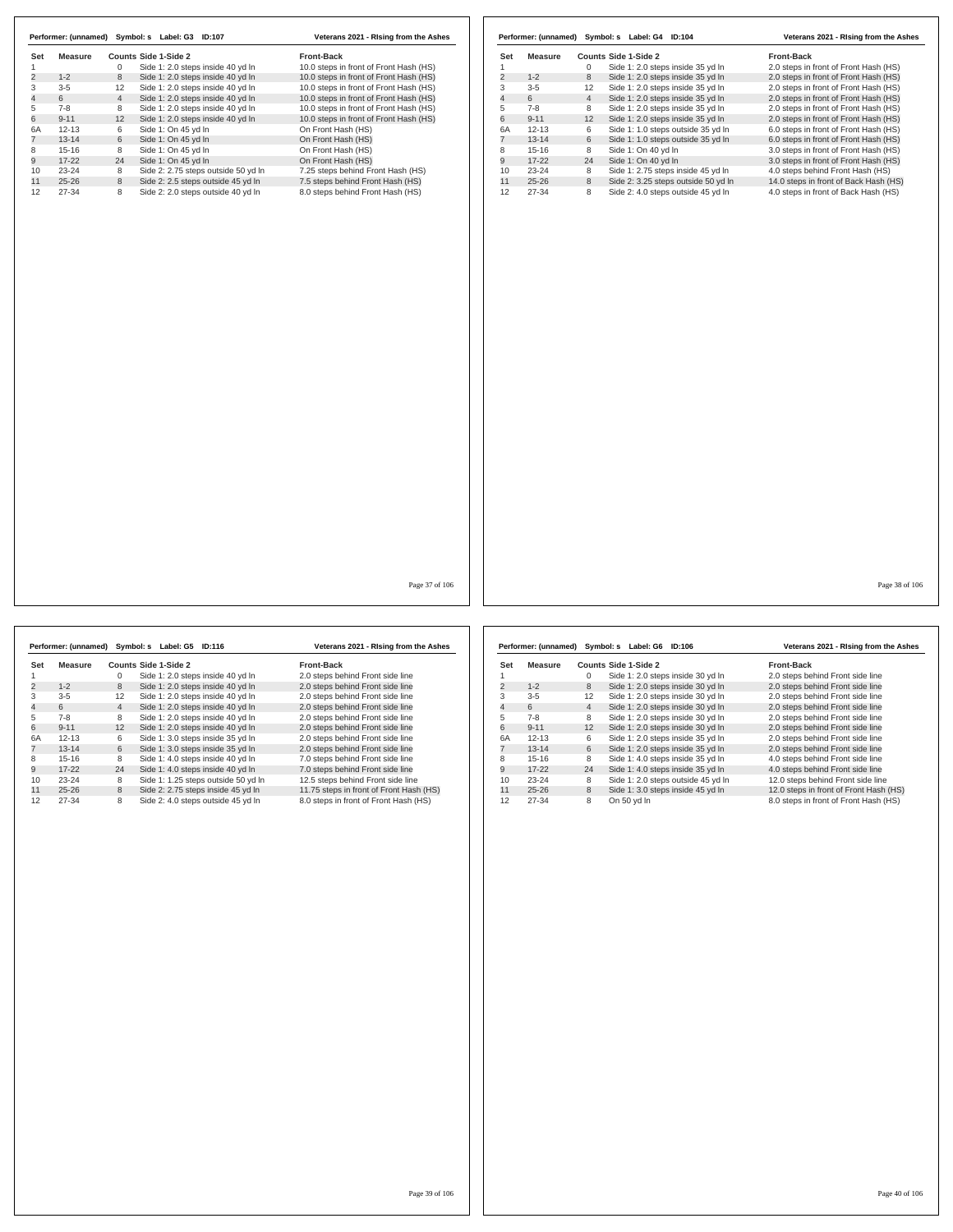|                |                | Performer: (unnamed) Symbol: s Label: G7 ID:105 |                                    | Veterans 2021 - Rising from the Ashes  |                |                |                 |                | Performer: (unnamed) Symbol: s Label: G8 ID:103 | Veterans 2021 - Rising from the Ashes  |
|----------------|----------------|-------------------------------------------------|------------------------------------|----------------------------------------|----------------|----------------|-----------------|----------------|-------------------------------------------------|----------------------------------------|
| Set            | <b>Measure</b> | Counts Side 1-Side 2                            |                                    | Front-Back                             |                | Set            | <b>Measure</b>  |                | Counts Side 1-Side 2                            | Front-Back                             |
| 1              |                | $\mathbf 0$                                     | Side 1: 2.0 steps inside 30 yd In  | 10.0 steps in front of Front Hash (HS) |                | 1              |                 | $\mathbf{0}$   | Side 1: 2.0 steps inside 25 yd In               | 2.0 steps in front of Front Hash (HS)  |
| $\overline{2}$ | $1 - 2$        | 8                                               | Side 1: 2.0 steps inside 30 yd In  | 10.0 steps in front of Front Hash (HS) |                | $\overline{2}$ | $1 - 2$         | 8              | Side 1: 2.0 steps inside 25 yd In               | 2.0 steps in front of Front Hash (HS)  |
| 3              | $3 - 5$        | 12                                              | Side 1: 2.0 steps inside 30 yd In  | 10.0 steps in front of Front Hash (HS) |                | 3              | $3 - 5$         | 12             | Side 1: 2.0 steps inside 25 yd In               | 2.0 steps in front of Front Hash (HS)  |
| $\overline{4}$ | 6              | $\overline{4}$                                  | Side 1: 2.0 steps inside 30 yd In  | 10.0 steps in front of Front Hash (HS) |                | $\overline{4}$ | $6\overline{6}$ | $\overline{4}$ | Side 1: 2.0 steps inside 25 yd In               | 2.0 steps in front of Front Hash (HS)  |
| 5              | $7 - 8$        | 8                                               | Side 1: 2.0 steps inside 30 yd In  | 10.0 steps in front of Front Hash (HS) |                | 5              | $7 - 8$         | 8              | Side 1: 2.0 steps inside 25 yd In               | 2.0 steps in front of Front Hash (HS)  |
| 6              | $9 - 11$       | 12                                              | Side 1: 2.0 steps inside 30 yd In  | 10.0 steps in front of Front Hash (HS) |                | 6              | $9 - 11$        | 12             | Side 1: 2.0 steps inside 25 yd In               | 2.0 steps in front of Front Hash (HS)  |
| 6A             | $12 - 13$      | 6                                               | Side 1: 2.0 steps outside 35 yd In | 6.0 steps in front of Front Hash (HS)  |                | 6A             | $12 - 13$       | 6              | Side 1: On 25 yd In                             | 10.0 steps in front of Front Hash (HS) |
| 7              | $13 - 14$      | 6                                               | Side 1: 2.0 steps outside 35 yd In | 6.0 steps in front of Front Hash (HS)  |                | $\overline{7}$ | $13 - 14$       | 6              | Side 1: On 25 yd In                             | 10.0 steps in front of Front Hash (HS) |
| 8              | $15 - 16$      | 8                                               | Side 1: On 35 yd In                | 6.0 steps in front of Front Hash (HS)  |                | 8              | $15 - 16$       | 8              | Side 1: On 30 yd In                             | 9.0 steps in front of Front Hash (HS)  |
| 9              | $17 - 22$      | 24                                              | Side 1: On 35 yd In                | 6.0 steps in front of Front Hash (HS)  |                | 9              | $17 - 22$       | 24             | Side 1: On 30 yd In                             | 9.0 steps in front of Front Hash (HS)  |
| 10             | 23-24          | 8                                               | Side 1: 2.75 steps inside 40 yd In | 0.5 steps behind Front Hash (HS)       |                | 10             | 23-24           | 8              | Side 1: 3.5 steps inside 35 yd In               | 4.25 steps in front of Front Hash (HS) |
| 11             | $25 - 26$      | 8                                               | Side 1: 1.5 steps outside 45 yd In | 4.25 steps behind Front Hash (HS)      |                | 11             | $25 - 26$       | 8              | Side 1: 1.5 steps inside 35 yd In               | 2.0 steps in front of Front Hash (HS)  |
|                |                | 8                                               |                                    |                                        |                |                |                 | 8              |                                                 |                                        |
| 12             | 27-34          |                                                 | Side 1: 2.0 steps inside 45 yd In  | 8.0 steps behind Front Hash (HS)       |                | 12             | 27-34           |                | Side 1: On 35 yd In                             | 8.0 steps in front of Front Hash (HS)  |
|                |                |                                                 |                                    |                                        |                |                |                 |                |                                                 |                                        |
|                |                |                                                 |                                    |                                        | Page 41 of 106 |                |                 |                |                                                 | Page 42 of 106                         |
|                |                |                                                 |                                    |                                        |                |                |                 |                |                                                 |                                        |

|     | Performer: (unnamed) |                | Symbol: s Label: G9  | <b>ID:102</b>                      | Veterans 2021 - Rising from the Ashes  |
|-----|----------------------|----------------|----------------------|------------------------------------|----------------------------------------|
| Set | Measure              |                | Counts Side 1-Side 2 |                                    | <b>Front-Back</b>                      |
|     |                      | $\Omega$       |                      | Side 1: 2.0 steps inside 25 yd In  | 10.0 steps behind Front side line      |
| 2   | $1 - 2$              | 8              |                      | Side 1: 2.0 steps inside 25 vd In  | 10.0 steps behind Front side line      |
| 3   | $3 - 5$              | 12             |                      | Side 1: 2.0 steps inside 25 yd In  | 10.0 steps behind Front side line      |
| 4   | 6                    | $\overline{4}$ |                      | Side 1: 2.0 steps inside 25 yd In  | 10.0 steps behind Front side line      |
| 5   | $7 - 8$              | 8              |                      | Side 1: 2.0 steps inside 25 yd In  | 10.0 steps behind Front side line      |
| 6   | $9 - 11$             | 12             |                      | Side 1: 2.0 steps inside 25 yd In  | 10.0 steps behind Front side line      |
| 6A  | $12 - 13$            | 6              |                      | Side 1: 1.0 steps outside 25 yd In | 10.0 steps in front of Front Hash (HS) |
|     | $13 - 14$            | 6              |                      | Side 1: 1.0 steps outside 25 yd In | 10.0 steps in front of Front Hash (HS) |
| 8   | $15 - 16$            | 8              | Side 1: On 25 yd In  |                                    | 12.0 steps in front of Front Hash (HS) |
| 9   | $17 - 22$            | 24             | Side 1: On 25 yd In  |                                    | 12.0 steps in front of Front Hash (HS) |
| 10  | $23 - 24$            | 8              |                      | Side 1: 3.0 steps outside 35 yd In | 10.0 steps in front of Front Hash (HS) |
| 11  | $25 - 26$            | 8              |                      | Side 1: 2.5 steps outside 40 yd In | 11.5 steps in front of Front Hash (HS) |
| 12  | $27 - 34$            | 8              |                      | Side 1: 4.0 steps inside 40 yd In  | 8.0 steps in front of Front Hash (HS)  |

|     | Performer: (unnamed) |                | Symbol: s Label: I1<br>ID:65        | Veterans 2021 - Rising from the Ashes |
|-----|----------------------|----------------|-------------------------------------|---------------------------------------|
| Set | Measure              |                | Counts Side 1-Side 2                | <b>Front-Back</b>                     |
|     |                      | 0              | Side 2: 2.75 steps outside 40 yd In | 6.75 steps behind Front Hash (HS)     |
| 2   | $1 - 2$              | 8              | Side 2: 2.75 steps outside 40 yd In | 6.75 steps behind Front Hash (HS)     |
| 3   | $3 - 5$              | 12             | Side 2: 2.75 steps outside 40 yd In | 6.75 steps behind Front Hash (HS)     |
| 4   | 6                    | $\overline{4}$ | Side 2: 2.75 steps outside 40 yd In | 6.75 steps behind Front Hash (HS)     |
| 5   | $7 - 8$              | 8              | Side 2: 4.0 steps outside 40 yd In  | On Front Hash (HS)                    |
| 6   | $9 - 11$             | 12             | Side 2: 4.0 steps outside 40 yd In  | On Front Hash (HS)                    |
| 6A  | $12 - 13$            | 6              | Side 2: 4.0 steps outside 40 yd In  | 4.75 steps behind Front Hash (HS)     |
|     | $13 - 14$            | 6              | Side 2: 4.0 steps outside 40 yd In  | 9.25 steps behind Front Hash (HS)     |
| 8   | $15 - 16$            | 8              | Side 2: 4.0 steps outside 40 vd In  | 2.0 steps behind Front Hash (HS)      |
| 9   | $17-22$              | 24             | Side 2: 4.0 steps outside 40 yd In  | 2.0 steps behind Front Hash (HS)      |
| 10  | $23 - 24$            | 8              | Side 2: 2.0 steps inside 40 yd In   | 2.0 steps in front of Front Hash (HS) |
| 11  | $25 - 26$            | 8              | Side 2: 3.5 steps inside 45 yd In   | 2.0 steps in front of Front Hash (HS) |
| 12  | 27-34                | 8              | Side 1: 4.0 steps inside 45 vd ln   | On Front Hash (HS)                    |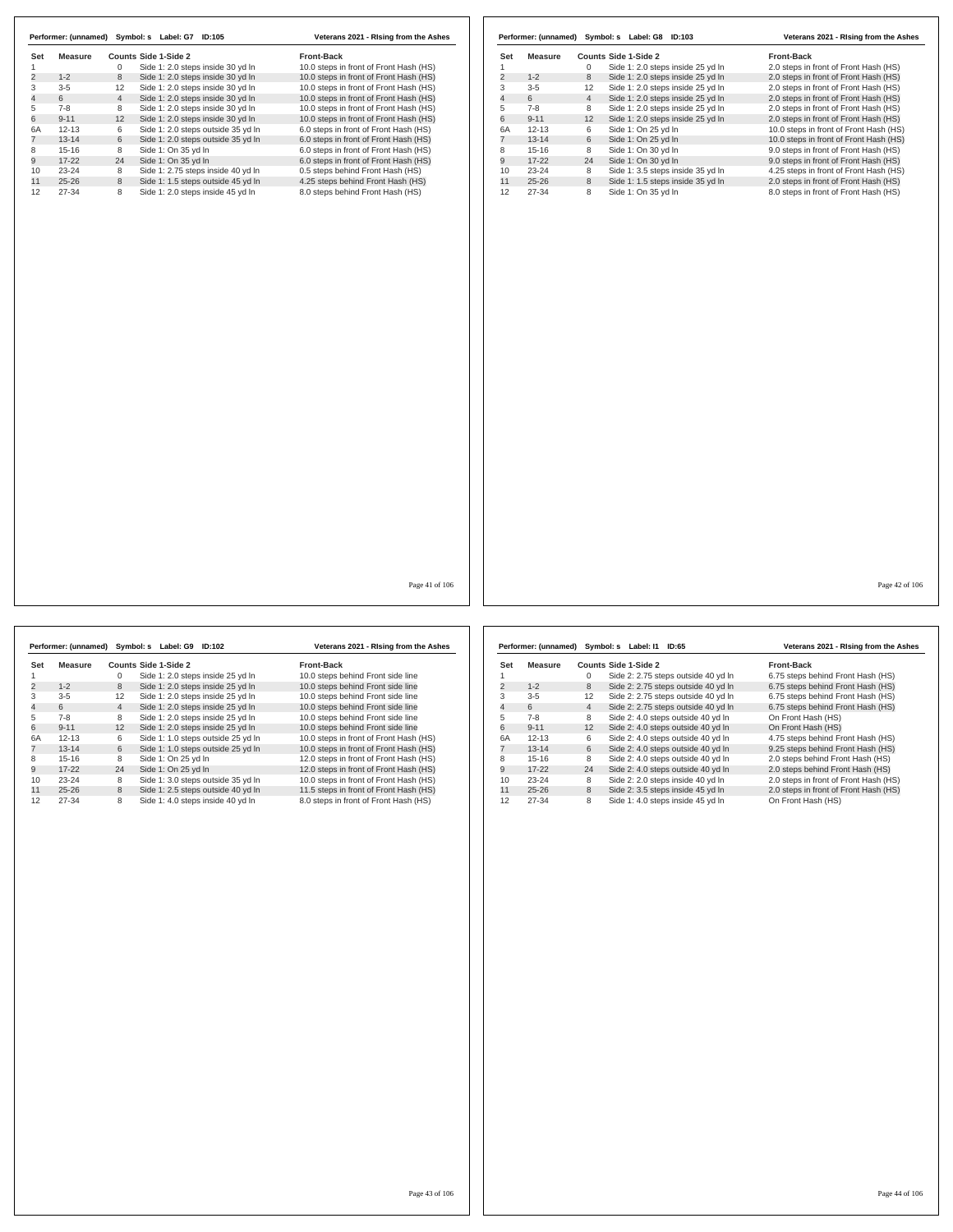|     | Performer: (unnamed) | Symbol: s      | Label: M1<br>ID:32                 | Veterans 2021 - Rising from the Ashes   |
|-----|----------------------|----------------|------------------------------------|-----------------------------------------|
| Set | Measure              |                | Counts Side 1-Side 2               | <b>Front-Back</b>                       |
|     |                      | 0              | Side 1: On 45 yd In                | 11.0 steps in front of Front Hash (HS)  |
| 2   | $1 - 2$              | 8              | Side 1: On 45 yd In                | 11.0 steps in front of Front Hash (HS)  |
| 3   | $3 - 5$              | 12             | Side 1: On 45 yd In                | 11.0 steps in front of Front Hash (HS)  |
| 4   | 6                    | $\overline{4}$ | Side 1: On 45 yd In                | 11.0 steps in front of Front Hash (HS)  |
| 5   | $7 - 8$              | 8              | Side 1: On 45 yd In                | 11.0 steps in front of Front Hash (HS)  |
| 6   | $9 - 11$             | 12             | Side 1: On 45 vd In                | 11.0 steps in front of Front Hash (HS)  |
| 6A  | $12 - 13$            | 6              | Side 1: 3.25 steps inside 40 yd In | 12.25 steps in front of Front Hash (HS) |
|     | $13 - 14$            | 6              | Side 1: 1.5 steps outside 40 yd In | 13.5 steps in front of Front Hash (HS)  |
| 8   | $15 - 16$            | 8              | Side 1: 2.0 steps outside 40 vd In | 13.0 steps behind Front side line       |
| 9   | $17 - 22$            | 24             | Side 1: 2.0 steps outside 40 yd In | 13.0 steps behind Front side line       |
| 10  | $23 - 24$            | 8              | Side 1: 0.5 steps outside 35 yd In | 12.25 steps behind Front side line      |
| 11  | $25 - 26$            | 8              | Side 1: 1.0 steps inside 30 yd In  | 13.0 steps behind Front side line       |
| 12  | 27-34                | 8              | Side 1: 2.0 steps inside 30 yd In  | 10.5 steps behind Front side line       |

|                | Performer: (unnamed) |                | Symbol: s Label: M2 ID:31           | Veterans 2021 - Rising from the Ashes   |
|----------------|----------------------|----------------|-------------------------------------|-----------------------------------------|
| Set            | Measure              |                | Counts Side 1-Side 2                | <b>Front-Back</b>                       |
|                |                      | 0              | Side 1: 1.5 steps inside 45 yd In   | 9.5 steps in front of Front Hash (HS)   |
| $\overline{2}$ | $1 - 2$              | 8              | Side 1: 1.5 steps inside 45 yd In   | 9.5 steps in front of Front Hash (HS)   |
| 3              | $3 - 5$              | 12             | Side 1: 1.5 steps inside 45 yd In   | 9.5 steps in front of Front Hash (HS)   |
| 4              | 6                    | $\overline{4}$ | Side 1: 1.5 steps inside 45 yd In   | 9.5 steps in front of Front Hash (HS)   |
| 5              | $7-8$                | 8              | Side 1: 1.5 steps inside 45 yd In   | 9.5 steps in front of Front Hash (HS)   |
| 6              | $9 - 11$             | 12             | Side 1: 1.5 steps inside 45 yd In   | 9.5 steps in front of Front Hash (HS)   |
| 6A             | $12 - 13$            | 6              | Side 1: 3.25 steps outside 45 yd In | 11.0 steps in front of Front Hash (HS)  |
|                | $13 - 14$            | 6              | Side 1: On 40 yd In                 | 12.25 steps in front of Front Hash (HS) |
| 8              | $15-16$              | 8              | Side 1: On 40 yd In                 | 14.0 steps behind Front side line       |
| 9              | $17-22$              | 24             | Side 1: On 40 yd In                 | 14.0 steps behind Front side line       |
| 10             | $23 - 24$            | 8              | Side 1: 1.75 steps inside 35 yd In  | 10.75 steps behind Front side line      |
| 11             | $25 - 26$            | 8              | Side 1: 3.25 steps inside 30 yd In  | 11.25 steps behind Front side line      |
| 12             | 27-34                | 8              | Side 1: 4.0 steps inside 30 yd In   | 9.25 steps behind Front side line       |

Page 45 of 106

|     | Performer: (unnamed) Symbol: s |                | Label: M3            | ID:33                               | Veterans 2021 - Rising from the Ashes   |
|-----|--------------------------------|----------------|----------------------|-------------------------------------|-----------------------------------------|
| Set | Measure                        |                | Counts Side 1-Side 2 |                                     | <b>Front-Back</b>                       |
|     |                                | 0              |                      | Side 1: 1.5 steps outside 45 yd In  | 9.5 steps in front of Front Hash (HS)   |
| 2   | $1 - 2$                        | 8              |                      | Side 1: 1.5 steps outside 45 yd In  | 9.5 steps in front of Front Hash (HS)   |
| 3   | $3 - 5$                        | 12             |                      | Side 1: 1.5 steps outside 45 yd In  | 9.5 steps in front of Front Hash (HS)   |
| 4   | 6                              | $\overline{4}$ |                      | Side 1: 1.5 steps outside 45 yd In  | 9.5 steps in front of Front Hash (HS)   |
| 5   | $7 - 8$                        | 8              |                      | Side 1: 1.5 steps outside 45 yd In  | 9.5 steps in front of Front Hash (HS)   |
| 6   | $9 - 11$                       | 12             |                      | Side 1: 1.5 steps outside 45 yd In  | 9.5 steps in front of Front Hash (HS)   |
| 6A  | $12 - 13$                      | 6              |                      | Side 1: 2.0 steps inside 40 yd In   | 11.0 steps in front of Front Hash (HS)  |
|     | $13 - 14$                      | 6              |                      | Side 1: 2.75 steps outside 40 yd In | 12.25 steps in front of Front Hash (HS) |
| 8   | $15 - 16$                      | 8              |                      | Side 1: 4.0 steps inside 35 yd In   | 12.0 steps behind Front side line       |
| 9   | $17 - 22$                      | 24             |                      | Side 1: 4.0 steps inside 35 yd In   | 12.0 steps behind Front side line       |
| 10  | $23 - 24$                      | 8              |                      | Side 1: 3.25 steps outside 35 yd In | 13.25 steps behind Front side line      |
| 11  | $25 - 26$                      | 8              |                      | Side 1: 0.75 steps outside 30 yd In | 13.0 steps in front of Front Hash (HS)  |
| 12  | 27-34                          | 8              |                      | Side 1: 0.25 steps inside 30 yd In  | 12.0 steps behind Front side line       |

|     | Performer: (unnamed) | Symbol: s      | Label: M4            | ID:34                               | Veterans 2021 - Rising from the Ashes   |
|-----|----------------------|----------------|----------------------|-------------------------------------|-----------------------------------------|
| Set | Measure              |                | Counts Side 1-Side 2 |                                     | <b>Front-Back</b>                       |
|     |                      | 0              |                      | Side 1: 1.5 steps outside 45 yd In  | 12.5 steps in front of Front Hash (HS)  |
| 2   | $1 - 2$              | 8              |                      | Side 1: 1.5 steps outside 45 yd In  | 12.5 steps in front of Front Hash (HS)  |
| 3   | $3 - 5$              | 12             |                      | Side 1: 1.5 steps outside 45 yd In  | 12.5 steps in front of Front Hash (HS)  |
| 4   | 6                    | $\overline{4}$ |                      | Side 1: 1.5 steps outside 45 yd In  | 12.5 steps in front of Front Hash (HS)  |
| 5   | $7 - 8$              | 8              |                      | Side 1: 1.5 steps outside 45 yd In  | 12.5 steps in front of Front Hash (HS)  |
| 6   | $9 - 11$             | 12             |                      | Side 1: 1.5 steps outside 45 yd In  | 12.5 steps in front of Front Hash (HS)  |
| 6A  | $12 - 13$            | 6              |                      | Side 1: 2.0 steps inside 40 yd In   | 13.75 steps in front of Front Hash (HS) |
|     | $13 - 14$            | 6              |                      | Side 1: 2.75 steps outside 40 yd In | 13.0 steps behind Front side line       |
| 8   | $15 - 16$            | 8              |                      | Side 1: 2.0 steps outside 40 yd In  | 11.0 steps behind Front side line       |
| 9   | $17 - 22$            | 24             |                      | Side 1: 2.0 steps outside 40 yd In  | 11.0 steps behind Front side line       |
| 10  | $23 - 24$            | 8              |                      | Side 1: 3.75 steps outside 40 yd In | 5.75 steps behind Front side line       |
| 11  | $25 - 26$            | 8              | Side 1: On 35 yd In  |                                     | 9.0 steps behind Front side line        |
| 12  | 27-34                | 8              |                      | Side 1: 0.25 steps inside 35 yd In  | 8.25 steps behind Front side line       |

Page 46 of 106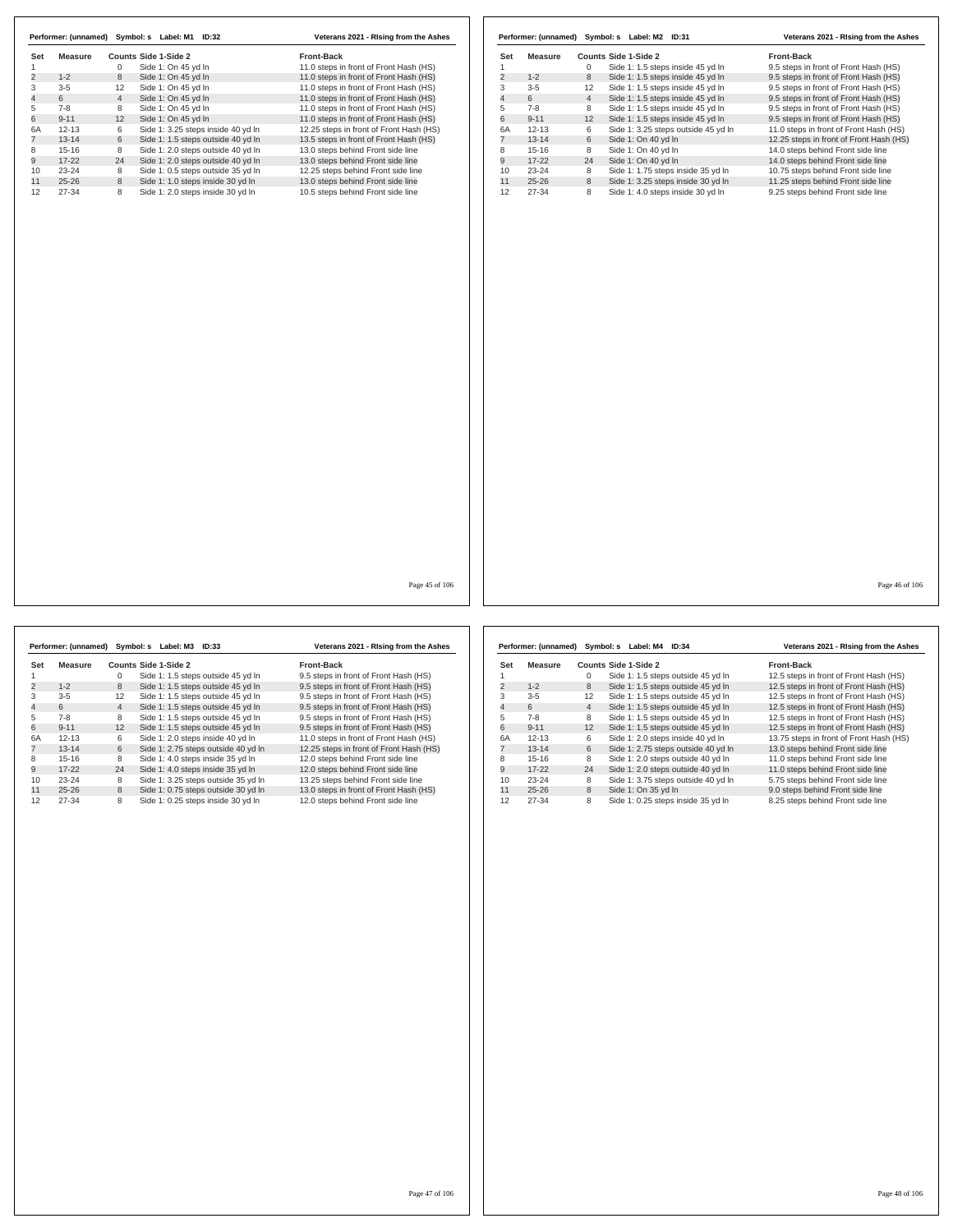|                | Performer: (unnamed) | Symbol: s      |                      | Label: M5 | ID:40                               | Veterans 2021 - Rising from the Ashes   |
|----------------|----------------------|----------------|----------------------|-----------|-------------------------------------|-----------------------------------------|
| Set            | Measure              |                | Counts Side 1-Side 2 |           |                                     | <b>Front-Back</b>                       |
|                |                      | 0              |                      |           | Side 1: 1.5 steps inside 45 yd In   | 12.5 steps in front of Front Hash (HS)  |
| $\overline{2}$ | $1 - 2$              | 8              |                      |           | Side 1: 1.5 steps inside 45 yd In   | 12.5 steps in front of Front Hash (HS)  |
| 3              | $3 - 5$              | 12             |                      |           | Side 1: 1.5 steps inside 45 yd In   | 12.5 steps in front of Front Hash (HS)  |
| $\overline{4}$ | 6                    | $\overline{4}$ |                      |           | Side 1: 1.5 steps inside 45 yd In   | 12.5 steps in front of Front Hash (HS)  |
| 5              | $7 - 8$              | 8              |                      |           | Side 1: 1.5 steps inside 45 yd In   | 12.5 steps in front of Front Hash (HS)  |
| 6              | $9 - 11$             | 12             |                      |           | Side 1: 1.5 steps inside 45 yd In   | 12.5 steps in front of Front Hash (HS)  |
| 6A             | $12 - 13$            | 6              |                      |           | Side 1: 3.25 steps outside 45 yd In | 13.75 steps in front of Front Hash (HS) |
|                | $13 - 14$            | 6              | Side 1: On 40 yd In  |           |                                     | 13.0 steps behind Front side line       |
| 8              | $15 - 16$            | 8              | Side 1: On 40 vd In  |           |                                     | 12.0 steps behind Front side line       |
| 9              | $17 - 22$            | 24             | Side 1: On 40 yd In  |           |                                     | 12.0 steps behind Front side line       |
| 10             | $23 - 24$            | 8              |                      |           | Side 1: 3.5 steps inside 35 yd In   | 8.5 steps behind Front side line        |
| 11             | $25 - 26$            | 8              |                      |           | Side 1: 2.5 steps outside 35 yd In  | 10.0 steps behind Front side line       |
| 12             | 27-34                | 8              |                      |           | Side 1: 2.0 steps outside 35 yd In  | 8.5 steps behind Front side line        |

|                |           |                   | Performer: (unnamed) Symbol: s Label: N1 | <b>ID:96</b>                        | Veterans 2021 - Rising from the Ashes  |
|----------------|-----------|-------------------|------------------------------------------|-------------------------------------|----------------------------------------|
| Set            | Measure   |                   | Counts Side 1-Side 2                     |                                     | <b>Front-Back</b>                      |
|                |           | $\Omega$          | Side 1: On 30 yd In                      |                                     | On Back Hash (HS)                      |
| $\overline{2}$ | $1 - 2$   | 8                 | Side 1: On 30 yd In                      |                                     | On Back Hash (HS)                      |
| 3              | $3 - 5$   | $12 \overline{ }$ | Side 1: On 30 yd In                      |                                     | On Back Hash (HS)                      |
| 4              | 6         | $\overline{4}$    | Side 1: On 30 yd In                      |                                     | On Back Hash (HS)                      |
| 5              | $7-8$     | 8                 | Side 1: On 35 yd In                      |                                     | 4.0 steps in front of Back Hash (HS)   |
| 6              | $9 - 11$  | 12                | Side 1: On 35 yd In                      |                                     | 12.0 steps in front of Back Hash (HS)  |
| 6A             | $12 - 13$ | 6                 |                                          | Side 1: 1.5 steps outside 40 yd In  | 14.0 steps in front of Back Hash (HS)  |
|                | $13 - 14$ | 6                 |                                          | Side 1: 3.0 steps outside 45 yd In  | 12.0 steps behind Front Hash (HS)      |
| 8              | $15 - 16$ | 8                 |                                          | Side 1: 2.5 steps outside 45 yd In  | 8.75 steps behind Front Hash (HS)      |
| 9              | $17-22$   | 24                |                                          | Side 1: 2.5 steps outside 45 yd In  | 8.75 steps behind Front Hash (HS)      |
| 10             | $23 - 24$ | 8                 |                                          | Side 1: 0.25 steps inside 40 yd In  | 13.75 steps behind Front Hash (HS)     |
| 11             | $25 - 26$ | 8                 |                                          | Side 1: 0.75 steps outside 35 yd In | 13.75 steps behind Front Hash (HS)     |
| 12             | 27-34     | 8                 |                                          | Side 1: 2.5 steps inside 35 yd In   | 12.25 steps in front of Back Hash (HS) |

Page 49 of 106

|                         | Performer: (unnamed) |                | Symbol: s Label: 01  | <b>ID:64</b>                        | Veterans 2021 - Rising from the Ashes |
|-------------------------|----------------------|----------------|----------------------|-------------------------------------|---------------------------------------|
| Set                     | Measure              |                | Counts Side 1-Side 2 |                                     | <b>Front-Back</b>                     |
|                         |                      | 0              |                      | Side 2: 3.0 steps outside 45 yd In  | 12.0 steps behind Front Hash (HS)     |
| $\overline{\mathbf{c}}$ | $1 - 2$              | 8              |                      | Side 2: 3.0 steps outside 45 vd In  | 12.0 steps behind Front Hash (HS)     |
| 3                       | $3 - 5$              | 12             |                      | Side 2: 3.0 steps outside 45 yd In  | 12.0 steps behind Front Hash (HS)     |
| $\overline{4}$          | 6                    | $\overline{4}$ |                      | Side 2: 3.0 steps outside 45 vd In  | 12.0 steps behind Front Hash (HS)     |
| 5                       | $7 - 8$              | 8              |                      | Side 2: 2.25 steps outside 40 yd In | 1.0 steps in front of Front Hash (HS) |
| 6                       | $9 - 11$             | 12             |                      | Side 2: 2.25 steps outside 40 yd In | 1.0 steps in front of Front Hash (HS) |
| 6A                      | $12 - 13$            | 6              |                      | Side 2: 2.25 steps outside 40 vd In | 3.75 steps behind Front Hash (HS)     |
| $\overline{7}$          | $13 - 14$            | 6              |                      | Side 2: 2.25 steps outside 40 vd In | 8.25 steps behind Front Hash (HS)     |
| 8                       | $15 - 16$            | 8              |                      | Side 2: 2.0 steps outside 40 vd In  | 1.0 steps behind Front Hash (HS)      |
| 9                       | $17 - 22$            | 24             |                      | Side 2: 2.0 steps outside 40 yd In  | 1.0 steps behind Front Hash (HS)      |
| 10                      | $23 - 24$            | 8              |                      | Side 2: 3.5 steps outside 45 yd In  | 2.0 steps in front of Front Hash (HS) |
| 11                      | $25 - 26$            | 8              |                      | Side 2: 2.0 steps outside 50 yd In  | 2.0 steps in front of Front Hash (HS) |
| 12                      | 27-34                | 8              |                      | Side 1: 1.75 steps inside 45 yd In  | 1.0 steps behind Front Hash (HS)      |

|                | Performer: (unnamed) |                | Symbol: s<br>Label: 02 ID:51        | Veterans 2021 - Rising from the Ashes |
|----------------|----------------------|----------------|-------------------------------------|---------------------------------------|
| Set            | Measure              |                | Counts Side 1-Side 2                | <b>Front-Back</b>                     |
|                |                      | 0              | Side 2: 3.5 steps inside 40 yd In   | 7.25 steps behind Front Hash (HS)     |
| $\overline{2}$ | $1 - 2$              | 8              | Side 2: 3.5 steps inside 40 yd In   | 7.25 steps behind Front Hash (HS)     |
| 3              | $3 - 5$              | 12             | Side 2: 3.5 steps inside 40 yd In   | 7.25 steps behind Front Hash (HS)     |
| 4              | 6                    | $\overline{4}$ | Side 2: 3.5 steps inside 40 yd In   | 7.25 steps behind Front Hash (HS)     |
| 5              | $7 - 8$              | 8              | Side 2: 2.25 steps outside 40 yd In | 3.0 steps in front of Front Hash (HS) |
| 6              | $9 - 11$             | 12             | Side 2: 2.25 steps outside 40 yd In | 3.0 steps in front of Front Hash (HS) |
| 6A             | $12 - 13$            | 6              | Side 2: 2.25 steps outside 40 yd In | 1.75 steps behind Front Hash (HS)     |
|                | $13 - 14$            | 6              | Side 2: 2.25 steps outside 40 yd In | 6.25 steps behind Front Hash (HS)     |
| 8              | $15-16$              | 8              | Side 2: On 40 vd In                 | On Front Hash (HS)                    |
| 9              | $17-22$              | 24             | Side 2: On 40 yd In                 | On Front Hash (HS)                    |
| 10             | $23 - 24$            | 8              | Side 2: 1.0 steps outside 45 yd In  | 2.0 steps in front of Front Hash (HS) |
| 11             | $25 - 26$            | 8              | Side 1: 0.5 steps outside 50 yd In  | 2.0 steps in front of Front Hash (HS) |
| 12             | 27-34                | 8              | Side 1: 0.5 steps outside 45 yd In  | 2.0 steps behind Front Hash (HS)      |

Page 50 of 106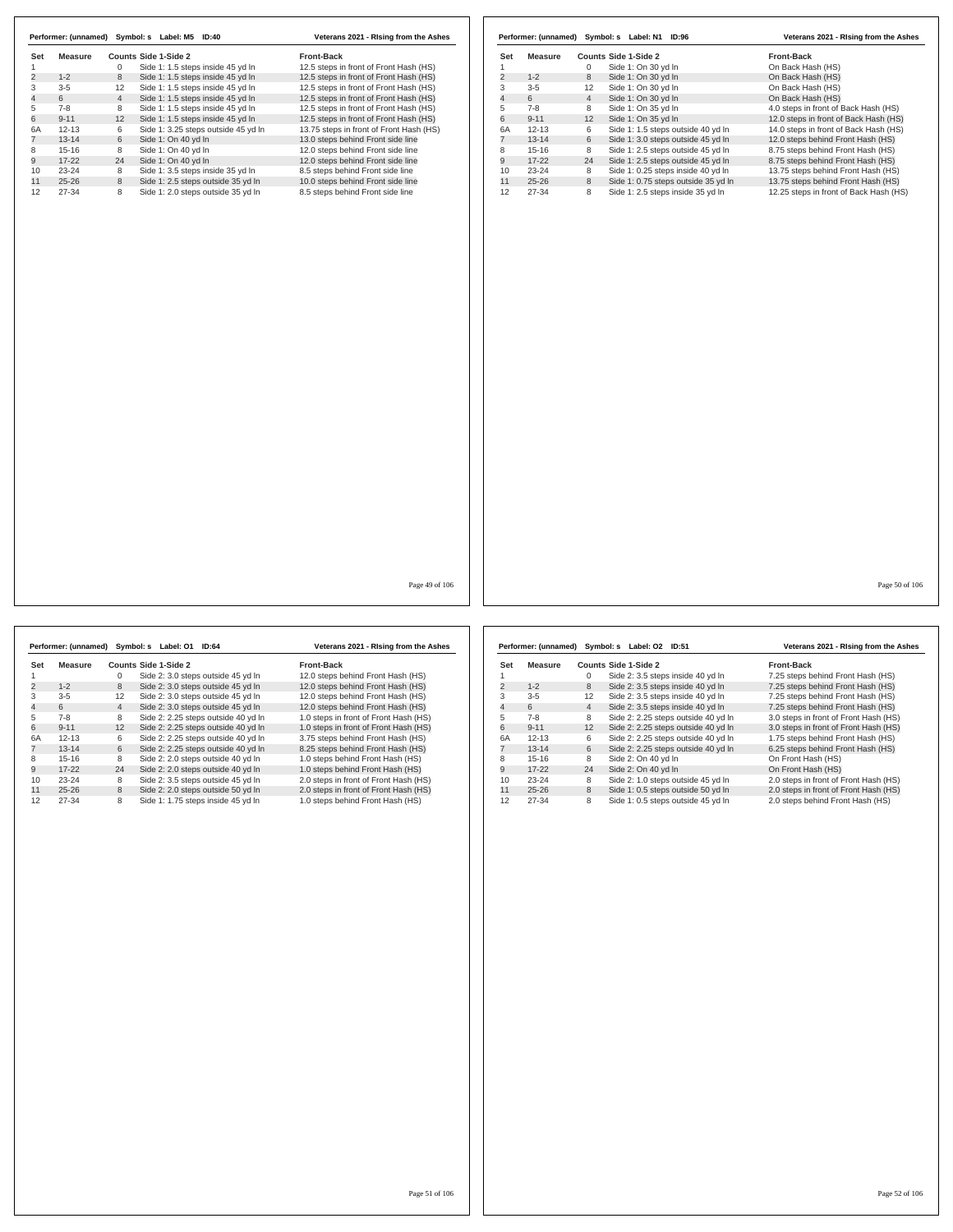|                |           |                | Performer: (unnamed) Symbol: s Label: 03 | ID:66                              | Veterans 2021 - Rising from the Ashes  |
|----------------|-----------|----------------|------------------------------------------|------------------------------------|----------------------------------------|
| Set            | Measure   |                | Counts Side 1-Side 2                     |                                    | <b>Front-Back</b>                      |
|                |           | $\Omega$       |                                          | Side 2: 0.5 steps outside 40 yd In | 0.5 steps behind Front Hash (HS)       |
| $\overline{2}$ | $1 - 2$   | 8              |                                          | Side 2: 0.5 steps outside 40 vd In | 0.5 steps behind Front Hash (HS)       |
| 3              | $3 - 5$   | 12             |                                          | Side 2: 0.5 steps outside 40 yd In | 0.5 steps behind Front Hash (HS)       |
| 4              | 6         | $\overline{4}$ |                                          | Side 2: 0.5 steps outside 40 yd In | 0.5 steps behind Front Hash (HS)       |
| 5              | $7-8$     | 8              |                                          | Side 2: 4.0 steps outside 40 yd In | 4.0 steps in front of Front Hash (HS)  |
| 6              | $9 - 11$  | 12             |                                          | Side 2: 4.0 steps outside 40 yd In | 4.0 steps in front of Front Hash (HS)  |
| 6A             | $12 - 13$ | 6              |                                          | Side 2: 4.0 steps outside 40 yd In | 0.75 steps behind Front Hash (HS)      |
|                | $13 - 14$ | 6              |                                          | Side 2: 4.0 steps outside 40 yd In | 5.25 steps behind Front Hash (HS)      |
| 8              | $15 - 16$ | 8              | Side 2: On 40 vd In                      |                                    | 2.0 steps in front of Front Hash (HS)  |
| 9              | $17-22$   | 24             | Side 2: On 40 yd In                      |                                    | 2.0 steps in front of Front Hash (HS)  |
| 10             | $23 - 24$ | 8              |                                          | Side 2: 1.0 steps outside 45 yd In | 5.0 steps in front of Front Hash (HS)  |
| 11             | $25 - 26$ | 8              |                                          | Side 1: 0.5 steps outside 50 yd In | 5.0 steps in front of Front Hash (HS)  |
| 12             | 27-34     | 8              |                                          | Side 1: 0.25 steps inside 45 yd In | 1.25 steps in front of Front Hash (HS) |

|                | Performer: (unnamed) |                | Symbol: s<br>Label: 04<br>ID:73    | Veterans 2021 - Rising from the Ashes |
|----------------|----------------------|----------------|------------------------------------|---------------------------------------|
| Set            | Measure              |                | Counts Side 1-Side 2               | <b>Front-Back</b>                     |
|                |                      | 0              | Side 2: 0.5 steps inside 35 yd In  | 1.5 steps in front of Front Hash (HS) |
| $\overline{2}$ | $1 - 2$              | 8              | Side 2: 0.5 steps inside 35 yd In  | 1.5 steps in front of Front Hash (HS) |
| 3              | $3 - 5$              | 12             | Side 2: 0.5 steps inside 35 yd In  | 1.5 steps in front of Front Hash (HS) |
| 4              | 6                    | $\overline{4}$ | Side 2: 0.5 steps inside 35 yd In  | 1.5 steps in front of Front Hash (HS) |
| 5              | $7 - 8$              | 8              | Side 2: 2.25 steps inside 35 yd In | 3.0 steps in front of Front Hash (HS) |
| 6              | $9 - 11$             | 12             | Side 2: 2.25 steps inside 35 yd In | 3.0 steps in front of Front Hash (HS) |
| 6A             | $12 - 13$            | 6              | Side 2: 2.25 steps inside 35 yd In | 1.75 steps behind Front Hash (HS)     |
|                | $13 - 14$            | 6              | Side 2: 2.25 steps inside 35 yd In | 6.25 steps behind Front Hash (HS)     |
| 8              | $15 - 16$            | 8              | Side 2: 2.0 steps outside 40 vd In | 1.0 steps in front of Front Hash (HS) |
| 9              | $17 - 22$            | 24             | Side 2: 2.0 steps outside 40 yd In | 1.0 steps in front of Front Hash (HS) |
| 10             | $23 - 24$            | 8              | Side 2: 3.5 steps outside 45 yd In | 5.0 steps in front of Front Hash (HS) |
| 11             | $25 - 26$            | 8              | Side 2: 2.0 steps outside 50 yd In | 5.0 steps in front of Front Hash (HS) |
| 12             | 27-34                | 8              | Side 1: 2.25 steps inside 45 vd In | 2.5 steps in front of Front Hash (HS) |

Page 53 of 106

**Set Measure Counts Side 1-Side 2**<br>1 0 Side 2: 0.75 steps outside 35 yd ln 10.0 steps behind Front Hash (HS)<br>2 1-2 8 Side 2: 0.75 steps outside 35 yd ln 10.0 steps behind Front Hash (HS) 1 0 Side 2: 0.75 steps outside 35 yd ln 10.0 steps behind Front Hash (HS) 2 1-2 8 Side 2: 0.75 steps outside 35 yd ln 10.0 steps behind Front Hash (HS) 3-5 12 Side 2: 0.75 steps outside 35 yd ln 10.0 steps behind Front Hash (HS) 4 6 4 Side 2: 0.75 steps outside 35 yd ln 10.0 steps behind Front Hash (HS) 7-8 8 Side 2: 2.25 steps inside 35 yd ln 1.0 steps in front of Front Hash (HS) 6 9-11 12 Side 2: 2.25 steps inside 35 yd ln 1.0 steps in front of Front Hash (HS) 6A 12-13 6 Side 2: 2.25 steps inside 35 yd ln 3.75 steps behind Front Hash (HS) 7 13-14 6 Side 2: 2.25 steps inside 35 yd ln 8.25 steps behind Front Hash (HS) 15-16 8 Side 2: 4.0 steps outside 40 yd ln On Front Hash (HS) 9 17-22 24 Side 2: 4.0 steps outside 40 yd ln On Front Hash (HS) 10 23-24 8 Side 2: 2.0 steps inside 40 yd In 5.0 steps in front of Front Hash (HS)<br>11 25-26 8 Side 2: 3.5 steps inside 45 yd In 5.0 steps in front of Front Hash (HS)<br>12 27-34 8 Side 1: 4.0 steps inside 45 yd In 4.0 steps i **Performer: (unnamed) Symbol: s Label: O5 ID:71 Veterans 2021 - RIsing from the Ashes**

|     | Performer: (unnamed) | Symbol: s      | Label: R1<br>ID:9                  | Veterans 2021 - Rising from the Ashes  |
|-----|----------------------|----------------|------------------------------------|----------------------------------------|
| Set | Measure              |                | Counts Side 1-Side 2               | <b>Front-Back</b>                      |
|     |                      | 0              | Side 1: On 30 yd In                | 4.0 steps behind Front Hash (HS)       |
| 2   | $1 - 2$              | 8              | Side 1: On 30 yd In                | 4.0 steps behind Front Hash (HS)       |
| 3   | $3 - 5$              | 12             | Side 1: On 30 yd In                | 4.0 steps behind Front Hash (HS)       |
| 4   | 6                    | $\overline{4}$ | Side 1: On 30 yd In                | 4.0 steps behind Front Hash (HS)       |
| 5   | $7-8$                | 8              | Side 1: On 30 yd In                | 4.0 steps behind Front Hash (HS)       |
| 6   | $9 - 11$             | 12             | Side 1: On 30 yd In                | 4.0 steps behind Front Hash (HS)       |
| 6A  | $12 - 13$            | 6              | Side 1: 2.0 steps outside 35 yd In | 4.0 steps behind Front Hash (HS)       |
|     | $13 - 14$            | 6              | Side 1: 4.0 steps inside 35 yd In  | 4.0 steps behind Front Hash (HS)       |
| 8   | $15-16$              | 8              | Side 1: On 35 yd In                | 2.0 steps behind Front Hash (HS)       |
| 9   | $17-22$              | 24             | Side 1: On 35 yd In                | 2.0 steps behind Front Hash (HS)       |
| 10  | $23 - 24$            | 8              | Side 1: 0.5 steps inside 30 yd In  | 7.25 steps behind Front Hash (HS)      |
| 11  | $25 - 26$            | 8              | Side 1: 3.25 steps inside 25 yd In | 3.5 steps behind Front Hash (HS)       |
| 12  | 27-34                | 8              | Side 1: 1.5 steps outside 30 yd In | 0.75 steps in front of Front Hash (HS) |

Page 54 of 106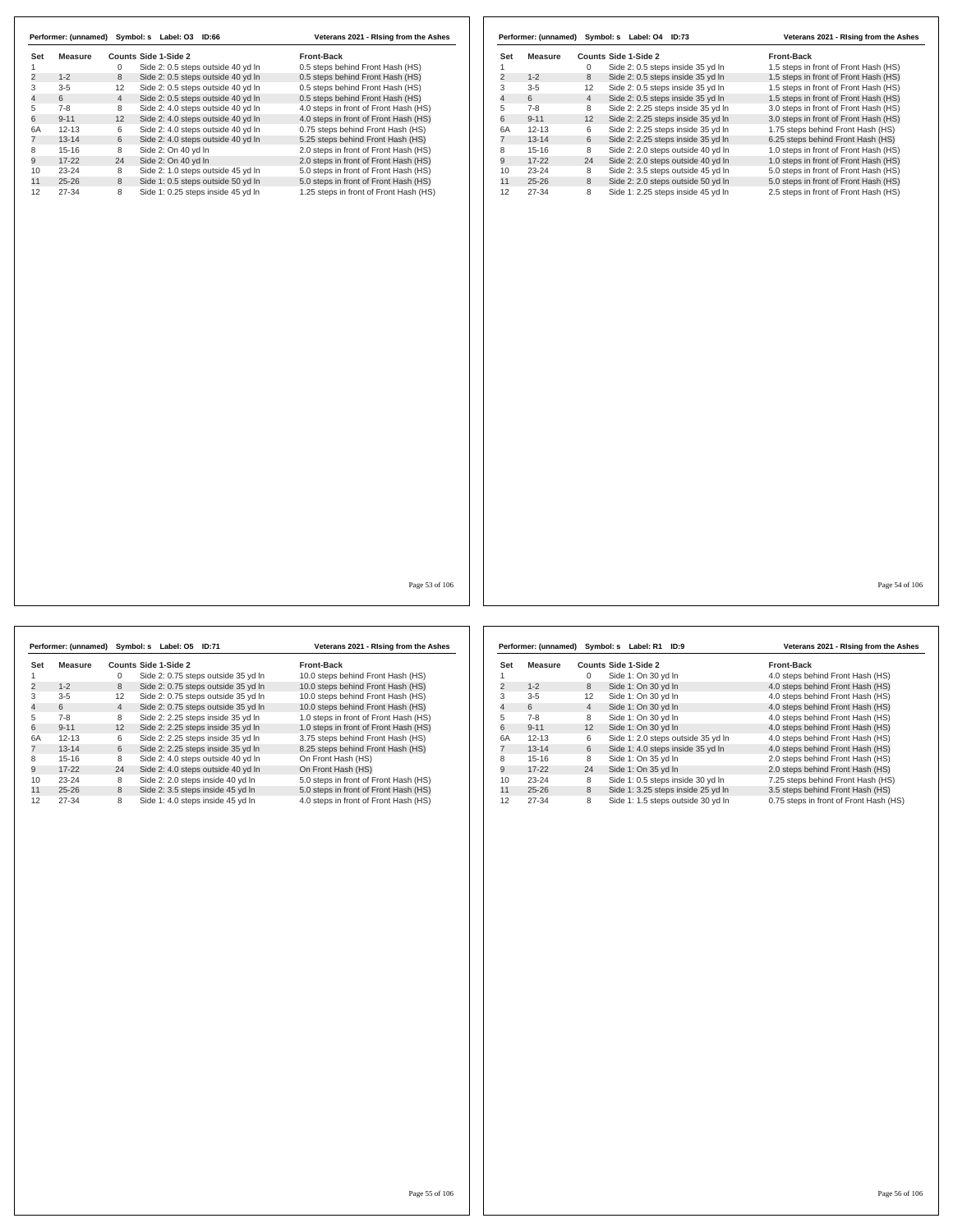|     |           |                 | Performer: (unnamed) Symbol: s Label: R2 ID:23 | Veterans 2021 - Rising from the Ashes |
|-----|-----------|-----------------|------------------------------------------------|---------------------------------------|
| Set | Measure   |                 | Counts Side 1-Side 2                           | <b>Front-Back</b>                     |
|     |           | 0               | Side 1: 1.5 steps inside 30 yd In              | 5.5 steps behind Front Hash (HS)      |
| 2   | $1 - 2$   | 8               | Side 1: 1.5 steps inside 30 yd In              | 5.5 steps behind Front Hash (HS)      |
| 3   | $3 - 5$   | 12              | Side 1: 1.5 steps inside 30 yd In              | 5.5 steps behind Front Hash (HS)      |
| 4   | 6         | $\overline{4}$  | Side 1: 1.5 steps inside 30 yd In              | 5.5 steps behind Front Hash (HS)      |
| 5   | $7-8$     | 8               | Side 1: 1.5 steps inside 30 yd In              | 5.5 steps behind Front Hash (HS)      |
| 6   | $9 - 11$  | 12 <sup>2</sup> | Side 1: 1.5 steps inside 30 yd In              | 5.5 steps behind Front Hash (HS)      |
| 6A  | $12 - 13$ | 6               | Side 1: 0.5 steps outside 35 yd In             | 5.5 steps behind Front Hash (HS)      |
|     | $13 - 14$ | 6               | Side 1: 2.5 steps outside 40 yd In             | 5.5 steps behind Front Hash (HS)      |
| 8   | $15 - 16$ | 8               | Side 1: On 40 yd In                            | 6.0 steps behind Front Hash (HS)      |
| 9   | $17-22$   | 24              | Side 1: On 40 yd In                            | 6.0 steps behind Front Hash (HS)      |
| 10  | $23 - 24$ | 8               | Side 1: 3.25 steps inside 35 yd In             | 8.75 steps behind Front Hash (HS)     |
| 11  | $25 - 26$ | 8               | Side 1: 3.25 steps inside 30 yd In             | 9.5 steps behind Front Hash (HS)      |
| 12  | 27-34     | 8               | Side 1: 1.0 steps outside 35 vd In             | 3.75 steps behind Front Hash (HS)     |

|     | Performer: (unnamed) |                | Symbol: s<br>Label: R3 ID:1         | Veterans 2021 - Rising from the Ashes |
|-----|----------------------|----------------|-------------------------------------|---------------------------------------|
| Set | Measure              |                | Counts Side 1-Side 2                | <b>Front-Back</b>                     |
|     |                      | $\Omega$       | Side 1: 1.5 steps outside 30 yd In  | 5.5 steps behind Front Hash (HS)      |
| 2   | $1 - 2$              | 8              | Side 1: 1.5 steps outside 30 yd In  | 5.5 steps behind Front Hash (HS)      |
| 3   | $3 - 5$              | 12             | Side 1: 1.5 steps outside 30 yd In  | 5.5 steps behind Front Hash (HS)      |
| 4   | 6                    | $\overline{4}$ | Side 1: 1.5 steps outside 30 yd In  | 5.5 steps behind Front Hash (HS)      |
| 5   | $7 - 8$              | 8              | Side 1: 1.5 steps outside 30 yd In  | 5.5 steps behind Front Hash (HS)      |
| 6   | $9 - 11$             | 12             | Side 1: 1.5 steps outside 30 yd In  | 5.5 steps behind Front Hash (HS)      |
| 6A  | $12 - 13$            | 6              | Side 1: 3.5 steps outside 35 yd In  | 5.5 steps behind Front Hash (HS)      |
|     | $13 - 14$            | 6              | Side 1: 2.5 steps inside 35 yd In   | 5.5 steps behind Front Hash (HS)      |
| 8   | $15 - 16$            | 8              | Side 1: 2.0 steps inside 35 yd In   | 3.0 steps behind Front Hash (HS)      |
| 9   | $17 - 22$            | 24             | Side 1: 2.0 steps inside 35 yd In   | 3.0 steps behind Front Hash (HS)      |
| 10  | $23 - 24$            | 8              | Side 1: 3.0 steps inside 30 yd In   | 8.25 steps behind Front Hash (HS)     |
| 11  | $25 - 26$            | 8              | Side 1: 3.75 steps outside 30 yd In | 5.75 steps behind Front Hash (HS)     |
| 12  | 27-34                | 8              | Side 1: 0.25 steps inside 30 yd In  | 0.75 steps behind Front Hash (HS)     |

Page 57 of 106

|     | Performer: (unnamed) Symbol: s Label: R4 |                |                      | ID:4                                | Veterans 2021 - Rising from the Ashes  |
|-----|------------------------------------------|----------------|----------------------|-------------------------------------|----------------------------------------|
| Set | Measure                                  |                | Counts Side 1-Side 2 |                                     | <b>Front-Back</b>                      |
|     |                                          | 0              |                      | Side 1: 1.5 steps outside 30 vd In  | 2.5 steps behind Front Hash (HS)       |
| 2   | $1 - 2$                                  | 8              |                      | Side 1: 1.5 steps outside 30 yd In  | 2.5 steps behind Front Hash (HS)       |
| 3   | $3 - 5$                                  | 12             |                      | Side 1: 1.5 steps outside 30 yd In  | 2.5 steps behind Front Hash (HS)       |
| 4   | 6                                        | $\overline{4}$ |                      | Side 1: 1.5 steps outside 30 yd In  | 2.5 steps behind Front Hash (HS)       |
| 5   | $7 - 8$                                  | 8              |                      | Side 1: 1.5 steps outside 30 vd In  | 2.5 steps behind Front Hash (HS)       |
| 6   | $9 - 11$                                 | 12             |                      | Side 1: 1.5 steps outside 30 yd In  | 2.5 steps behind Front Hash (HS)       |
| 6A  | $12 - 13$                                | 6              |                      | Side 1: 3.5 steps outside 35 yd In  | 2.5 steps behind Front Hash (HS)       |
|     | $13 - 14$                                | 6              |                      | Side 1: 2.5 steps inside 35 yd In   | 2.5 steps behind Front Hash (HS)       |
| 8   | $15 - 16$                                | 8              |                      | Side 1: 2.0 steps outside 35 vd In  | 1.0 steps in front of Front Hash (HS)  |
| 9   | $17 - 22$                                | 24             |                      | Side 1: 2.0 steps outside 35 yd In  | 1.0 steps in front of Front Hash (HS)  |
| 10  | $23 - 24$                                | 8              |                      | Side 1: 2.0 steps outside 30 yd In  | 2.5 steps in front of Front Hash (HS)  |
| 11  | $25 - 26$                                | 8              |                      | Side 1: 2.75 steps outside 30 yd In | 2.75 steps in front of Front Hash (HS) |
| 12  | 27-34                                    | 8              |                      | Side 1: 1.25 steps outside 30 vd In | 7.5 steps in front of Front Hash (HS)  |

|     | Performer: (unnamed) | Symbol: s      | Label: R5<br>ID:24                  | Veterans 2021 - Rising from the Ashes |
|-----|----------------------|----------------|-------------------------------------|---------------------------------------|
| Set | Measure              |                | Counts Side 1-Side 2                | <b>Front-Back</b>                     |
|     |                      | 0              | Side 1: 1.5 steps inside 30 yd In   | 2.5 steps behind Front Hash (HS)      |
| 2   | $1 - 2$              | 8              | Side 1: 1.5 steps inside 30 yd In   | 2.5 steps behind Front Hash (HS)      |
| 3   | $3 - 5$              | 12             | Side 1: 1.5 steps inside 30 yd In   | 2.5 steps behind Front Hash (HS)      |
| 4   | 6                    | $\overline{4}$ | Side 1: 1.5 steps inside 30 yd In   | 2.5 steps behind Front Hash (HS)      |
| 5   | $7-8$                | 8              | Side 1: 1.5 steps inside 30 yd In   | 2.5 steps behind Front Hash (HS)      |
| 6   | $9 - 11$             | 12             | Side 1: 1.5 steps inside 30 yd In   | 2.5 steps behind Front Hash (HS)      |
| 6A  | $12 - 13$            | 6              | Side 1: 0.5 steps outside 35 yd In  | 2.5 steps behind Front Hash (HS)      |
|     | $13 - 14$            | 6              | Side 1: 2.5 steps outside 40 yd In  | 2.5 steps behind Front Hash (HS)      |
| 8   | $15-16$              | 8              | Side 1: 2.0 steps inside 35 yd In   | 1.0 steps behind Front Hash (HS)      |
| 9   | $17-22$              | 24             | Side 1: 2.0 steps inside 35 yd In   | 1.0 steps behind Front Hash (HS)      |
| 10  | $23 - 24$            | 8              | Side 1: 2.0 steps inside 30 yd In   | 1.5 steps behind Front Hash (HS)      |
| 11  | $25 - 26$            | 8              | Side 1: 1.25 steps outside 30 yd In | 2.25 steps behind Front Hash (HS)     |
| 12  | $27 - 34$            | 8              | Side 1: 1.0 steps inside 30 yd In   | 3.5 steps in front of Front Hash (HS) |

Page 58 of 106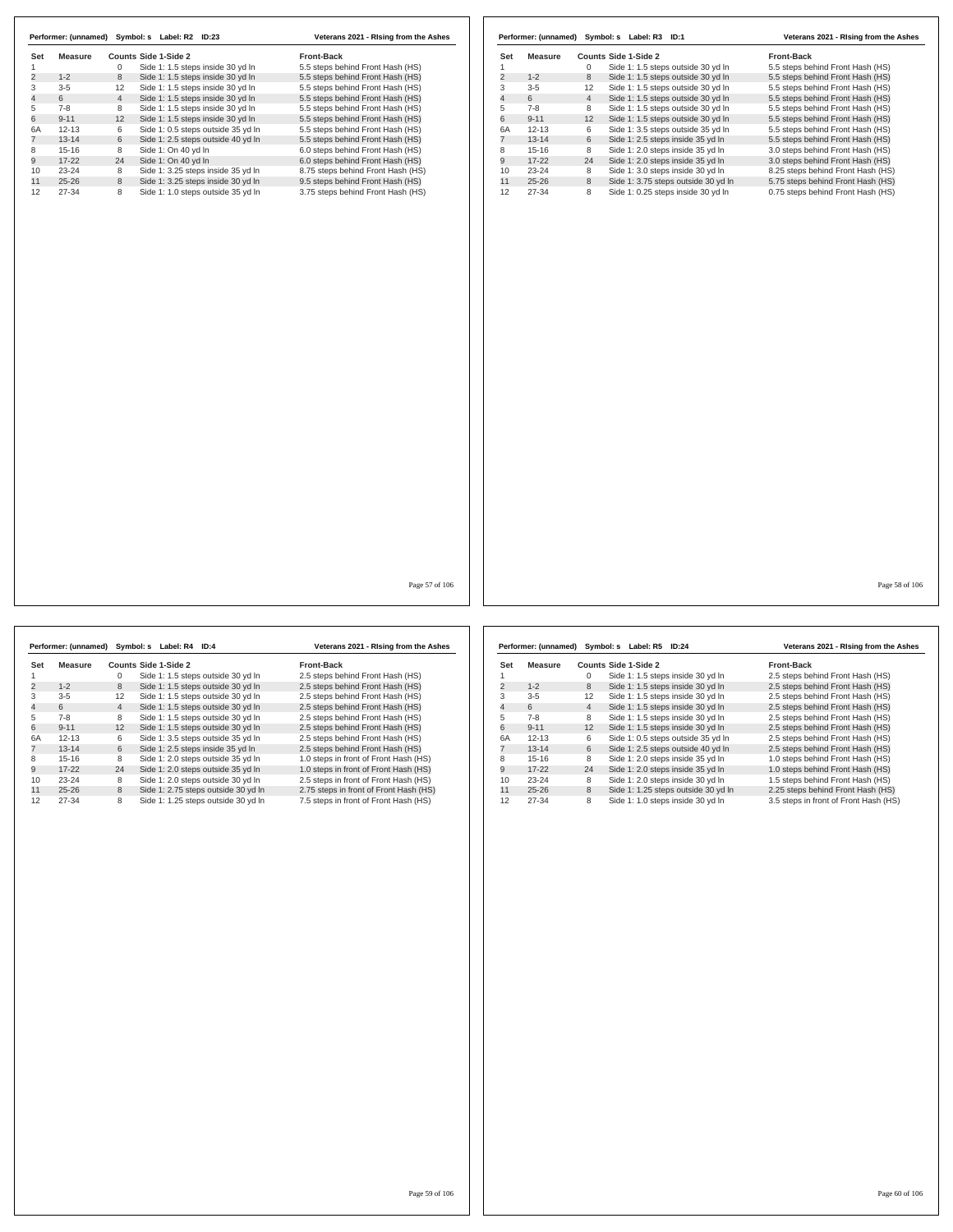|     | Performer: (unnamed) | Symbol: s      | Label: R6<br>ID:3                   | Veterans 2021 - Rising from the Ashes |
|-----|----------------------|----------------|-------------------------------------|---------------------------------------|
| Set | Measure              |                | Counts Side 1-Side 2                | <b>Front-Back</b>                     |
|     |                      | 0              | Side 1: 2.75 steps outside 30 yd In | 6.75 steps behind Front Hash (HS)     |
| 2   | $1 - 2$              | 8              | Side 1: 2.75 steps outside 30 yd In | 6.75 steps behind Front Hash (HS)     |
| 3   | $3-5$                | 12             | Side 1: 2.75 steps outside 30 yd In | 6.75 steps behind Front Hash (HS)     |
| 4   | 6                    | $\overline{4}$ | Side 1: 2.75 steps outside 30 yd In | 6.75 steps behind Front Hash (HS)     |
| 5   | $7-8$                | 8              | Side 1: 2.75 steps outside 30 yd In | 6.75 steps behind Front Hash (HS)     |
| 6   | $9 - 11$             | 12             | Side 1: 2.75 steps outside 30 yd In | 6.75 steps behind Front Hash (HS)     |
| 6A  | $12 - 13$            | 6              | Side 1: 3.25 steps inside 30 yd In  | 6.75 steps behind Front Hash (HS)     |
|     | $13 - 14$            | 6              | Side 1: 1.25 steps inside 35 yd In  | 6.75 steps behind Front Hash (HS)     |
| 8   | $15 - 16$            | 8              | Side 1: 4.0 steps inside 35 yd In   | 4.0 steps behind Front Hash (HS)      |
| 9   | $17-22$              | 24             | Side 1: 4.0 steps inside 35 yd In   | 4.0 steps behind Front Hash (HS)      |
| 10  | $23 - 24$            | 8              | Side 1: 2.25 steps outside 35 yd In | 9.0 steps behind Front Hash (HS)      |
| 11  | $25 - 26$            | 8              | Side 1: 1.75 steps outside 30 yd In | 7.75 steps behind Front Hash (HS)     |
| 12  | 27-34                | 8              | Side 1: 2.5 steps inside 30 yd In   | 2.0 steps behind Front Hash (HS)      |

|     | Performer: (unnamed) |                | Symbol: s Label: R7<br><b>ID:10</b> | Veterans 2021 - Rising from the Ashes |
|-----|----------------------|----------------|-------------------------------------|---------------------------------------|
| Set | Measure              |                | Counts Side 1-Side 2                | <b>Front-Back</b>                     |
|     |                      | 0              | Side 1: 3.75 steps outside 30 yd In | 5.0 steps behind Front Hash (HS)      |
| 2   | $1 - 2$              | 8              | Side 1: 3.75 steps outside 30 yd In | 5.0 steps behind Front Hash (HS)      |
| 3   | $3 - 5$              | 12             | Side 1: 3.75 steps outside 30 yd In | 5.0 steps behind Front Hash (HS)      |
| 4   | 6                    | $\overline{4}$ | Side 1: 3.75 steps outside 30 yd In | 5.0 steps behind Front Hash (HS)      |
| 5   | $7 - 8$              | 8              | Side 1: 3.75 steps outside 30 yd In | 5.0 steps behind Front Hash (HS)      |
| 6   | $9 - 11$             | 12             | Side 1: 3.75 steps outside 30 yd In | 5.0 steps behind Front Hash (HS)      |
| 6A  | $12 - 13$            | 6              | Side 1: 2.25 steps inside 30 yd In  | 5.0 steps behind Front Hash (HS)      |
|     | $13 - 14$            | 6              | Side 1: 0.25 steps inside 35 yd In  | 5.0 steps behind Front Hash (HS)      |
| 8   | $15 - 16$            | 8              | Side 1: 2.0 steps outside 35 vd In  | 1.0 steps behind Front Hash (HS)      |
| 9   | $17 - 22$            | 24             | Side 1: 2.0 steps outside 35 yd In  | 1.0 steps behind Front Hash (HS)      |
| 10  | $23 - 24$            | 8              | Side 1: 2.0 steps outside 30 yd In  | 5.75 steps behind Front Hash (HS)     |
| 11  | $25 - 26$            | 8              | Side 1: 2.25 steps inside 25 yd In  | 0.75 steps behind Front Hash (HS)     |
| 12  | 27-34                | 8              | Side 1: 3.0 steps outside 30 yd In  | 2.5 steps in front of Front Hash (HS) |

Page 61 of 106

**Set Measure Counts Side 1-Side 2 Front-Back** 1 0 Side 1: 3.75 steps outside 30 yd ln 3.0 steps behind Front Hash (HS) 2 1-2 8 Side 1: 3.75 steps outside 30 yd ln 3.0 steps behind Front Hash (HS) 3-5 12 Side 1: 3.75 steps outside 30 yd ln 3.0 steps behind Front Hash (HS) 4 6 4 Side 1: 3.75 steps outside 30 yd ln 3.0 steps behind Front Hash (HS) 7-8 8 Side 1: 3.75 steps outside 30 yd ln 3.0 steps behind Front Hash (HS) 6 9-11 12 Side 1: 3.75 steps outside 30 yd ln 3.0 steps behind Front Hash (HS) 6<br>
6 4 Side 1: 3.75 steps outside 30 yd ln<br>
6 1: 3.75 steps outside 30 yd ln<br>
6 9-11 2 Side 1: 3.75 steps instide 30 yd ln<br>
6 4 12-13 6 Side 1: 2.25 steps inside 30 yd ln<br>
7 13-14 6 Side 1: 0.25 steps inside 30 yd ln<br>
7 1 12-13 6 Side 1: 0.25 steps inside 30 yd in 3.0 steps behind Front Hash (HS)<br>13-14 6 Side 1: 0.25 steps inside 35 yd ln 3.0 steps behind Front Hash (HS)<br>17-22 24 Side 1: 4.0 steps inside 30 yd ln On Front Hash (HS)<br>17-22 24 15-16 8 Side 1: 4.0 steps inside 30 yd ln On Front Hash (HS) 9 17-22 24 Side 1: 4.0 steps inside 30 yd ln On Front Hash (HS) 10 23-24 8 Side 1: 4.0 steps inside 25 yd In 4.0 steps behind Front Hash (HS)<br>11 25-26 8 Iside 1: 1.75 steps inside 25 yd In 2.0 steps in front of Front Hash (HS)<br>12 27-34 8 Side 1: 3.75 st **Performer: (unnamed) Symbol: s Label: R8 ID:11 Veterans 2021 - RIsing from the Ashes**

|     | Performer: (unnamed) |                 | Symbol: s Label: R9<br><b>ID:18</b> | Veterans 2021 - Rising from the Ashes |
|-----|----------------------|-----------------|-------------------------------------|---------------------------------------|
| Set | Measure              |                 | Counts Side 1-Side 2                | <b>Front-Back</b>                     |
|     |                      | 0               | Side 1: 2.75 steps outside 30 yd In | 1.25 steps behind Front Hash (HS)     |
| 2   | $1 - 2$              | 8               | Side 1: 2.75 steps outside 30 yd In | 1.25 steps behind Front Hash (HS)     |
| 3   | $3 - 5$              | 12              | Side 1: 2.75 steps outside 30 yd In | 1.25 steps behind Front Hash (HS)     |
| 4   | 6                    | $\overline{4}$  | Side 1: 2.75 steps outside 30 yd In | 1.25 steps behind Front Hash (HS)     |
| 5   | $7-8$                | 8               | Side 1: 2.75 steps outside 30 yd In | 1.25 steps behind Front Hash (HS)     |
| 6   | $9 - 11$             | 12 <sup>2</sup> | Side 1: 2.75 steps outside 30 yd In | 1.25 steps behind Front Hash (HS)     |
| 6A  | $12 - 13$            | 6               | Side 1: 3.25 steps inside 30 yd In  | 1.25 steps behind Front Hash (HS)     |
|     | $13 - 14$            | 6               | Side 1: 1.25 steps inside 35 yd In  | 1.25 steps behind Front Hash (HS)     |
| 8   | $15-16$              | 8               | Side 1: 2.0 steps inside 30 yd In   | 1.0 steps in front of Front Hash (HS) |
| 9   | $17-22$              | 24              | Side 1: 2.0 steps inside 30 yd In   | 1.0 steps in front of Front Hash (HS) |
| 10  | $23 - 24$            | 8               | Side 1: 2.5 steps inside 25 yd In   | 1.5 steps behind Front Hash (HS)      |
| 11  | $25 - 26$            | 8               | Side 1: 1.75 steps inside 25 yd In  | 4.5 steps in front of Front Hash (HS) |
| 12  | 27-34                | 8               | Side 1: 3.0 steps inside 25 yd In   | 7.0 steps in front of Front Hash (HS) |

Page 62 of 106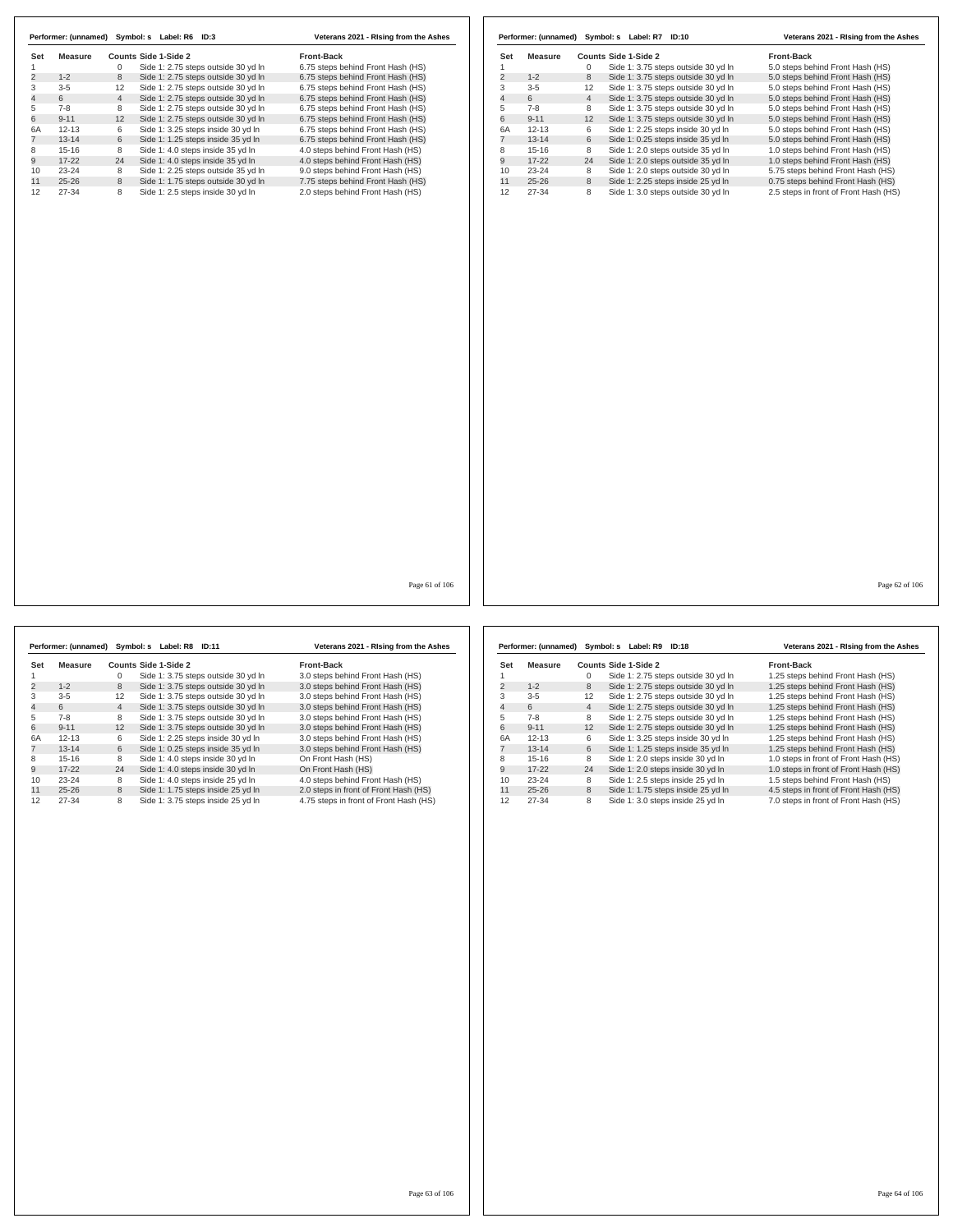|                |                |                | Performer: (unnamed) Symbol: s Label: S1 ID:93 | Veterans 2021 - Rising from the Ashes |                |                |                | Performer: (unnamed) Symbol: s Label: S2 ID:94 | Veterans 2021 - Rising from the Ashes  |
|----------------|----------------|----------------|------------------------------------------------|---------------------------------------|----------------|----------------|----------------|------------------------------------------------|----------------------------------------|
| Set            | <b>Measure</b> |                | Counts Side 1-Side 2                           | Front-Back                            | Set            | <b>Measure</b> |                | Counts Side 1-Side 2                           | Front-Back                             |
| $\overline{2}$ |                | $\mathbf 0$    | Side 1: On 40 yd In                            | On Back Hash (HS)                     | $\mathbf{1}$   |                | $\mathbf{0}$   | Side 1: On 35 yd In                            | On Back Hash (HS)                      |
|                | $1 - 2$        | 8              | Side 1: On 40 yd In                            | On Back Hash (HS)                     | $\overline{c}$ | $1 - 2$        | 8              | Side 1: On 35 yd In                            | On Back Hash (HS)                      |
|                | $3-5$          | 12             | Side 1: On 40 yd In                            | On Back Hash (HS)                     | 3              | $3 - 5$        | 12             | Side 1: On 35 yd In                            | On Back Hash (HS)                      |
|                | 6              | $\overline{4}$ | Side 1: On 40 yd In                            | On Back Hash (HS)                     | $\overline{4}$ | 6              | $\overline{4}$ | Side 1: On 35 yd In                            | On Back Hash (HS)                      |
|                | $7 - 8$        | 8              | Side 1: 4.0 steps inside 40 yd In              | 4.0 steps in front of Back Hash (HS)  | 5              | $7-8$          | 8              | Side 1: 2.0 steps outside 40 yd In             | 4.0 steps in front of Back Hash (HS)   |
|                | $9 - 11$       | 12             | Side 1: 4.0 steps inside 40 yd In              | 12.0 steps in front of Back Hash (HS) | 6              | $9 - 11$       | 12             | Side 1: 2.0 steps outside 40 yd In             | 12.0 steps in front of Back Hash (HS)  |
|                | $12 - 13$      | 6              | Side 1: 1.0 steps outside 45 yd In             | 14.0 steps in front of Back Hash (HS) | 6A             | $12 - 13$      | 6              | Side 1: 3.0 steps inside 40 yd In              | 14.0 steps in front of Back Hash (HS)  |
|                | $13 - 14$      | 6              | Side 1: 2.0 steps inside 45 yd In              | 12.0 steps behind Front Hash (HS)     | $\overline{7}$ | $13 - 14$      | 6              | Side 1: On 45 yd In                            | 12.0 steps behind Front Hash (HS)      |
|                | $15 - 16$      | 8              | Side 1: 2.0 steps inside 45 yd In              | 11.0 steps behind Front Hash (HS)     | 8              | $15 - 16$      | 8              | Side 1: On 45 yd In                            | 10.0 steps behind Front Hash (HS)      |
|                | $17 - 22$      | 24             | Side 1: 2.0 steps inside 45 yd In              | 11.0 steps behind Front Hash (HS)     | 9              | $17 - 22$      | 24             | Side 1: On 45 yd In                            | 10.0 steps behind Front Hash (HS)      |
|                | 23-24          | 8              | Side 1: 3.25 steps outside 45 yd In            | 12.0 steps in front of Back Hash (HS) | 10             | 23-24          | 8              | Side 1: 2.75 steps inside 40 yd In             | 12.75 steps in front of Back Hash (HS) |
|                | $25 - 26$      | 8              | Side 1: 3.75 steps inside 35 yd In             | 12.0 steps in front of Back Hash (HS) | 11             | $25 - 26$      | 8              | Side 1: 1.75 steps inside 35 yd In             | 12.75 steps in front of Back Hash (HS) |
| 27-34          |                | 8              | Side 1: 1.25 steps outside 40 yd In            | 9.75 steps in front of Back Hash (HS) | 12             | 27-34          | 8              | Side 1: 3.0 steps outside 40 yd In             | 10.75 steps in front of Back Hash (HS) |
|                |                |                |                                                |                                       |                |                |                |                                                |                                        |
|                |                |                |                                                |                                       |                |                |                |                                                |                                        |

|     | Performer: (unnamed) |                | Symbol: s Label: S3 ID:95           | Veterans 2021 - Rising from the Ashes  |
|-----|----------------------|----------------|-------------------------------------|----------------------------------------|
| Set | Measure              |                | Counts Side 1-Side 2                | <b>Front-Back</b>                      |
|     |                      | 0              | Side 1: On 45 vd In                 | On Back Hash (HS)                      |
| 2   | $1 - 2$              | 8              | Side 1: On 45 yd In                 | On Back Hash (HS)                      |
| 3   | $3 - 5$              | 12             | Side 1: On 45 yd In                 | On Back Hash (HS)                      |
| 4   | 6                    | $\overline{4}$ | Side 1: On 45 vd In                 | On Back Hash (HS)                      |
| 5   | $7-8$                | 8              | Side 1: 2.0 steps inside 45 yd In   | 4.0 steps in front of Back Hash (HS)   |
| 6   | $9 - 11$             | 12             | Side 1: 2.0 steps inside 45 yd In   | 12.0 steps in front of Back Hash (HS)  |
| 6A  | $12 - 13$            | 6              | Side 1: 3.0 steps inside 45 yd In   | 14.0 steps in front of Back Hash (HS)  |
|     | $13 - 14$            | 6              | Side 1: 4.0 steps inside 45 yd In   | 12.0 steps behind Front Hash (HS)      |
| 8   | $15 - 16$            | 8              | Side 1: 3.75 steps inside 45 yd In  | 11.75 steps behind Front Hash (HS)     |
| 9   | $17 - 22$            | 24             | Side 1: 3.75 steps inside 45 yd In  | 11.75 steps behind Front Hash (HS)     |
| 10  | $23 - 24$            | 8              | Side 1: 1.25 steps outside 45 yd In | 11.75 steps in front of Back Hash (HS) |
| 11  | $25 - 26$            | 8              | Side 1: 2.25 steps outside 40 yd In | 11.75 steps in front of Back Hash (HS) |
| 12  | 27-34                | 8              | Side 1: 0.75 steps inside 40 yd In  | 9.25 steps in front of Back Hash (HS)  |

|     | Performer: (unnamed) |                | Symbol: s Label: T1 ID:26 |                                     | Veterans 2021 - Rising from the Ashes |
|-----|----------------------|----------------|---------------------------|-------------------------------------|---------------------------------------|
| Set | Measure              |                | Counts Side 1-Side 2      |                                     | <b>Front-Back</b>                     |
|     |                      | 0              | Side 1: On 35 yd In       |                                     | 11.0 steps behind Front side line     |
| 2   | $1 - 2$              | 8              | Side 1: On 35 yd In       |                                     | 11.0 steps behind Front side line     |
| 3   | $3 - 5$              | 12             | Side 1: On 35 yd In       |                                     | 11.0 steps behind Front side line     |
| 4   | 6                    | $\overline{4}$ | Side 1: On 35 yd In       |                                     | 11.0 steps behind Front side line     |
| 5   | $7 - 8$              | 8              | Side 1: On 35 yd In       |                                     | 11.0 steps behind Front side line     |
| 6   | $9 - 11$             | 12             | Side 1: On 35 vd In       |                                     | 11.0 steps behind Front side line     |
| 6A  | $12 - 13$            | 6              |                           | Side 1: 4.0 steps inside 30 yd In   | 10.5 steps behind Front side line     |
|     | $13 - 14$            | 6              | Side 1: On 30 yd In       |                                     | 10.0 steps behind Front side line     |
| 8   | $15 - 16$            | 8              |                           | Side 1: 2.0 steps outside 35 yd In  | 9.0 steps behind Front side line      |
| 9   | $17 - 22$            | 24             |                           | Side 1: 2.0 steps outside 35 yd In  | 9.0 steps behind Front side line      |
| 10  | $23 - 24$            | 8              |                           | Side 1: 0.25 steps inside 30 yd In  | 10.75 steps behind Front side line    |
| 11  | $25 - 26$            | 8              |                           | Side 1: 0.25 steps inside 30 yd In  | 9.25 steps behind Front side line     |
| 12  | 27-34                | 8              |                           | Side 1: 0.25 steps outside 30 yd In | 8.25 steps behind Front side line     |

Page 66 of 106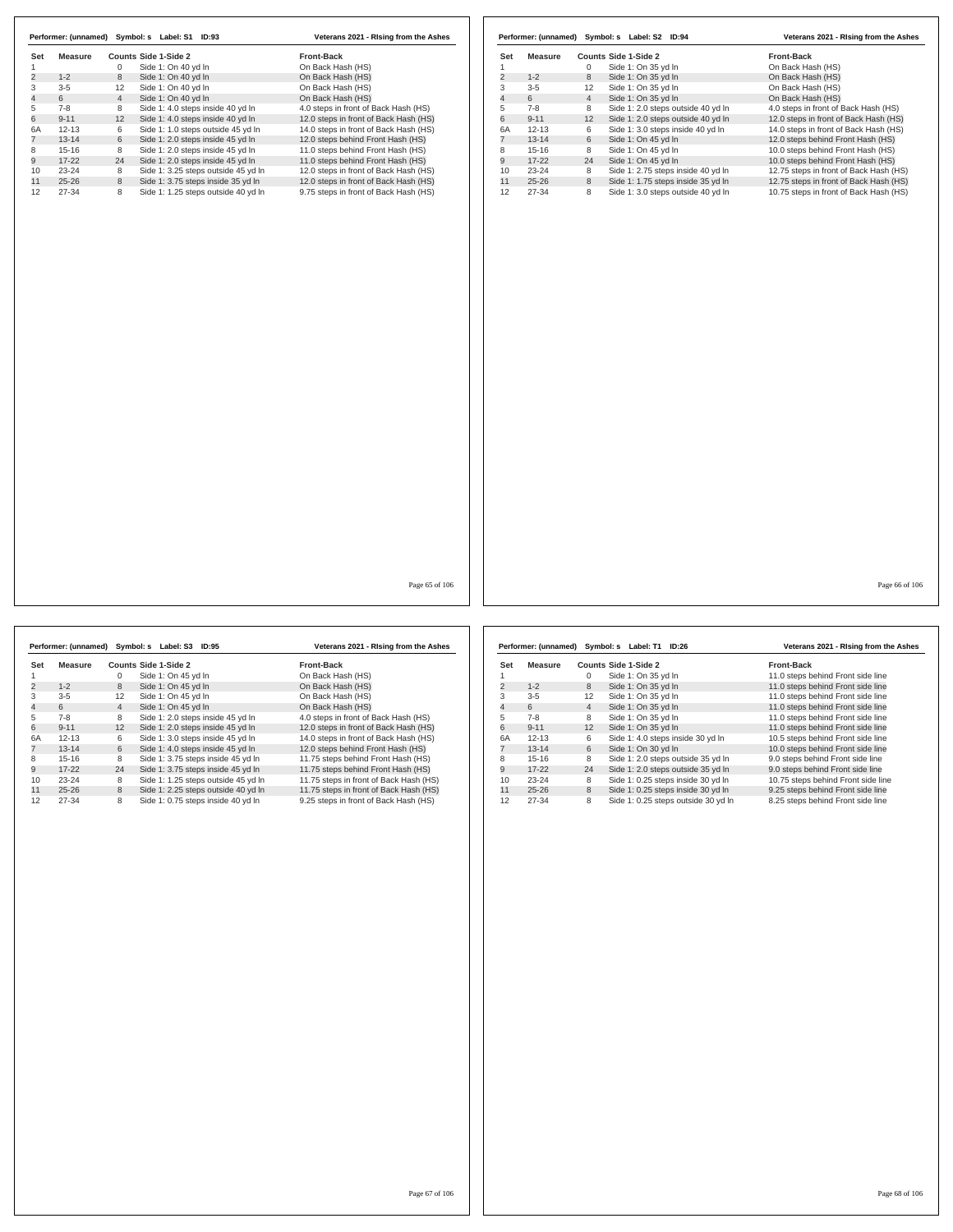|                |           |                 | Performer: (unnamed) Symbol: s Label: T2<br><b>ID:28</b> | Veterans 2021 - Rising from the Ashes |
|----------------|-----------|-----------------|----------------------------------------------------------|---------------------------------------|
| Set            | Measure   |                 | Counts Side 1-Side 2                                     | <b>Front-Back</b>                     |
|                |           | 0               | Side 1: 1.0 steps outside 35 yd In                       | 10.0 steps behind Front side line     |
| $\overline{2}$ | $1 - 2$   | 8               | Side 1: 1.0 steps outside 35 yd In                       | 10.0 steps behind Front side line     |
| 3              | $3 - 5$   | 12              | Side 1: 1.0 steps outside 35 yd In                       | 10.0 steps behind Front side line     |
| 4              | 6         | $\overline{4}$  | Side 1: 1.0 steps outside 35 yd In                       | 10.0 steps behind Front side line     |
| 5              | $7-8$     | 8               | Side 1: 1.0 steps outside 35 yd In                       | 10.0 steps behind Front side line     |
| 6              | $9 - 11$  | 12 <sup>2</sup> | Side 1: 1.0 steps outside 35 yd In                       | 10.0 steps behind Front side line     |
| 6A             | $12 - 13$ | 6               | Side 1: 3.0 steps inside 30 yd In                        | 9.5 steps behind Front side line      |
|                | $13 - 14$ | 6               | Side 1: 1.0 steps outside 30 yd In                       | 9.0 steps behind Front side line      |
| 8              | $15 - 16$ | 8               | Side 1: 2.0 steps inside 30 yd In                        | 7.0 steps behind Front side line      |
| 9              | $17-22$   | 24              | Side 1: 2.0 steps inside 30 yd In                        | 7.0 steps behind Front side line      |
| 10             | $23 - 24$ | 8               | Side 1: 2.5 steps inside 25 yd In                        | 9.75 steps behind Front side line     |
| 11             | $25 - 26$ | 8               | Side 1: 3.75 steps outside 30 yd In                      | 13.0 steps behind Front side line     |
| 12             | 27-34     | 8               | Side 1: 3.75 steps outside 30 yd In                      | 11.75 steps behind Front side line    |

|     | Performer: (unnamed) |                | Symbol: s Label: T3 ID:20           | Veterans 2021 - Rising from the Ashes |
|-----|----------------------|----------------|-------------------------------------|---------------------------------------|
| Set | Measure              |                | Counts Side 1-Side 2                | <b>Front-Back</b>                     |
|     |                      | 0              | Side 1: On 35 yd In                 | 9.0 steps behind Front side line      |
| 2   | $1 - 2$              | 8              | Side 1: On 35 vd In                 | 9.0 steps behind Front side line      |
| 3   | $3-5$                | 12             | Side 1: On 35 yd In                 | 9.0 steps behind Front side line      |
| 4   | 6                    | $\overline{4}$ | Side 1: On 35 yd In                 | 9.0 steps behind Front side line      |
| 5   | $7 - 8$              | 8              | Side 1: On 35 yd In                 | 9.0 steps behind Front side line      |
| 6   | $9 - 11$             | 12             | Side 1: On 35 yd In                 | 9.0 steps behind Front side line      |
| 6A  | $12 - 13$            | 6              | Side 1: 4.0 steps inside 30 yd In   | 8.5 steps behind Front side line      |
|     | $13 - 14$            | 6              | Side 1: On 30 yd In                 | 8.0 steps behind Front side line      |
| 8   | $15 - 16$            | 8              | Side 1: 2.0 steps outside 35 vd In  | 7.0 steps behind Front side line      |
| 9   | $17 - 22$            | 24             | Side 1: 2.0 steps outside 35 yd In  | 7.0 steps behind Front side line      |
| 10  | $23 - 24$            | 8              | Side 1: 0.5 steps outside 35 yd In  | 6.0 steps behind Front side line      |
| 11  | $25 - 26$            | 8              | Side 1: 0.25 steps outside 35 yd In | 6.0 steps behind Front side line      |
| 12  | 27-34                | 8              | Side 1: 1.5 steps outside 35 yd In  | 5.75 steps behind Front side line     |

Page 69 of 106

|     |           |                | Performer: (unnamed) Symbol: s Label: T4 ID:27 |                                     | Veterans 2021 - Rising from the Ashes |
|-----|-----------|----------------|------------------------------------------------|-------------------------------------|---------------------------------------|
| Set | Measure   |                | Counts Side 1-Side 2                           |                                     | <b>Front-Back</b>                     |
|     |           | $\Omega$       |                                                | Side 1: 1.0 steps inside 35 yd In   | 10.0 steps behind Front side line     |
| 2   | $1 - 2$   | 8              |                                                | Side 1: 1.0 steps inside 35 yd In   | 10.0 steps behind Front side line     |
| 3   | $3 - 5$   | 12             |                                                | Side 1: 1.0 steps inside 35 yd In   | 10.0 steps behind Front side line     |
| 4   | 6         | $\overline{4}$ |                                                | Side 1: 1.0 steps inside 35 yd In   | 10.0 steps behind Front side line     |
| 5   | $7-8$     | 8              |                                                | Side 1: 1.0 steps inside 35 yd In   | 10.0 steps behind Front side line     |
| 6   | $9 - 11$  | 12             |                                                | Side 1: 1.0 steps inside 35 yd In   | 10.0 steps behind Front side line     |
| 6A  | $12 - 13$ | 6              |                                                | Side 1: 3.0 steps outside 35 yd In  | 9.5 steps behind Front side line      |
|     | $13 - 14$ | 6              |                                                | Side 1: 1.0 steps inside 30 yd In   | 9.0 steps behind Front side line      |
| 8   | $15-16$   | 8              |                                                | Side 1: 2.0 steps inside 35 yd In   | 9.0 steps behind Front side line      |
| 9   | $17-22$   | 24             |                                                | Side 1: 2.0 steps inside 35 yd In   | 9.0 steps behind Front side line      |
| 10  | $23 - 24$ | 8              |                                                | Side 1: 4.0 steps inside 35 yd In   | On Front side line                    |
| 11  | $25 - 26$ | 8              |                                                | Side 1: 2.75 steps outside 40 yd In | 8.0 steps behind Front side line      |
| 12  | 27-34     | 8              |                                                | Side 1: 3.0 steps outside 40 yd In  | 8.0 steps behind Front side line      |

|     | Performer: (unnamed) |                | Symbol: s Label: T5 ID:48          | Veterans 2021 - Rising from the Ashes |  |
|-----|----------------------|----------------|------------------------------------|---------------------------------------|--|
| Set | Measure              |                | Counts Side 1-Side 2               | <b>Front-Back</b>                     |  |
|     |                      | 0              | Side 1: On 35 yd In                | 13.0 steps behind Front side line     |  |
| 2   | $1 - 2$              | 8              | Side 1: On 35 yd In                | 13.0 steps behind Front side line     |  |
| 3   | $3 - 5$              | 12             | Side 1: On 35 yd In                | 13.0 steps behind Front side line     |  |
| 4   | 6                    | $\overline{4}$ | Side 1: On 35 yd In                | 13.0 steps behind Front side line     |  |
| 5   | $7-8$                | 8              | Side 1: On 35 yd In                | 13.0 steps behind Front side line     |  |
| 6   | $9 - 11$             | 12             | Side 1: On 35 yd In                | 13.0 steps behind Front side line     |  |
| 6A  | $12 - 13$            | 6              | Side 1: 4.0 steps inside 30 yd In  | 12.5 steps behind Front side line     |  |
|     | $13 - 14$            | 6              | Side 1: On 30 yd In                | 12.0 steps behind Front side line     |  |
| 8   | $15 - 16$            | 8              | Side 1: On 35 vd In                | 10.0 steps behind Front side line     |  |
| 9   | $17 - 22$            | 24             | Side 1: On 35 yd In                | 10.0 steps behind Front side line     |  |
| 10  | $23 - 24$            | 8              | Side 1: 3.25 steps inside 30 yd In | 10.0 steps behind Front side line     |  |
| 11  | $25 - 26$            | 8              | Side 1: 2.5 steps inside 30 yd In  | 8.0 steps behind Front side line      |  |
| 12  | 27-34                | 8              | Side 1: 1.75 steps inside 30 yd In | 7.0 steps behind Front side line      |  |

Page 71 of 106

Page 70 of 106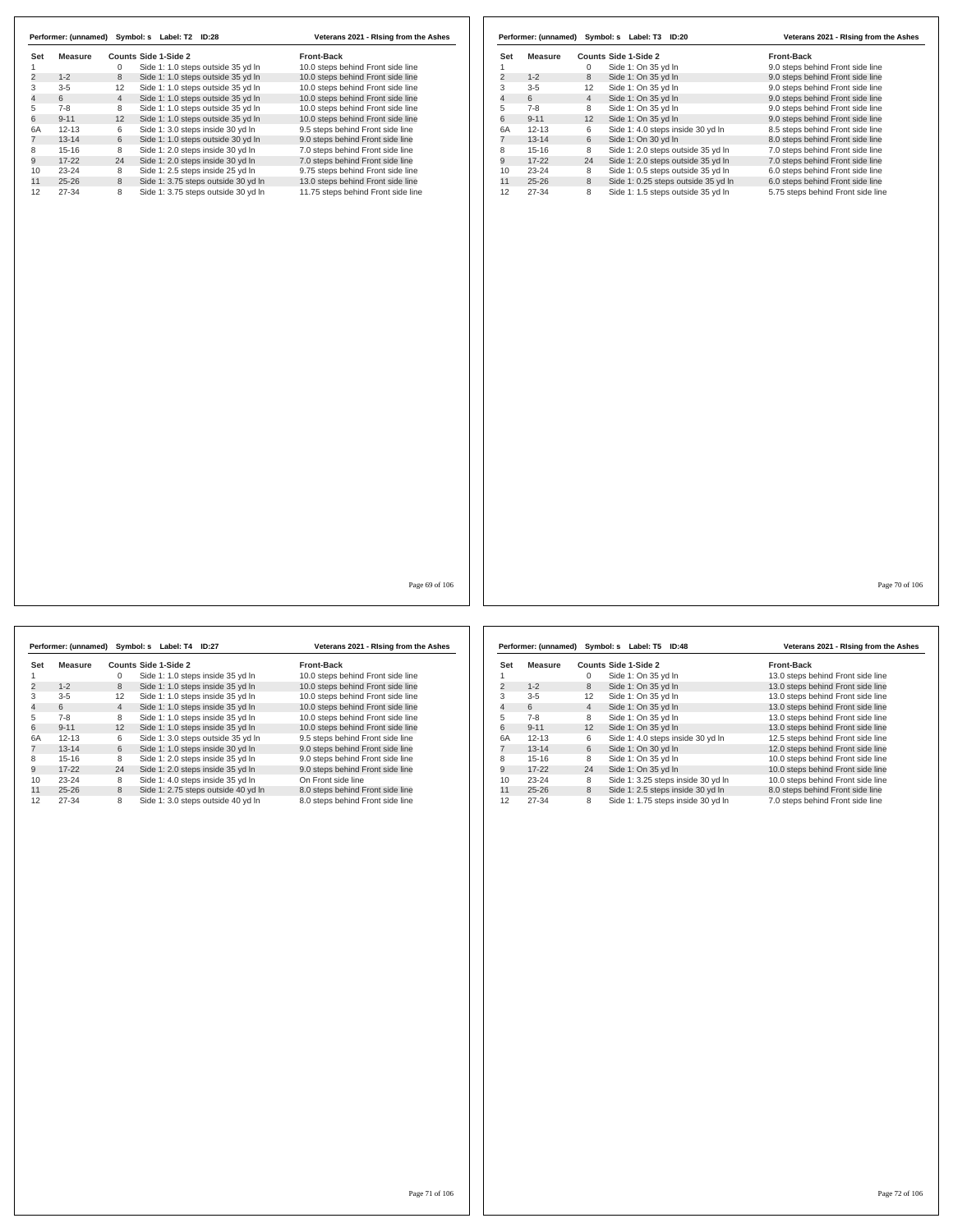|                | Performer: (unnamed) | Symbol: s      | Label: T6<br>ID:7                   | Veterans 2021 - Rising from the Ashes |
|----------------|----------------------|----------------|-------------------------------------|---------------------------------------|
| Set            | Measure              |                | Counts Side 1-Side 2                | <b>Front-Back</b>                     |
|                |                      | 0              | Side 1: 2.25 steps outside 35 yd In | 12.25 steps behind Front side line    |
| $\overline{2}$ | $1 - 2$              | 8              | Side 1: 2.25 steps outside 35 yd In | 12.25 steps behind Front side line    |
| 3              | $3 - 5$              | 12             | Side 1: 2.25 steps outside 35 yd In | 12.25 steps behind Front side line    |
| $\overline{4}$ | 6                    | $\overline{4}$ | Side 1: 2.25 steps outside 35 yd In | 12.25 steps behind Front side line    |
| 5              | $7 - 8$              | 8              | Side 1: 2.25 steps outside 35 yd In | 12.25 steps behind Front side line    |
| 6              | $9 - 11$             | 12             | Side 1: 2.25 steps outside 35 yd In | 12.25 steps behind Front side line    |
| 6A             | $12 - 13$            | 6              | Side 1: 2.0 steps inside 30 yd In   | 11.75 steps behind Front side line    |
|                | $13 - 14$            | 6              | Side 1: 2.25 steps outside 30 yd In | 11.25 steps behind Front side line    |
| 8              | $15 - 16$            | 8              | Side 1: 4.0 steps inside 30 yd In   | 8.0 steps behind Front side line      |
| 9              | $17-22$              | 24             | Side 1: 4.0 steps inside 30 yd In   | 8.0 steps behind Front side line      |
| 10             | $23 - 24$            | 8              | Side 1: 2.75 steps outside 30 yd In | 10.75 steps behind Front side line    |
| 11             | $25 - 26$            | 8              | Side 1: 2.0 steps outside 30 yd In  | 11.0 steps behind Front side line     |
| 12             | 27-34                | 8              | Side 1: 2.25 steps outside 30 yd In | 9.75 steps behind Front side line     |

|     | Performer: (unnamed) |                | Symbol: s Label: T7 ID:13          | Veterans 2021 - Rising from the Ashes  |
|-----|----------------------|----------------|------------------------------------|----------------------------------------|
| Set | Measure              |                | Counts Side 1-Side 2               | Front-Back                             |
|     |                      | 0              | Side 1: 3.0 steps outside 35 yd In | 10.0 steps behind Front side line      |
| 2   | $1 - 2$              | 8              | Side 1: 3.0 steps outside 35 yd In | 10.0 steps behind Front side line      |
| 3   | $3-5$                | 12             | Side 1: 3.0 steps outside 35 yd In | 10.0 steps behind Front side line      |
| 4   | 6                    | $\overline{4}$ | Side 1: 3.0 steps outside 35 yd In | 10.0 steps behind Front side line      |
| 5   | $7-8$                | 8              | Side 1: 3.0 steps outside 35 yd In | 10.0 steps behind Front side line      |
| 6   | $9 - 11$             | 12             | Side 1: 3.0 steps outside 35 yd In | 10.0 steps behind Front side line      |
| 6A  | $12 - 13$            | 6              | Side 1: 1.0 steps inside 30 yd In  | 9.5 steps behind Front side line       |
|     | $13 - 14$            | 6              | Side 1: 3.0 steps outside 30 yd In | 9.0 steps behind Front side line       |
| 8   | $15-16$              | 8              | Side 1: On 30 yd In                | 6.0 steps behind Front side line       |
| 9   | $17-22$              | 24             | Side 1: On 30 yd In                | 6.0 steps behind Front side line       |
| 10  | $23 - 24$            | 8              | Side 1: On 25 yd In                | 8.0 steps behind Front side line       |
| 11  | $25 - 26$            | 8              | Side 1: 3.0 steps inside 25 yd In  | 12.5 steps in front of Front Hash (HS) |
| 12  | 27-34                | 8              | Side 1: 3.25 steps inside 25 yd In | 13.75 steps behind Front side line     |

Page 73 of 106

|     | Performer: (unnamed) |                | Symbol: s Label: T8 ID:14           | Veterans 2021 - Rising from the Ashes |
|-----|----------------------|----------------|-------------------------------------|---------------------------------------|
| Set | Measure              |                | Counts Side 1-Side 2                | <b>Front-Back</b>                     |
|     |                      | 0              | Side 1: 2.25 steps outside 35 yd In | 8.0 steps behind Front side line      |
| 2   | $1 - 2$              | 8              | Side 1: 2.25 steps outside 35 yd In | 8.0 steps behind Front side line      |
| 3   | $3 - 5$              | 12             | Side 1: 2.25 steps outside 35 yd In | 8.0 steps behind Front side line      |
| 4   | 6                    | $\overline{4}$ | Side 1: 2.25 steps outside 35 yd In | 8.0 steps behind Front side line      |
| 5   | $7-8$                | 8              | Side 1: 2.25 steps outside 35 yd In | 8.0 steps behind Front side line      |
| 6   | $9 - 11$             | 12             | Side 1: 2.25 steps outside 35 yd In | 8.0 steps behind Front side line      |
| 6A  | $12 - 13$            | 6              | Side 1: 2.0 steps inside 30 yd In   | 7.5 steps behind Front side line      |
|     | $13 - 14$            | 6              | Side 1: 2.25 steps outside 30 yd In | 7.0 steps behind Front side line      |
| 8   | $15 - 16$            | 8              | Side 1: 2.0 steps inside 30 yd In   | 5.0 steps behind Front side line      |
| 9   | $17-22$              | 24             | Side 1: 2.0 steps inside 30 yd In   | 5.0 steps behind Front side line      |
| 10  | $23 - 24$            | 8              | Side 1: On 35 vd In                 | On Front side line                    |
| 11  | $25 - 26$            | 8              | Side 1: 3.0 steps outside 40 yd In  | 4.75 steps behind Front side line     |
| 12  | 27-34                | 8              | Side 1: 3.5 steps inside 35 yd In   | 5.5 steps behind Front side line      |

|                | Performer: (unnamed) |                | Symbol: s Label: T9 ID:21          |  | Veterans 2021 - Rising from the Ashes |
|----------------|----------------------|----------------|------------------------------------|--|---------------------------------------|
| Set            | Measure              |                | Counts Side 1-Side 2               |  | <b>Front-Back</b>                     |
|                |                      | 0              | Side 1: On 35 vd In                |  | 7.0 steps behind Front side line      |
| 2              | $1 - 2$              | 8              | Side 1: On 35 yd In                |  | 7.0 steps behind Front side line      |
| 3              | $3 - 5$              | 12             | Side 1: On 35 yd In                |  | 7.0 steps behind Front side line      |
| $\overline{4}$ | 6                    | $\overline{4}$ | Side 1: On 35 yd In                |  | 7.0 steps behind Front side line      |
| 5              | $7 - 8$              | 8              | Side 1: On 35 yd In                |  | 7.0 steps behind Front side line      |
| 6              | $9 - 11$             | 12             | Side 1: On 35 yd In                |  | 7.0 steps behind Front side line      |
| 6A             | $12 - 13$            | 6              | Side 1: 4.0 steps inside 30 yd In  |  | 6.5 steps behind Front side line      |
|                | $13 - 14$            | 6              | Side 1: On 30 yd In                |  | 6.0 steps behind Front side line      |
| 8              | $15 - 16$            | 8              | Side 1: 4.0 steps inside 30 yd In  |  | 6.0 steps behind Front side line      |
| 9              | $17-22$              | 24             | Side 1: 4.0 steps inside 30 yd In  |  | 6.0 steps behind Front side line      |
| 10             | $23 - 24$            | 8              | Side 1: 0.25 steps inside 35 yd In |  | 3.0 steps behind Front side line      |
| 11             | $25 - 26$            | 8              | Side 1: 2.25 steps inside 35 yd In |  | 5.25 steps behind Front side line     |
| 12             | 27-34                | 8              | Side 1: 1.0 steps inside 35 yd In  |  | 5.5 steps behind Front side line      |

Page 75 of 106

Page 74 of 106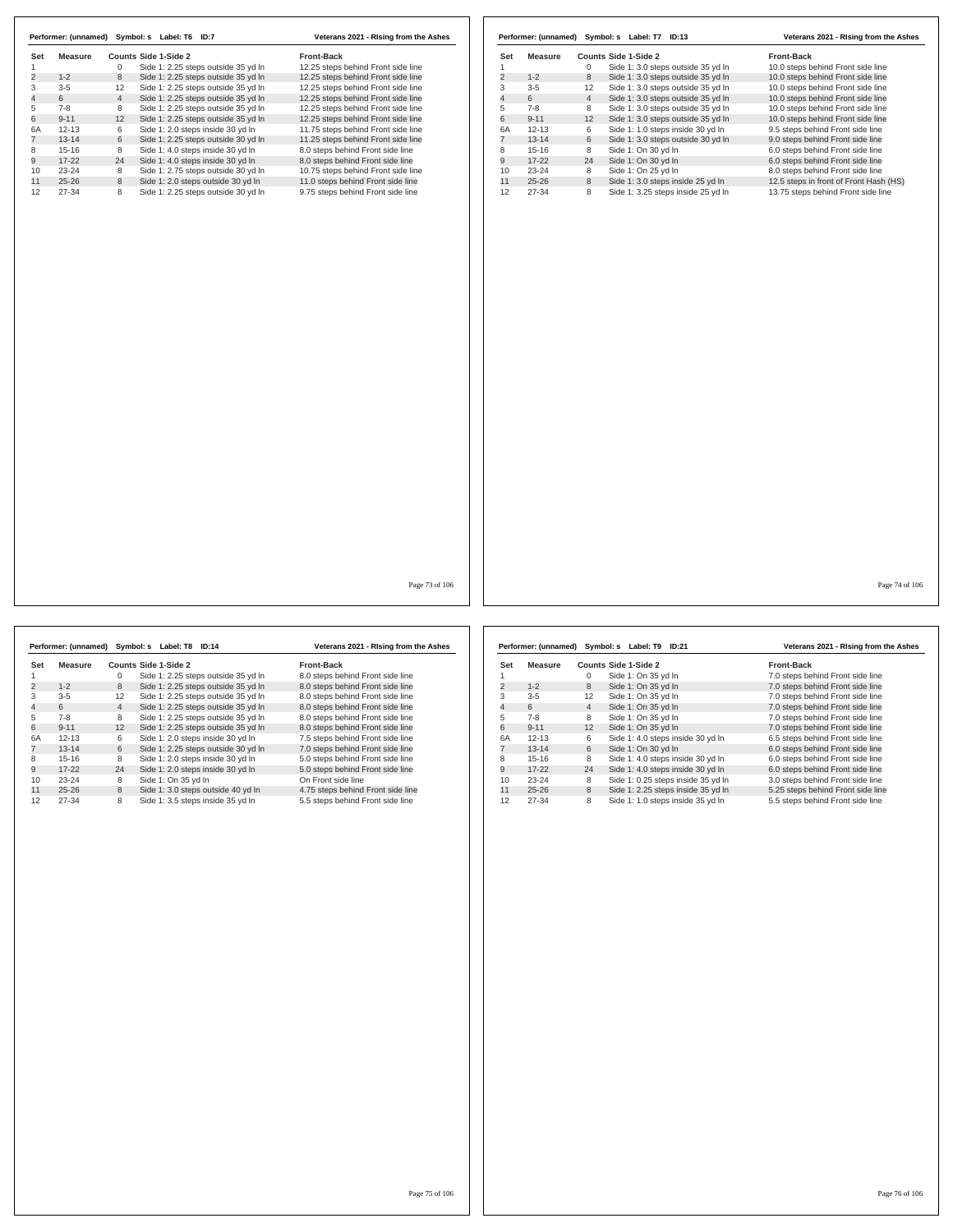| <b>Measure</b><br>Set<br>$\mathbf{1}$<br>$\overline{2}$<br>$1 - 2$<br>$3 - 5$<br>3<br>$\overline{4}$<br>6<br>5<br>$7 - 8$<br>6<br>$9 - 11$<br><b>6A</b><br>$12 - 13$<br>$\overline{7}$<br>$13 - 14$<br>8<br>$15 - 16$<br>9<br>$17 - 22$<br>10<br>$23 - 24$<br>11<br>$25 - 26$<br>12<br>27-34 | Counts Side 1-Side 2<br>$\mathbf{0}$<br>Side 1: 1.0 steps inside 40 yd In<br>8<br>Side 1: 1.0 steps inside 40 yd In<br>Side 1: 1.0 steps inside 40 yd In<br>12<br>$\overline{4}$<br>Side 1: 1.0 steps inside 40 yd In<br>8<br>Side 1: 1.0 steps inside 40 yd In<br>12<br>Side 1: 1.0 steps inside 40 yd In<br>Side 1: 2.0 steps outside 45 yd In<br>6<br>Side 1: 3.0 steps inside 45 yd In<br>6<br>8<br>On 50 yd In<br>24<br>On 50 yd In<br>Side 1: On 45 yd In<br>8<br>8<br>Side 1: 2.0 steps inside 40 yd In<br>Side 1: 3.75 steps inside 35 yd In<br>8 | Front-Back<br>2.0 steps in front of Front Hash (HS)<br>2.0 steps in front of Front Hash (HS)<br>2.0 steps in front of Front Hash (HS)<br>2.0 steps in front of Front Hash (HS)<br>2.0 steps in front of Front Hash (HS)<br>2.0 steps in front of Front Hash (HS)<br>5.0 steps in front of Front Hash (HS)<br>8.0 steps in front of Front Hash (HS)<br>8.0 steps in front of Front Hash (HS)<br>8.0 steps in front of Front Hash (HS)<br>5.0 steps in front of Front Hash (HS)<br>2.0 steps in front of Front Hash (HS)<br>4.5 steps behind Front Hash (HS) | Set<br>$\overline{1}$<br>$\overline{2}$<br>$\mathbf{3}$<br>$\overline{4}$<br>5<br>6<br>6A<br>$\overline{7}$<br>8<br>9<br>10<br>11<br>12 | <b>Measure</b><br>$1 - 2$<br>$3-5$<br>6<br>$7 - 8$<br>$9 - 11$<br>$12 - 13$<br>$13 - 14$<br>$15 - 16$<br>$17 - 22$<br>23-24<br>$25 - 26$<br>$27 - 34$ | $\mathbf{0}$<br>8<br>12<br>$\overline{4}$<br>8<br>12<br>6<br>6<br>8<br>24<br>8<br>8<br>8 | Counts Side 1-Side 2<br>Side 1: 1.0 steps outside 40 yd In<br>Side 1: 1.0 steps outside 40 yd In<br>Side 1: 1.0 steps outside 40 yd In<br>Side 1: 1.0 steps outside 40 yd In<br>Side 1: 1.0 steps outside 40 yd In<br>Side 1: 1.0 steps outside 40 yd In<br>Side 1: 4.0 steps inside 40 yd In<br>Side 1: 1.0 steps inside 45 yd In<br>Side 1: On 45 yd In<br>Side 1: On 45 yd In<br>Side 1: On 45 yd In<br>Side 1: 2.0 steps inside 40 yd In<br>Side 1: 2.75 steps outside 40 yd In | Front-Back<br>2.0 steps in front of Front Hash (HS)<br>2.0 steps in front of Front Hash (HS)<br>2.0 steps in front of Front Hash (HS)<br>2.0 steps in front of Front Hash (HS)<br>2.0 steps in front of Front Hash (HS)<br>2.0 steps in front of Front Hash (HS)<br>5.0 steps in front of Front Hash (HS)<br>8.0 steps in front of Front Hash (HS)<br>12.0 steps in front of Front Hash (HS)<br>12.0 steps in front of Front Hash (HS)<br>11.0 steps in front of Front Hash (HS)<br>5.0 steps in front of Front Hash (HS)<br>1.25 steps behind Front Hash (HS) |
|----------------------------------------------------------------------------------------------------------------------------------------------------------------------------------------------------------------------------------------------------------------------------------------------|-----------------------------------------------------------------------------------------------------------------------------------------------------------------------------------------------------------------------------------------------------------------------------------------------------------------------------------------------------------------------------------------------------------------------------------------------------------------------------------------------------------------------------------------------------------|------------------------------------------------------------------------------------------------------------------------------------------------------------------------------------------------------------------------------------------------------------------------------------------------------------------------------------------------------------------------------------------------------------------------------------------------------------------------------------------------------------------------------------------------------------|-----------------------------------------------------------------------------------------------------------------------------------------|-------------------------------------------------------------------------------------------------------------------------------------------------------|------------------------------------------------------------------------------------------|-------------------------------------------------------------------------------------------------------------------------------------------------------------------------------------------------------------------------------------------------------------------------------------------------------------------------------------------------------------------------------------------------------------------------------------------------------------------------------------|----------------------------------------------------------------------------------------------------------------------------------------------------------------------------------------------------------------------------------------------------------------------------------------------------------------------------------------------------------------------------------------------------------------------------------------------------------------------------------------------------------------------------------------------------------------|
|                                                                                                                                                                                                                                                                                              |                                                                                                                                                                                                                                                                                                                                                                                                                                                                                                                                                           |                                                                                                                                                                                                                                                                                                                                                                                                                                                                                                                                                            |                                                                                                                                         |                                                                                                                                                       |                                                                                          |                                                                                                                                                                                                                                                                                                                                                                                                                                                                                     |                                                                                                                                                                                                                                                                                                                                                                                                                                                                                                                                                                |
|                                                                                                                                                                                                                                                                                              |                                                                                                                                                                                                                                                                                                                                                                                                                                                                                                                                                           |                                                                                                                                                                                                                                                                                                                                                                                                                                                                                                                                                            |                                                                                                                                         |                                                                                                                                                       |                                                                                          |                                                                                                                                                                                                                                                                                                                                                                                                                                                                                     |                                                                                                                                                                                                                                                                                                                                                                                                                                                                                                                                                                |
|                                                                                                                                                                                                                                                                                              |                                                                                                                                                                                                                                                                                                                                                                                                                                                                                                                                                           |                                                                                                                                                                                                                                                                                                                                                                                                                                                                                                                                                            |                                                                                                                                         |                                                                                                                                                       |                                                                                          |                                                                                                                                                                                                                                                                                                                                                                                                                                                                                     |                                                                                                                                                                                                                                                                                                                                                                                                                                                                                                                                                                |
|                                                                                                                                                                                                                                                                                              |                                                                                                                                                                                                                                                                                                                                                                                                                                                                                                                                                           |                                                                                                                                                                                                                                                                                                                                                                                                                                                                                                                                                            |                                                                                                                                         |                                                                                                                                                       |                                                                                          |                                                                                                                                                                                                                                                                                                                                                                                                                                                                                     |                                                                                                                                                                                                                                                                                                                                                                                                                                                                                                                                                                |
|                                                                                                                                                                                                                                                                                              |                                                                                                                                                                                                                                                                                                                                                                                                                                                                                                                                                           |                                                                                                                                                                                                                                                                                                                                                                                                                                                                                                                                                            |                                                                                                                                         |                                                                                                                                                       |                                                                                          |                                                                                                                                                                                                                                                                                                                                                                                                                                                                                     |                                                                                                                                                                                                                                                                                                                                                                                                                                                                                                                                                                |
|                                                                                                                                                                                                                                                                                              |                                                                                                                                                                                                                                                                                                                                                                                                                                                                                                                                                           |                                                                                                                                                                                                                                                                                                                                                                                                                                                                                                                                                            |                                                                                                                                         |                                                                                                                                                       |                                                                                          |                                                                                                                                                                                                                                                                                                                                                                                                                                                                                     |                                                                                                                                                                                                                                                                                                                                                                                                                                                                                                                                                                |
|                                                                                                                                                                                                                                                                                              |                                                                                                                                                                                                                                                                                                                                                                                                                                                                                                                                                           |                                                                                                                                                                                                                                                                                                                                                                                                                                                                                                                                                            |                                                                                                                                         |                                                                                                                                                       |                                                                                          |                                                                                                                                                                                                                                                                                                                                                                                                                                                                                     |                                                                                                                                                                                                                                                                                                                                                                                                                                                                                                                                                                |
|                                                                                                                                                                                                                                                                                              |                                                                                                                                                                                                                                                                                                                                                                                                                                                                                                                                                           |                                                                                                                                                                                                                                                                                                                                                                                                                                                                                                                                                            |                                                                                                                                         |                                                                                                                                                       |                                                                                          |                                                                                                                                                                                                                                                                                                                                                                                                                                                                                     |                                                                                                                                                                                                                                                                                                                                                                                                                                                                                                                                                                |
|                                                                                                                                                                                                                                                                                              |                                                                                                                                                                                                                                                                                                                                                                                                                                                                                                                                                           |                                                                                                                                                                                                                                                                                                                                                                                                                                                                                                                                                            |                                                                                                                                         |                                                                                                                                                       |                                                                                          |                                                                                                                                                                                                                                                                                                                                                                                                                                                                                     |                                                                                                                                                                                                                                                                                                                                                                                                                                                                                                                                                                |
|                                                                                                                                                                                                                                                                                              |                                                                                                                                                                                                                                                                                                                                                                                                                                                                                                                                                           |                                                                                                                                                                                                                                                                                                                                                                                                                                                                                                                                                            |                                                                                                                                         |                                                                                                                                                       |                                                                                          |                                                                                                                                                                                                                                                                                                                                                                                                                                                                                     |                                                                                                                                                                                                                                                                                                                                                                                                                                                                                                                                                                |
|                                                                                                                                                                                                                                                                                              |                                                                                                                                                                                                                                                                                                                                                                                                                                                                                                                                                           |                                                                                                                                                                                                                                                                                                                                                                                                                                                                                                                                                            |                                                                                                                                         |                                                                                                                                                       |                                                                                          |                                                                                                                                                                                                                                                                                                                                                                                                                                                                                     |                                                                                                                                                                                                                                                                                                                                                                                                                                                                                                                                                                |
|                                                                                                                                                                                                                                                                                              |                                                                                                                                                                                                                                                                                                                                                                                                                                                                                                                                                           |                                                                                                                                                                                                                                                                                                                                                                                                                                                                                                                                                            |                                                                                                                                         |                                                                                                                                                       |                                                                                          |                                                                                                                                                                                                                                                                                                                                                                                                                                                                                     |                                                                                                                                                                                                                                                                                                                                                                                                                                                                                                                                                                |
|                                                                                                                                                                                                                                                                                              |                                                                                                                                                                                                                                                                                                                                                                                                                                                                                                                                                           |                                                                                                                                                                                                                                                                                                                                                                                                                                                                                                                                                            |                                                                                                                                         |                                                                                                                                                       |                                                                                          |                                                                                                                                                                                                                                                                                                                                                                                                                                                                                     |                                                                                                                                                                                                                                                                                                                                                                                                                                                                                                                                                                |
|                                                                                                                                                                                                                                                                                              |                                                                                                                                                                                                                                                                                                                                                                                                                                                                                                                                                           |                                                                                                                                                                                                                                                                                                                                                                                                                                                                                                                                                            |                                                                                                                                         |                                                                                                                                                       |                                                                                          |                                                                                                                                                                                                                                                                                                                                                                                                                                                                                     |                                                                                                                                                                                                                                                                                                                                                                                                                                                                                                                                                                |
|                                                                                                                                                                                                                                                                                              |                                                                                                                                                                                                                                                                                                                                                                                                                                                                                                                                                           |                                                                                                                                                                                                                                                                                                                                                                                                                                                                                                                                                            |                                                                                                                                         |                                                                                                                                                       |                                                                                          |                                                                                                                                                                                                                                                                                                                                                                                                                                                                                     |                                                                                                                                                                                                                                                                                                                                                                                                                                                                                                                                                                |
|                                                                                                                                                                                                                                                                                              |                                                                                                                                                                                                                                                                                                                                                                                                                                                                                                                                                           |                                                                                                                                                                                                                                                                                                                                                                                                                                                                                                                                                            |                                                                                                                                         |                                                                                                                                                       |                                                                                          |                                                                                                                                                                                                                                                                                                                                                                                                                                                                                     |                                                                                                                                                                                                                                                                                                                                                                                                                                                                                                                                                                |
|                                                                                                                                                                                                                                                                                              |                                                                                                                                                                                                                                                                                                                                                                                                                                                                                                                                                           | Page 77 of 106                                                                                                                                                                                                                                                                                                                                                                                                                                                                                                                                             |                                                                                                                                         |                                                                                                                                                       |                                                                                          |                                                                                                                                                                                                                                                                                                                                                                                                                                                                                     | Page 78 of 106                                                                                                                                                                                                                                                                                                                                                                                                                                                                                                                                                 |

|     |           |                | Performer: (unnamed) Symbol: s Label: U3 ID:19 |                                    | Veterans 2021 - Rising from the Ashes  |  |
|-----|-----------|----------------|------------------------------------------------|------------------------------------|----------------------------------------|--|
| Set | Measure   |                | Counts Side 1-Side 2                           |                                    | <b>Front-Back</b>                      |  |
|     |           | 0              | Side 1: On 40 vd In                            |                                    | On Front Hash (HS)                     |  |
| 2   | $1 - 2$   | 8              | Side 1: On 40 yd In                            |                                    | On Front Hash (HS)                     |  |
| 3   | $3 - 5$   | 12             | Side 1: On 40 yd In                            |                                    | On Front Hash (HS)                     |  |
| 4   | 6         | $\overline{4}$ | Side 1: On 40 vd In                            |                                    | On Front Hash (HS)                     |  |
| 5   | $7 - 8$   | 8              | Side 1: On 40 yd In                            |                                    | On Front Hash (HS)                     |  |
| 6   | $9 - 11$  | 12             | Side 1: On 40 vd In                            |                                    | On Front Hash (HS)                     |  |
| 6A  | $12 - 13$ | 6              |                                                | Side 1: 3.0 steps outside 45 yd In | 3.0 steps in front of Front Hash (HS)  |  |
|     | $13 - 14$ | 6              |                                                | Side 1: 2.0 steps inside 45 yd In  | 6.0 steps in front of Front Hash (HS)  |  |
| 8   | $15 - 16$ | 8              |                                                | Side 1: 4.0 steps inside 45 yd In  | 10.0 steps in front of Front Hash (HS) |  |
| 9   | $17 - 22$ | 24             |                                                | Side 1: 4.0 steps inside 45 yd In  | 10.0 steps in front of Front Hash (HS) |  |
| 10  | $23 - 24$ | 8              | Side 1: On 45 yd In                            |                                    | 8.0 steps in front of Front Hash (HS)  |  |
| 11  | $25 - 26$ | 8              |                                                | Side 1: 1.0 steps outside 40 yd In | 5.0 steps in front of Front Hash (HS)  |  |
| 12  | 27-34     | 8              |                                                | Side 1: 3.0 steps inside 35 yd In  | 1.25 steps behind Front Hash (HS)      |  |

|     | Performer: (unnamed) |                | Symbol: s<br>Label: C10<br><b>ID:69</b> | Veterans 2021 - Rising from the Ashes |
|-----|----------------------|----------------|-----------------------------------------|---------------------------------------|
| Set | Measure              |                | Counts Side 1-Side 2                    | <b>Front-Back</b>                     |
|     |                      | $\Omega$       | Side 2: 0.75 steps inside 40 yd In      | 12.0 steps behind Front side line     |
| 2   | $1 - 2$              | 8              | Side 2: 0.75 steps inside 40 yd In      | 12.0 steps behind Front side line     |
| 3   | $3 - 5$              | 12             | Side 2: 2.0 steps outside 45 yd In      | 8.0 steps behind Front side line      |
| 4   | 6                    | $\overline{4}$ | Side 2: 2.0 steps outside 45 yd In      | 8.0 steps behind Front side line      |
| 5   | $7 - 8$              | 8              | Side 2: 2.0 steps outside 45 vd In      | 8.0 steps behind Front side line      |
| 6   | $9 - 11$             | 12             | Side 2: 2.0 steps outside 45 yd In      | 8.0 steps behind Front side line      |
| 6A  | $12 - 13$            | 6              | Side 2: 2.0 steps inside 45 yd In       | 5.0 steps behind Front side line      |
|     | $13 - 14$            | 6              | Side 2: 2.0 steps outside 50 yd In      | 2.0 steps behind Front side line      |
| 8   | $15-16$              | 8              | Side 2: On 45 yd In                     | 4.0 steps behind Front side line      |
| 9   | $17 - 22$            | 24             | Side 2: On 45 yd In                     | 4.0 steps behind Front side line      |
| 10  | $23 - 24$            | 8              | Side 2: 1.5 steps outside 50 yd In      | 4.0 steps behind Front side line      |
| 11  | $25 - 26$            | 8              | Side 1: 0.25 steps outside 45 yd In     | 4.0 steps behind Front side line      |
| 12  | 27-34                | 8              | Side 1: 3.0 steps outside 45 yd In      | 5.75 steps behind Front side line     |

Page 79 of 106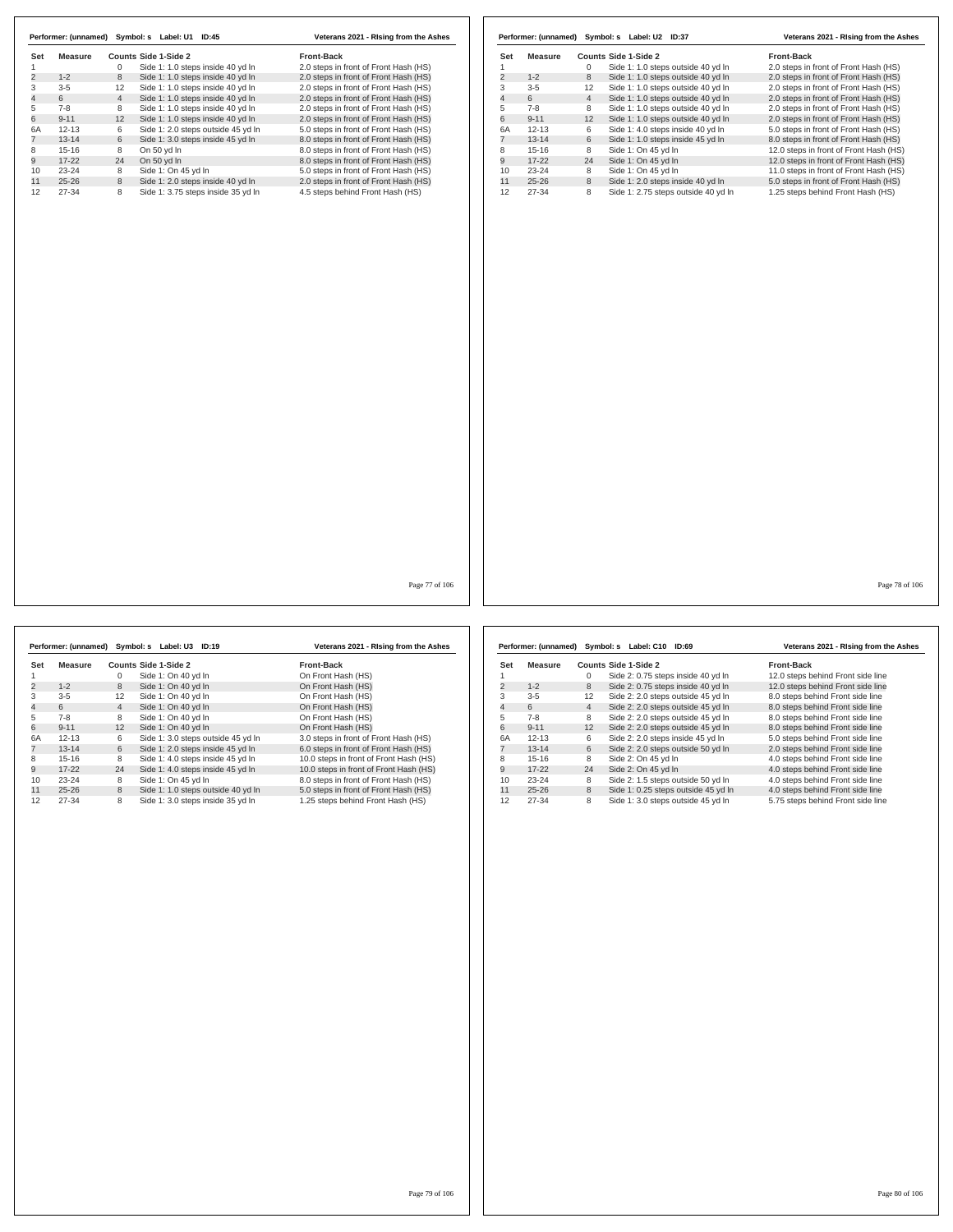| Set | Measure   |                | Counts Side 1-Side 2                | <b>Front-Back</b>                      |
|-----|-----------|----------------|-------------------------------------|----------------------------------------|
|     |           | 0              | Side 2: 0.75 steps outside 40 yd In | 12.5 steps in front of Front Hash (HS) |
| 2   | $1 - 2$   | 8              | Side 2: 0.75 steps outside 40 yd In | 12.5 steps in front of Front Hash (HS) |
| 3   | $3 - 5$   | 12             | Side 2: 3.0 steps outside 45 yd In  | 10.0 steps behind Front side line      |
| 4   | 6         | $\overline{4}$ | Side 2: 3.0 steps outside 45 yd In  | 10.0 steps behind Front side line      |
| 5   | $7-8$     | 8              | Side 2: 3.0 steps outside 45 yd In  | 10.0 steps behind Front side line      |
| 6   | $9 - 11$  | 12             | Side 2: 3.0 steps outside 45 yd In  | 10.0 steps behind Front side line      |
| 6A  | $12 - 13$ | 6              | Side 2: 1.0 steps inside 45 yd In   | 7.0 steps behind Front side line       |
| 7   | $13 - 14$ | 6              | Side 2: 3.0 steps outside 50 yd In  | 4.0 steps behind Front side line       |
| 8   | $15 - 16$ | 8              | Side 2: 4.0 steps outside 45 vd In  | 6.0 steps behind Front side line       |
| 9   | $17 - 22$ | 24             | Side 2: 4.0 steps outside 45 yd In  | 6.0 steps behind Front side line       |
| 10  | $23 - 24$ | 8              | Side 2: 1.5 steps inside 45 yd In   | 4.0 steps behind Front side line       |
| 11  | $25 - 26$ | 8              | Side 1: 2.75 steps outside 50 yd In | 4.0 steps behind Front side line       |
| 12  | 27-34     | 8              | Side 1: 2.0 steps inside 45 yd In   | 6.25 steps behind Front side line      |

|     | Performer: (unnamed) | Symbol: s      | Label: C12 ID:53                   | Veterans 2021 - Rising from the Ashes  |
|-----|----------------------|----------------|------------------------------------|----------------------------------------|
| Set | Measure              |                | Counts Side 1-Side 2               | <b>Front-Back</b>                      |
|     |                      | 0              | Side 2: 1.0 steps inside 40 yd In  | 8.75 steps in front of Front Hash (HS) |
| 2   | $1 - 2$              | 8              | Side 2: 1.0 steps inside 40 yd In  | 8.75 steps in front of Front Hash (HS) |
| 3   | $3 - 5$              | 12             | Side 2: 2.0 steps outside 45 yd In | 12.25 steps behind Front side line     |
| 4   | 6                    | $\overline{4}$ | Side 2: 2.0 steps outside 45 yd In | 12.25 steps behind Front side line     |
| 5   | $7 - 8$              | 8              | Side 2: 2.0 steps outside 45 yd In | 12.25 steps behind Front side line     |
| 6   | $9 - 11$             | 12             | Side 2: 2.0 steps outside 45 yd In | 12.25 steps behind Front side line     |
| 6A  | $12 - 13$            | 6              | Side 2: 2.0 steps inside 45 yd In  | 9.25 steps behind Front side line      |
|     | $13 - 14$            | 6              | Side 2: 2.0 steps outside 50 yd In | 6.25 steps behind Front side line      |
| 8   | $15-16$              | 8              | Side 2: 4.0 steps outside 45 yd In | 8.0 steps behind Front side line       |
| 9   | $17-22$              | 24             | Side 2: 4.0 steps outside 45 yd In | 8.0 steps behind Front side line       |
| 10  | $23 - 24$            | 8              | Side 2: 1.5 steps inside 45 yd In  | 7.0 steps behind Front side line       |
| 11  | $25 - 26$            | 8              | Side 1: 2.5 steps outside 50 yd In | 7.0 steps behind Front side line       |
| 12  | 27-34                | 8              | Side 1: 2.5 steps inside 45 yd In  | 9.25 steps behind Front side line      |

Page 81 of 106

|                | Performer: (unnamed) | Symbol: s      | Label: F10                         | <b>ID:75</b>                        | Veterans 2021 - Rising from the Ashes   |
|----------------|----------------------|----------------|------------------------------------|-------------------------------------|-----------------------------------------|
|                |                      |                |                                    |                                     |                                         |
| Set            | Measure              |                | Counts Side 1-Side 2               |                                     | <b>Front-Back</b>                       |
|                |                      | 0              |                                    | Side 2: 1.25 steps outside 35 yd In | 11.25 steps in front of Front Hash (HS) |
| $\overline{c}$ | $1 - 2$              | 8              |                                    | Side 2: 1.25 steps outside 35 yd In | 11.25 steps in front of Front Hash (HS) |
| 3              | $3 - 5$              | 12             |                                    | Side 2: 1.25 steps outside 35 yd In | 11.25 steps in front of Front Hash (HS) |
| $\overline{4}$ | 6                    | $\overline{4}$ |                                    | Side 2: 1.25 steps outside 35 yd In | 11.25 steps in front of Front Hash (HS) |
| 5              | $7 - 8$              | 8              | Side 2: 2.0 steps inside 30 yd In  |                                     | 13.0 steps in front of Front Hash (HS)  |
| 6              | $9 - 11$             | 12             | Side 2: 2.0 steps inside 30 yd In  |                                     | 13.0 steps in front of Front Hash (HS)  |
| 6A             | $12 - 13$            | 6              |                                    | Side 2: 1.25 steps outside 35 yd In | 11.25 steps behind Front side line      |
| $\overline{7}$ | $13 - 14$            | 6              | Side 2: 3.75 steps inside 35 yd In |                                     | 7.75 steps behind Front side line       |
| 8              | $15 - 16$            | 8              | Side 2: 4.0 steps outside 40 vd In |                                     | 10.0 steps behind Front side line       |
| 9              | $17 - 22$            | 24             | Side 2: 4.0 steps outside 40 yd In |                                     | 10.0 steps behind Front side line       |
| 10             | $23 - 24$            | 8              | Side 2: 0.5 steps outside 40 yd In |                                     | 4.0 steps behind Front side line        |
| 11             | $25 - 26$            | 8              | Side 2: On 45 vd In                |                                     | 4.0 steps behind Front side line        |
| 12             | 27-34                | 8              | Side 2: 3.5 steps outside 50 yd In |                                     | 8.5 steps behind Front side line        |

|                | Performer: (unnamed) |                | Symbol: s Label: F11<br><b>ID:74</b> | Veterans 2021 - Rising from the Ashes  |
|----------------|----------------------|----------------|--------------------------------------|----------------------------------------|
| Set            | Measure              |                | <b>Counts Side 1-Side 2</b>          | <b>Front-Back</b>                      |
|                |                      | 0              | Side 2: 2.75 steps inside 30 yd In   | 6.5 steps in front of Front Hash (HS)  |
| 2              | $1 - 2$              | 8              | Side 2: 2.75 steps inside 30 yd In   | 6.5 steps in front of Front Hash (HS)  |
| 3              | $3-5$                | 12             | Side 2: 2.75 steps inside 30 yd In   | 6.5 steps in front of Front Hash (HS)  |
| $\overline{4}$ | 6                    | $\overline{4}$ | Side 2: 2.75 steps inside 30 yd In   | 6.5 steps in front of Front Hash (HS)  |
| 5              | $7 - 8$              | 8              | Side 2: 1.0 steps inside 30 yd In    | 11.0 steps in front of Front Hash (HS) |
| 6              | $9 - 11$             | 12             | Side 2: 1.0 steps inside 30 yd In    | 11.0 steps in front of Front Hash (HS) |
| 6A             | $12 - 13$            | 6              | Side 2: 2.0 steps outside 35 yd In   | 13.5 steps behind Front side line      |
|                | $13 - 14$            | 6              | Side 2: 3.0 steps inside 35 yd In    | 10.0 steps behind Front side line      |
| 8              | $15 - 16$            | 8              | Side 2: On 35 yd In                  | 12.0 steps behind Front side line      |
| 9              | $17 - 22$            | 24             | Side 2: On 35 yd In                  | 12.0 steps behind Front side line      |
| 10             | $23 - 24$            | 8              | Side 2: 2.5 steps inside 35 yd In    | 4.0 steps behind Front side line       |
| 11             | $25 - 26$            | 8              | Side 2: 2.5 steps inside 40 yd In    | 4.0 steps behind Front side line       |
| 12             | 27-34                | 8              | Side 2: On 45 yd In                  | 10.0 steps behind Front side line      |

Page 82 of 106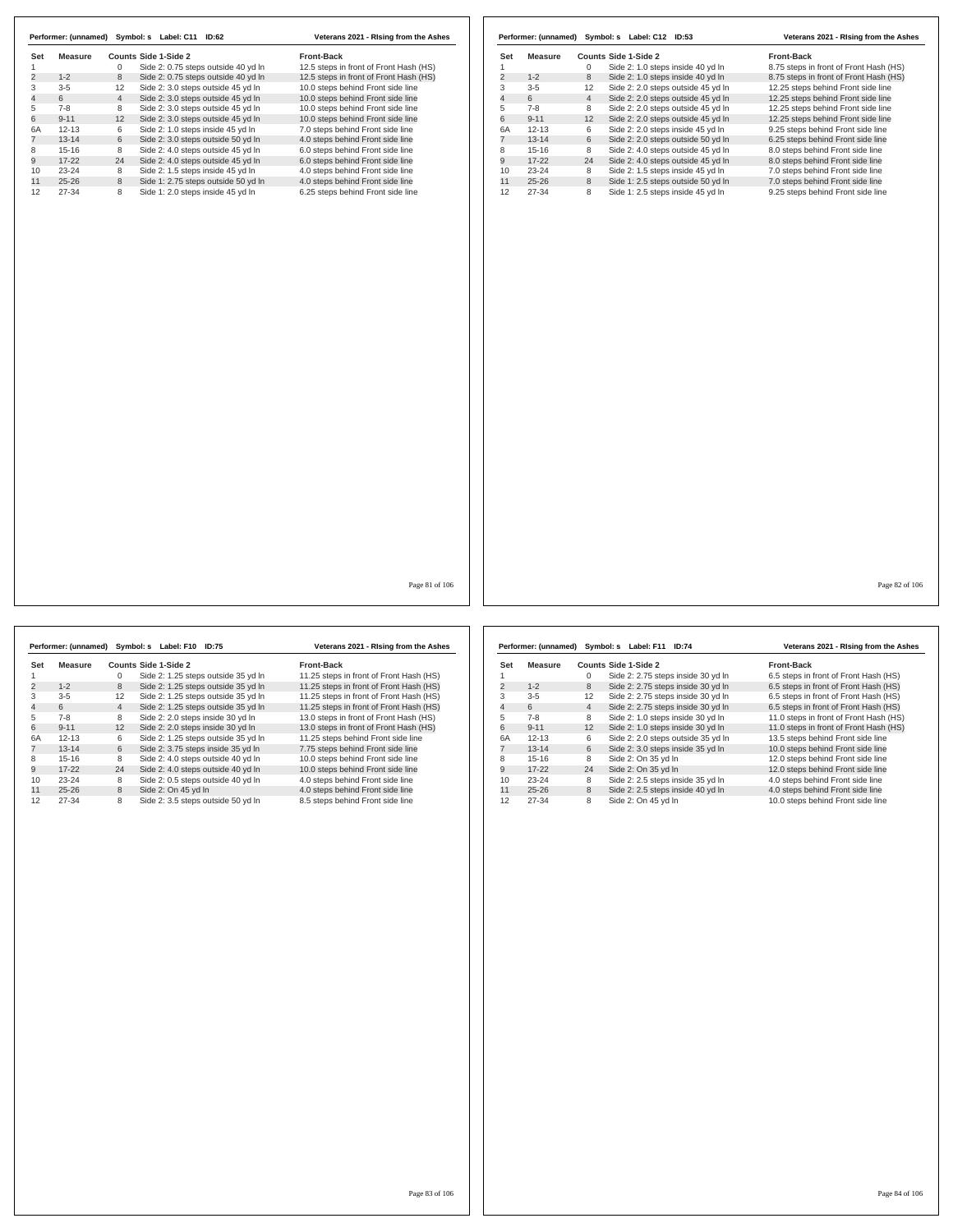| <b>Measure</b> | Counts Side 1-Side 2                                | Front-Back                             | Set            | <b>Measure</b> |                | Counts Side 1-Side 2                | Front-Back                             |
|----------------|-----------------------------------------------------|----------------------------------------|----------------|----------------|----------------|-------------------------------------|----------------------------------------|
|                | Side 2: 2.5 steps inside 30 yd In<br>$\mathbf 0$    | 9.75 steps in front of Front Hash (HS) | $\mathbf{1}$   |                | $\Omega$       | Side 2: 1.0 steps inside 45 yd In   | 1.0 steps behind Front Hash (HS)       |
| $1 - 2$        | 8<br>Side 2: 2.5 steps inside 30 yd In              | 9.75 steps in front of Front Hash (HS) | $\overline{2}$ | $1 - 2$        | 8              | Side 2: 1.0 steps inside 45 yd In   | 1.0 steps behind Front Hash (HS)       |
| $3-5$          | Side 2: 2.5 steps inside 30 yd In<br>12             | 9.75 steps in front of Front Hash (HS) | $\overline{3}$ | $3 - 5$        | 12             | Side 2: 1.0 steps inside 45 yd In   | 11.0 steps behind Front side line      |
| 6              | $\overline{4}$<br>Side 2: 2.5 steps inside 30 yd In | 9.75 steps in front of Front Hash (HS) | $\overline{4}$ | 6              | $\overline{4}$ | Side 2: 1.0 steps inside 45 yd In   | 11.0 steps behind Front side line      |
| $7 - 8$        | 8<br>Side 2: 2.0 steps inside 30 yd In              | 9.0 steps in front of Front Hash (HS)  | 5              | $7 - 8$        | 8              | Side 2: 2.0 steps outside 50 yd In  | 10.0 steps in front of Front Hash (HS) |
|                | Side 2: 2.0 steps inside 30 yd In<br>12             | 9.0 steps in front of Front Hash (HS)  | 6              | $9 - 11$       | 12             | Side 2: 2.0 steps outside 50 yd In  | 10.0 steps in front of Front Hash (HS) |
|                | Side 2: 1.25 steps outside 35 yd In<br>6            | 12.5 steps in front of Front Hash (HS) | 6A             | $12 - 13$      | 6              | Side 2: 3.0 steps outside 45 yd In  | 11.0 steps in front of Front Hash (HS) |
|                | 6<br>Side 2: 3.75 steps inside 35 yd In             | 12.0 steps behind Front side line      | $\overline{7}$ | $13 - 14$      | 6              | Side 2: 3.0 steps outside 45 yd In  | 11.0 steps in front of Front Hash (HS) |
|                | Side 2: On 35 yd In<br>8                            | 14.0 steps behind Front side line      | 8              | $15 - 16$      | 8              | Side 2: 4.0 steps outside 45 yd In  | 12.0 steps in front of Front Hash (HS) |
|                | 24<br>Side 2: On 35 yd In                           | 14.0 steps behind Front side line      | 9              | $17 - 22$      | 24             | Side 2: 4.0 steps outside 45 yd In  | 12.0 steps in front of Front Hash (HS) |
|                | Side 2: 2.5 steps inside 35 yd In<br>8              | 7.0 steps behind Front side line       | 10             | 23-24          | 8              | Side 2: 0.25 steps outside 35 yd In | 11.5 steps in front of Front Hash (HS) |
|                | 8<br>Side 2: 2.5 steps inside 40 yd In              | 7.0 steps behind Front side line       | 11             | $25 - 26$      | 8              | Side 2: 1.75 steps inside 30 yd In  | 9.75 steps in front of Front Hash (HS) |
|                | 8<br>Side 2: On 45 yd In                            | 12.0 steps behind Front side line      | 12             | $27 - 34$      | 8              | Side 2: 4.0 steps outside 30 yd In  | 8.0 steps in front of Front Hash (HS)  |
|                |                                                     |                                        |                |                |                |                                     |                                        |

|                | Performer: (unnamed) |                | Symbol: s Label: G11 ID:110        | Veterans 2021 - Rising from the Ashes   |
|----------------|----------------------|----------------|------------------------------------|-----------------------------------------|
| Set            | Measure              |                | Counts Side 1-Side 2               | <b>Front-Back</b>                       |
| 1              |                      | 0              | Side 2: 2.0 steps inside 45 yd In  | 12.0 steps in front of Front Hash (HS)  |
| $\overline{c}$ | $1 - 2$              | 8              | Side 2: 2.0 steps inside 45 yd In  | 12.0 steps in front of Front Hash (HS)  |
| 3              | $3 - 5$              | 12             | Side 2: 1.0 steps inside 45 yd In  | 9.0 steps behind Front side line        |
| $\overline{4}$ | 6                    | $\overline{4}$ | Side 2: 1.0 steps inside 45 yd In  | 9.0 steps behind Front side line        |
| 5              | $7 - 8$              | 8              | Side 2: 2.0 steps outside 50 yd In | 2.0 steps behind Front side line        |
| 6              | $9 - 11$             | 12             | Side 2: 2.0 steps outside 50 yd In | 2.0 steps behind Front side line        |
| 6A             | $12 - 13$            | 6              | Side 1: 4.0 steps inside 45 vd ln  | 12.0 steps behind Front side line       |
| 7              | $13 - 14$            | 6              | Side 1: 4.0 steps inside 45 yd In  | 12.0 steps behind Front side line       |
| 8              | $15 - 16$            | 8              | Side 2: 4.0 steps outside 50 yd In | 13.0 steps behind Front side line       |
| 9              | $17 - 22$            | 24             | Side 2: 4.0 steps outside 50 yd In | 13.0 steps behind Front side line       |
| 10             | $23 - 24$            | 8              | Side 2: On 40 yd In                | 13.75 steps in front of Front Hash (HS) |
| 11             | $25 - 26$            | 8              | Side 2: 4.0 steps outside 40 yd In | 10.75 steps in front of Front Hash (HS) |
| 12             | 27-34                | 8              | Side 2: On 35 vd In                | 8.0 steps in front of Front Hash (HS)   |

|                | Performer: (unnamed) |                | Symbol: s Label: G12 ID:111        | Veterans 2021 - Rising from the Ashes |
|----------------|----------------------|----------------|------------------------------------|---------------------------------------|
| Set            | Measure              |                | Counts Side 1-Side 2               | <b>Front-Back</b>                     |
|                |                      | 0              | Side 2: 2.0 steps outside 40 yd In | 5.0 steps in front of Front Hash (HS) |
| 2              | $1 - 2$              | 8              | Side 2: 2.0 steps outside 40 yd In | 5.0 steps in front of Front Hash (HS) |
| 3              | $3 - 5$              | 12             | Side 2: 2.0 steps outside 40 yd In | 5.0 steps in front of Front Hash (HS) |
| $\overline{4}$ | 6                    | $\overline{4}$ | Side 2: 2.0 steps outside 40 yd In | 5.0 steps in front of Front Hash (HS) |
| 5              | $7 - 8$              | 8              | Side 2: 2.0 steps outside 45 yd In | 2.0 steps in front of Front Hash (HS) |
| 6              | $9 - 11$             | 12             | Side 2: 2.0 steps outside 45 yd In | 2.0 steps in front of Front Hash (HS) |
| 6A             | $12 - 13$            | 6              | Side 2: 1.0 steps outside 45 yd In | 4.0 steps behind Front Hash (HS)      |
|                | $13 - 14$            | 6              | Side 2: 1.0 steps outside 45 yd In | 4.0 steps behind Front Hash (HS)      |
| 8              | $15-16$              | 8              | Side 2: On 40 vd In                | 9.0 steps behind Front Hash (HS)      |
| 9              | $17-22$              | 24             | Side 2: On 40 yd In                | 9.0 steps behind Front Hash (HS)      |
| 10             | $23 - 24$            | 8              | Side 2: 4.0 steps outside 35 yd In | 12.0 steps behind Front Hash (HS)     |
| 11             | $25 - 26$            | 8              | Side 2: 2.0 steps inside 25 yd In  | 10.0 steps in front of Back Hash (HS) |
| 12             | 27-34                | 8              | Side 2: On 20 yd In                | 4.0 steps in front of Back Hash (HS)  |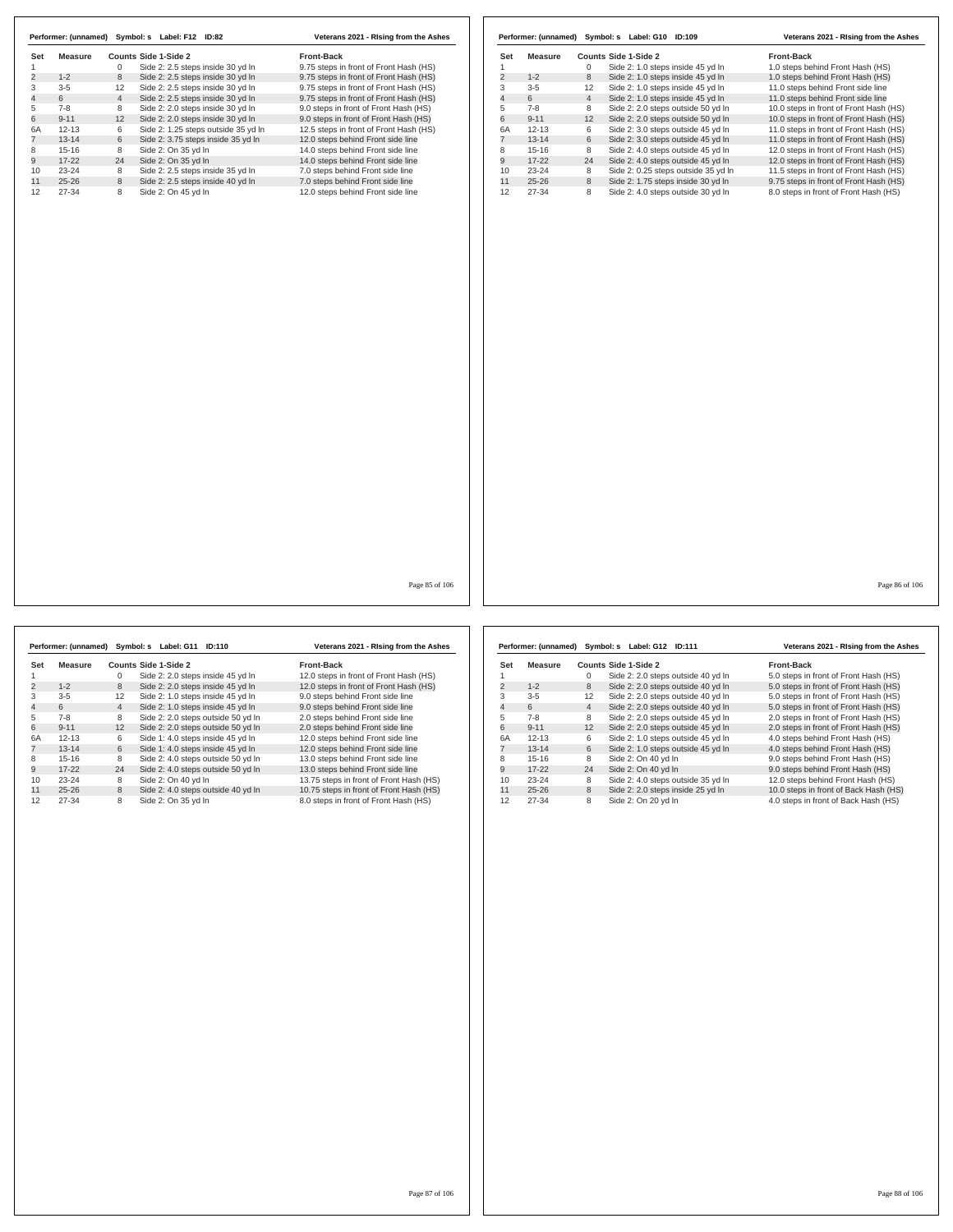| Set       | Measure   |                | Counts Side 1-Side 2                | Front-Back                            | Set            | <b>Measure</b> |                | Counts Side 1-Side 2               | Front-Back                         |
|-----------|-----------|----------------|-------------------------------------|---------------------------------------|----------------|----------------|----------------|------------------------------------|------------------------------------|
|           |           | $\mathbf 0$    | Side 2: On 35 yd In                 | 11.0 steps behind Front Hash (HS)     | $\mathbf{1}$   |                | $\mathbf 0$    | Side 2: 4.0 steps outside 35 yd In | 11.0 steps behind Front side line  |
|           | $1 - 2$   | 8              | Side 2: On 35 yd In                 | 11.0 steps behind Front Hash (HS)     | $\overline{c}$ | $1 - 2$        | 8              | Side 2: 4.0 steps outside 35 yd In | 11.0 steps behind Front side line  |
|           | $3-5$     | 12             | Side 2: On 35 yd In                 | 11.0 steps behind Front Hash (HS)     | 3              | $3-5$          | 12             | Side 2: 4.0 steps outside 35 yd In | 11.0 steps behind Front side line  |
|           | 6         | $\overline{4}$ | Side 2: On 35 yd In                 | 11.0 steps behind Front Hash (HS)     | $\overline{4}$ | 6              | $\overline{4}$ | Side 2: 4.0 steps outside 35 yd In | 11.0 steps behind Front side line  |
|           | $7 - 8$   | 8              | Side 2: 2.0 steps outside 35 yd In  | 2.0 steps in front of Front Hash (HS) | 5              | $7 - 8$        | 8              | Side 2: 2.0 steps outside 35 yd In | 10.0 steps behind Front side line  |
|           | $9 - 11$  | 12             | Side 2: 2.0 steps outside 35 yd In  | 2.0 steps in front of Front Hash (HS) | 6              | $9 - 11$       | 12             | Side 2: 2.0 steps outside 35 yd In | 10.0 steps behind Front side line  |
|           | $12 - 13$ | 6              | Side 2: 1.0 steps inside 35 yd In   | 2.5 steps behind Front Hash (HS)      | 6A             | $12 - 13$      | 6              | Side 2: 3.0 steps inside 30 yd In  | 14.0 steps behind Front side line  |
| $13 - 14$ |           | 6              | Side 2: 4.0 steps outside 40 yd In  | 7.0 steps behind Front Hash (HS)      | $\overline{7}$ | $13 - 14$      | 6              | Side 2: 3.0 steps inside 30 yd In  | 14.0 steps behind Front side line  |
|           |           | 8              | Side 2: On 35 yd In                 | 12.0 steps behind Front Hash (HS)     | 8              | $15 - 16$      | 8              | Side 2: On 30 yd In                | 8.75 steps behind Front side line  |
| $15 - 16$ |           | 24             | Side 2: On 35 yd In                 |                                       | 9              | $17 - 22$      | 24             | Side 2: On 30 yd In                |                                    |
| $17 - 22$ |           |                |                                     | 12.0 steps behind Front Hash (HS)     |                |                |                |                                    | 8.75 steps behind Front side line  |
| $23 - 24$ |           | 8              | Side 2: 2.75 steps outside 30 yd In | 7.0 steps behind Front Hash (HS)      | 10             | $23 - 24$      | 8              | Side 2: 2.0 steps outside 25 yd In | 12.75 steps behind Front side line |
| $25 - 26$ |           | 8              | Side 2: 1.5 steps inside 25 yd In   | 7.5 steps behind Front Hash (HS)      | 11             | $25 - 26$      | 8              | Side 2: 2.0 steps outside 25 yd In | 8.25 steps behind Front side line  |
| $27 - 34$ |           | 8              | Side 2: 2.0 steps outside 25 yd In  | 8.0 steps behind Front Hash (HS)      | 12             | $27 - 34$      | 8              | Side 2: 2.0 steps outside 25 yd In | 4.0 steps behind Front side line   |
|           |           |                |                                     |                                       |                |                |                |                                    |                                    |
|           |           |                |                                     | Page 89 of 106                        |                |                |                |                                    | Page 90 of 106                     |

|                | Performer: (unnamed) |                | Symbol: s Label: G15 ID:114        | Veterans 2021 - Rising from the Ashes |
|----------------|----------------------|----------------|------------------------------------|---------------------------------------|
| Set            | Measure              |                | Counts Side 1-Side 2               | <b>Front-Back</b>                     |
|                |                      | 0              | Side 2: 3.0 steps outside 40 yd In | 5.0 steps behind Front side line      |
| 2              | $1 - 2$              | 8              | Side 2: 3.0 steps outside 40 yd In | 5.0 steps behind Front side line      |
| 3              | $3 - 5$              | 12             | Side 2: 1.0 steps outside 45 yd In | 9.0 steps behind Front side line      |
| $\overline{4}$ | 6                    | $\overline{4}$ | Side 2: 1.0 steps outside 45 yd In | 9.0 steps behind Front side line      |
| 5              | $7 - 8$              | 8              | Side 2: 2.0 steps outside 40 yd In | 2.0 steps behind Front side line      |
| 6              | $9 - 11$             | 12             | Side 2: 2.0 steps outside 40 yd In | 2.0 steps behind Front side line      |
| 6A             | $12 - 13$            | 6              | Side 2: 1.0 steps outside 40 yd In | 4.0 steps behind Front side line      |
|                | $13 - 14$            | 6              | Side 2: 1.0 steps outside 40 yd In | 4.0 steps behind Front side line      |
| 8              | $15 - 16$            | 8              | Side 2: On 40 yd In                | 2.0 steps behind Front side line      |
| 9              | $17-22$              | 24             | Side 2: On 40 yd In                | 2.0 steps behind Front side line      |
| 10             | $23 - 24$            | 8              | Side 2: 2.0 steps outside 35 yd In | 6.0 steps behind Front side line      |
| 11             | $25 - 26$            | 8              | Side 2: 2.0 steps inside 35 yd In  | 5.0 steps behind Front side line      |
| 12             | $27 - 34$            | 8              | Side 2: 2.0 steps outside 40 yd In | 4.0 steps behind Front side line      |

|     | Performer: (unnamed) |                | Symbol: s Label: G16               | ID:115 | Veterans 2021 - Rising from the Ashes  |
|-----|----------------------|----------------|------------------------------------|--------|----------------------------------------|
| Set | Measure              |                | Counts Side 1-Side 2               |        | <b>Front-Back</b>                      |
|     |                      | 0              | Side 2: 3.0 steps inside 30 yd In  |        | 5.0 steps in front of Front Hash (HS)  |
| 2   | $1 - 2$              | 8              | Side 2: 3.0 steps inside 30 yd In  |        | 5.0 steps in front of Front Hash (HS)  |
| 3   | $3 - 5$              | 12             | Side 2: 3.0 steps inside 30 yd In  |        | 5.0 steps in front of Front Hash (HS)  |
| 4   | 6                    | $\overline{4}$ | Side 2: 3.0 steps inside 30 yd In  |        | 5.0 steps in front of Front Hash (HS)  |
| 5   | $7 - 8$              | 8              | Side 2: 2.0 steps outside 30 yd In |        | 10.0 steps in front of Front Hash (HS) |
| 6   | $9 - 11$             | 12             | Side 2: 2.0 steps outside 30 yd In |        | 10.0 steps in front of Front Hash (HS) |
| 6A  | $12 - 13$            | 6              | Side 2: 2.0 steps inside 30 yd In  |        | 14.0 steps behind Front side line      |
|     | $13 - 14$            | 6              | Side 2: 2.0 steps inside 30 yd In  |        | 14.0 steps behind Front side line      |
| 8   | $15-16$              | 8              | Side 2: 4.0 steps outside 35 yd In |        | 6.0 steps in front of Front Hash (HS)  |
| 9   | $17-22$              | 24             | Side 2: 4.0 steps outside 35 yd In |        | 6.0 steps in front of Front Hash (HS)  |
| 10  | 23-24                | 8              | Side 2: 2.75 steps inside 25 yd In |        | 1.25 steps in front of Front Hash (HS) |
| 11  | $25 - 26$            | 8              | Side 2: 2.5 steps outside 25 yd In |        | 4.5 steps in front of Front Hash (HS)  |
| 12  | 27-34                | 8              | Side 2: On 20 vd In                |        | 8.0 steps in front of Front Hash (HS)  |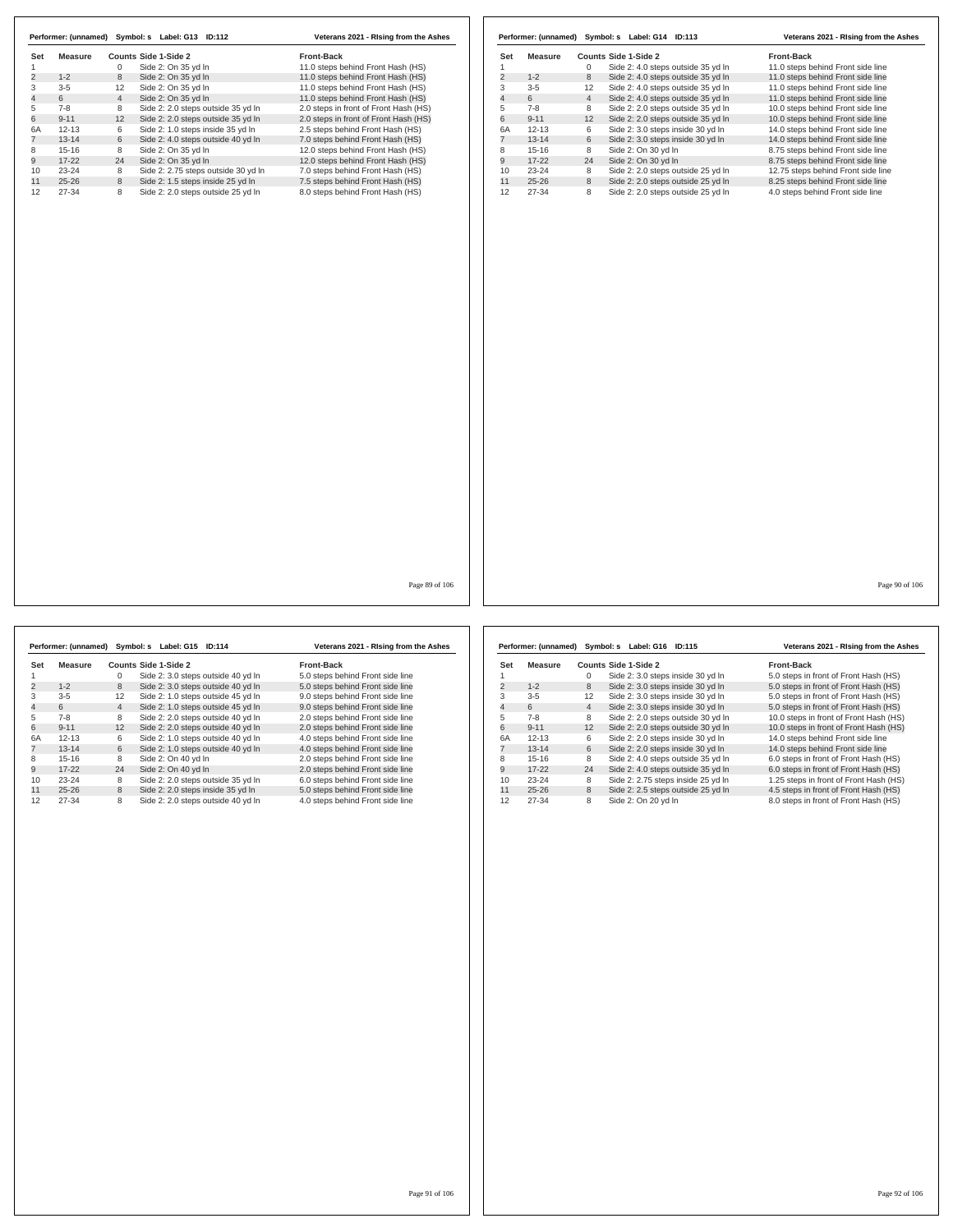|                | Performer: (unnamed) | Symbol: s      | Label: G17<br><b>ID:117</b>         | Veterans 2021 - Rising from the Ashes  |
|----------------|----------------------|----------------|-------------------------------------|----------------------------------------|
| Set            | Measure              |                | Counts Side 1-Side 2                | <b>Front-Back</b>                      |
|                |                      | 0              | Side 2: 1.0 steps inside 40 yd In   | 13.0 steps behind Front side line      |
| $\overline{2}$ | $1 - 2$              | 8              | Side 2: 1.0 steps inside 40 yd In   | 13.0 steps behind Front side line      |
| 3              | $3 - 5$              | 12             | Side 2: 1.0 steps outside 45 yd In  | 11.0 steps behind Front side line      |
| 4              | 6                    | $\overline{4}$ | Side 2: 1.0 steps outside 45 yd In  | 11.0 steps behind Front side line      |
| 5              | $7-8$                | 8              | Side 2: 2.0 steps outside 40 yd In  | 10.0 steps in front of Front Hash (HS) |
| 6              | $9 - 11$             | 12             | Side 2: 2.0 steps outside 40 yd In  | 10.0 steps in front of Front Hash (HS) |
| 6A             | $12 - 13$            | 6              | Side 2: 4.0 steps outside 45 yd In  | 11.0 steps in front of Front Hash (HS) |
|                | $13 - 14$            | 6              | Side 2: 4.0 steps outside 45 yd In  | 11.0 steps in front of Front Hash (HS) |
| 8              | $15 - 16$            | 8              | Side 2: 4.0 steps outside 40 yd In  | 9.0 steps in front of Front Hash (HS)  |
| 9              | $17 - 22$            | 24             | Side 2: 4.0 steps outside 40 yd In  | 9.0 steps in front of Front Hash (HS)  |
| 10             | $23 - 24$            | 8              | Side 2: 0.25 steps outside 30 yd In | 8.0 steps in front of Front Hash (HS)  |
| 11             | $25 - 26$            | 8              | Side 2: 1.0 steps inside 30 yd In   | On Front Hash (HS)                     |
| 12             | $27 - 34$            | 8              | Side 2: 2.0 steps inside 30 yd In   | 8.0 steps behind Front Hash (HS)       |

|                | Performer: (unnamed) |                   | Symbol: s Label: G18 ID:118        | Veterans 2021 - Rising from the Ashes |
|----------------|----------------------|-------------------|------------------------------------|---------------------------------------|
| Set            | Measure              |                   | Counts Side 1-Side 2               | <b>Front-Back</b>                     |
|                |                      | $\Omega$          | Side 2: On 25 yd In                | 6.0 steps behind Front side line      |
| $\overline{2}$ | $1 - 2$              | 8                 | Side 2: On 25 yd In                | 6.0 steps behind Front side line      |
| 3              | $3 - 5$              | $12 \overline{ }$ | Side 2: On 25 yd In                | 6.0 steps behind Front side line      |
| 4              | 6                    | $\overline{4}$    | Side 2: On 25 yd In                | 6.0 steps behind Front side line      |
| 5              | $7-8$                | 8                 | Side 2: 2.0 steps outside 30 yd In | 2.0 steps behind Front side line      |
| 6              | $9 - 11$             | 12                | Side 2: 2.0 steps outside 30 yd In | 2.0 steps behind Front side line      |
| 6A             | $12 - 13$            | 6                 | Side 2: 2.0 steps outside 40 yd In | 4.0 steps behind Front side line      |
|                | $13 - 14$            | 6                 | Side 2: 2.0 steps outside 40 yd In | 4.0 steps behind Front side line      |
| 8              | $15-16$              | 8                 | Side 2: On 35 vd In                | 5.25 steps behind Front side line     |
| 9              | $17-22$              | 24                | Side 2: On 35 yd In                | 5.25 steps behind Front side line     |
| 10             | $23 - 24$            | 8                 | Side 2: 2.0 steps outside 30 yd In | 9.25 steps behind Front side line     |
| 11             | $25 - 26$            | 8                 | Side 2: On 30 yd In                | 6.75 steps behind Front side line     |
| 12             | 27-34                | 8                 | Side 2: 2.0 steps inside 30 yd In  | 4.0 steps behind Front side line      |

Page 93 of 106

|     |           |                | Performer: (unnamed) Symbol: s Label: G19 ID:120 | Veterans 2021 - Rising from the Ashes |
|-----|-----------|----------------|--------------------------------------------------|---------------------------------------|
| Set | Measure   |                | Counts Side 1-Side 2                             | <b>Front-Back</b>                     |
|     |           | 0              | Side 2: 3.0 steps outside 50 yd In               | 12.0 steps behind Front Hash (HS)     |
| 2   | $1 - 2$   | 8              | Side 2: 3.0 steps outside 50 yd In               | 12.0 steps behind Front Hash (HS)     |
| 3   | $3 - 5$   | 12             | Side 2: 3.0 steps outside 50 yd In               | 12.0 steps behind Front Hash (HS)     |
| 4   | 6         | $\overline{4}$ | Side 2: 3.0 steps outside 50 yd In               | 12.0 steps behind Front Hash (HS)     |
| 5   | $7-8$     | 8              | Side 2: 2.0 steps outside 50 yd In               | 6.0 steps behind Front Hash (HS)      |
| 6   | $9 - 11$  | 12             | Side 2: 2.0 steps outside 50 yd In               | 6.0 steps behind Front Hash (HS)      |
| 6A  | $12 - 13$ | 6              | Side 2: On 45 yd In                              | 4.0 steps behind Front Hash (HS)      |
|     | $13 - 14$ | 6              | Side 2: On 45 vd In                              | 4.0 steps behind Front Hash (HS)      |
| 8   | $15-16$   | 8              | Side 2: On 45 yd In                              | 6.0 steps behind Front Hash (HS)      |
| 9   | $17-22$   | 24             | Side 2: On 45 yd In                              | 6.0 steps behind Front Hash (HS)      |
| 10  | $23 - 24$ | 8              | Side 2: 3.25 steps outside 40 yd In              | 12.25 steps behind Front Hash (HS)    |
| 11  | $25 - 26$ | 8              | Side 2: 3.75 steps outside 35 yd In              | 10.0 steps in front of Back Hash (HS) |
| 12  | 27-34     | 8              | Side 2: 4.0 steps outside 30 vd In               | 4.0 steps in front of Back Hash (HS)  |

|                | Performer: (unnamed) |                   | Symbol: s Label: R10 | ID:25                               | Veterans 2021 - Rising from the Ashes  |
|----------------|----------------------|-------------------|----------------------|-------------------------------------|----------------------------------------|
| Set            | Measure              |                   | Counts Side 1-Side 2 |                                     | <b>Front-Back</b>                      |
|                |                      | 0                 |                      | Side 1: 1.0 steps outside 30 yd In  | 0.25 steps behind Front Hash (HS)      |
| $\overline{2}$ | $1 - 2$              | 8                 |                      | Side 1: 1.0 steps outside 30 yd In  | 0.25 steps behind Front Hash (HS)      |
| 3              | $3-5$                | $12 \overline{ }$ |                      | Side 1: 1.0 steps outside 30 yd In  | 0.25 steps behind Front Hash (HS)      |
| 4              | 6                    | $\overline{4}$    |                      | Side 1: 1.0 steps outside 30 yd In  | 0.25 steps behind Front Hash (HS)      |
| 5              | $7-8$                | 8                 |                      | Side 1: 1.0 steps outside 30 yd In  | 0.25 steps behind Front Hash (HS)      |
| 6              | $9 - 11$             | 12                |                      | Side 1: 1.0 steps outside 30 yd In  | 0.25 steps behind Front Hash (HS)      |
| 6A             | $12 - 13$            | 6                 |                      | Side 1: 3.0 steps outside 35 yd In  | 0.25 steps behind Front Hash (HS)      |
|                | $13 - 14$            | 6                 |                      | Side 1: 3.0 steps inside 35 yd In   | 0.25 steps behind Front Hash (HS)      |
| 8              | $15-16$              | 8                 |                      | Side 1: 4.0 steps inside 30 yd In   | 2.0 steps in front of Front Hash (HS)  |
| 9              | $17-22$              | 24                |                      | Side 1: 4.0 steps inside 30 yd In   | 2.0 steps in front of Front Hash (HS)  |
| 10             | $23 - 24$            | 8                 |                      | Side 1: 3.0 steps outside 30 yd In  | 5.25 steps in front of Front Hash (HS) |
| 11             | $25 - 26$            | 8                 |                      | Side 1: 2.75 steps outside 30 yd In | 5.5 steps in front of Front Hash (HS)  |
| 12             | 27-34                | 8                 |                      | Side 1: 1.75 steps outside 30 yd In | 9.75 steps in front of Front Hash (HS) |

Page 95 of 106

Page 94 of 106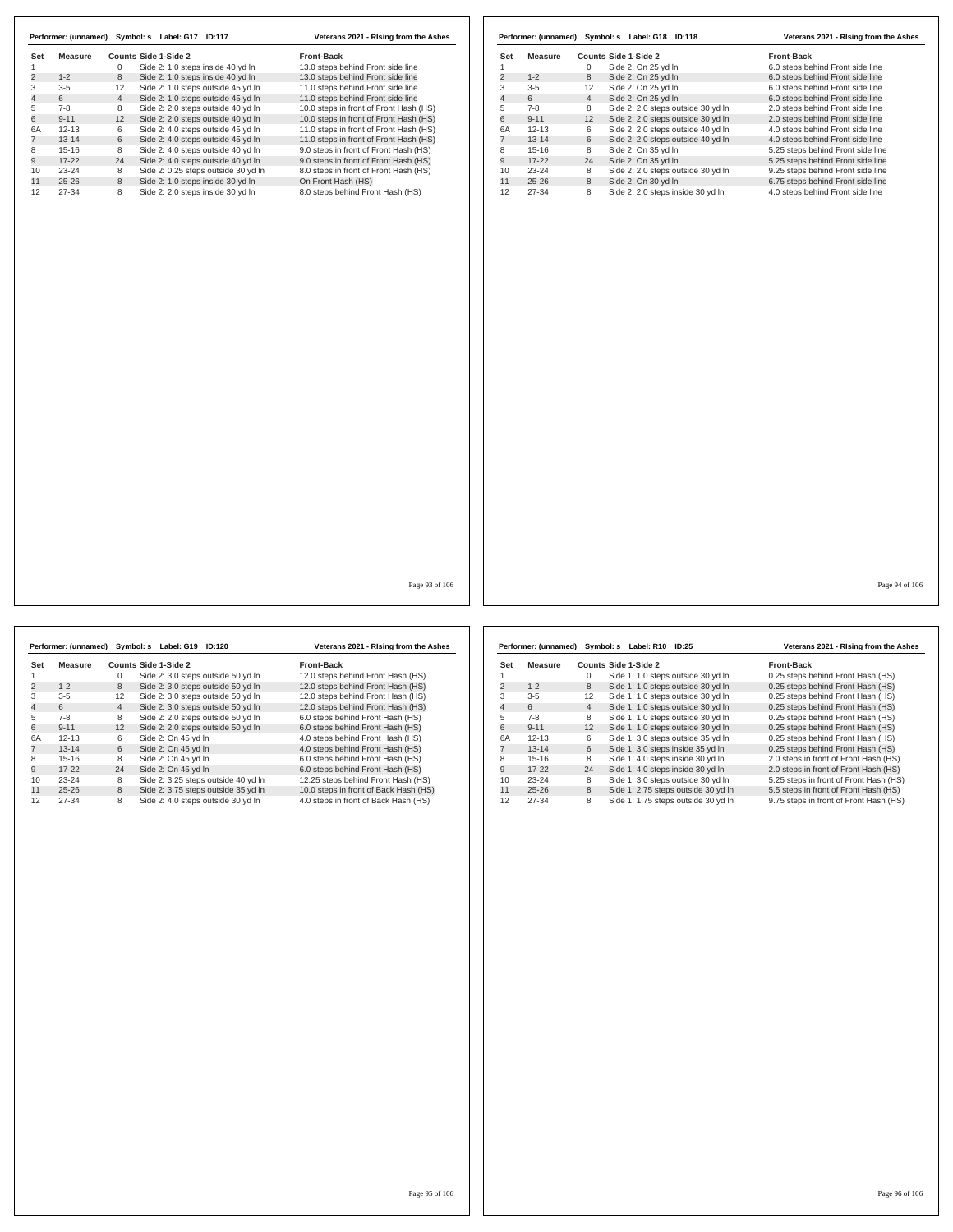|                     |                |                | Performer: (unnamed) Symbol: s Label: R11 ID:17 | Veterans 2021 - Rising from the Ashes  |                |                |                | Performer: (unnamed) Symbol: s Label: R12 ID:16 | Veterans 2021 - Rising from the Ashes |
|---------------------|----------------|----------------|-------------------------------------------------|----------------------------------------|----------------|----------------|----------------|-------------------------------------------------|---------------------------------------|
| Set                 | <b>Measure</b> |                | Counts Side 1-Side 2                            | Front-Back                             | Set            | <b>Measure</b> |                | Counts Side 1-Side 2                            | Front-Back                            |
| 1                   |                | $\mathbf 0$    | Side 1: 1.0 steps inside 30 yd In               | 0.25 steps behind Front Hash (HS)      | 1              |                | $\mathbf 0$    | Side 1: 2.75 steps inside 30 yd In              | 1.25 steps behind Front Hash (HS)     |
| $\overline{2}$      | $1 - 2$        | 8              | Side 1: 1.0 steps inside 30 yd In               | 0.25 steps behind Front Hash (HS)      | $\overline{2}$ | $1 - 2$        | 8              | Side 1: 2.75 steps inside 30 yd In              | 1.25 steps behind Front Hash (HS)     |
| 3<br>$\overline{4}$ | $3-5$          | 12             | Side 1: 1.0 steps inside 30 yd In               | 0.25 steps behind Front Hash (HS)      | 3              | $3 - 5$        | 12             | Side 1: 2.75 steps inside 30 yd In              | 1.25 steps behind Front Hash (HS)     |
|                     | 6              | $\overline{4}$ | Side 1: 1.0 steps inside 30 yd In               | 0.25 steps behind Front Hash (HS)      | $\overline{4}$ | 6              | $\overline{4}$ | Side 1: 2.75 steps inside 30 yd In              | 1.25 steps behind Front Hash (HS)     |
|                     | $7 - 8$        | 8              | Side 1: 1.0 steps inside 30 yd In               | 0.25 steps behind Front Hash (HS)      | 5              | $7 - 8$        | 8              | Side 1: 2.75 steps inside 30 yd In              | 1.25 steps behind Front Hash (HS)     |
|                     | $9 - 11$       | 12             | Side 1: 1.0 steps inside 30 yd In               | 0.25 steps behind Front Hash (HS)      | 6              | $9 - 11$       | 12             | Side 1: 2.75 steps inside 30 yd In              | 1.25 steps behind Front Hash (HS)     |
|                     | $12 - 13$      | 6              | Side 1: 1.0 steps outside 35 yd In              | 0.25 steps behind Front Hash (HS)      | 6A             | $12 - 13$      | 6              | Side 1: 0.75 steps inside 35 yd In              | 1.25 steps behind Front Hash (HS)     |
|                     | $13 - 14$      | 6              | Side 1: 3.0 steps outside 40 yd In              | 0.25 steps behind Front Hash (HS)      | $\overline{7}$ | $13 - 14$      | 6              | Side 1: 1.25 steps outside 40 yd In             | 1.25 steps behind Front Hash (HS)     |
|                     | $15 - 16$      | 8              | Side 1: On 35 yd In                             | On Front Hash (HS)                     | 8              | $15 - 16$      | 8              | Side 1: 4.0 steps inside 35 yd In               | 2.0 steps behind Front Hash (HS)      |
|                     | $17 - 22$      | 24             | Side 1: On 35 yd In                             | On Front Hash (HS)                     | 9              | $17 - 22$      | 24             | Side 1: 4.0 steps inside 35 yd In               | 2.0 steps behind Front Hash (HS)      |
|                     | $23 - 24$      | 8              | Side 1: 0.25 steps outside 30 yd In             | 0.25 steps in front of Front Hash (HS) | 10             | $23 - 24$      | 8              | Side 1: 3.25 steps outside 35 yd In             | 2.5 steps behind Front Hash (HS)      |
|                     | $25 - 26$      | 8              | Side 1: 2.25 steps outside 30 yd In             | On Front Hash (HS)                     | 11             | $25 - 26$      | 8              | Side 1: 0.5 steps inside 30 yd In               | 4.25 steps behind Front Hash (HS)     |
|                     | 27-34          | 8              | Side 1: 0.5 steps outside 30 yd In              | 5.25 steps in front of Front Hash (HS) | 12             | 27-34          | 8              | Side 1: 2.5 steps inside 30 yd In               | 2.0 steps in front of Front Hash (HS) |
|                     |                |                |                                                 |                                        |                |                |                |                                                 |                                       |
|                     |                |                |                                                 |                                        |                |                |                |                                                 |                                       |

|                | Performer: (unnamed) |                | Symbol: s Label: R13               | ID:30                               | Veterans 2021 - Rising from the Ashes  |
|----------------|----------------------|----------------|------------------------------------|-------------------------------------|----------------------------------------|
| Set            | Measure              |                | Counts Side 1-Side 2               |                                     | <b>Front-Back</b>                      |
|                |                      | 0              | Side 1: 3.75 steps inside 30 yd In |                                     | 3.0 steps behind Front Hash (HS)       |
| 2              | $1 - 2$              | 8              | Side 1: 3.75 steps inside 30 yd In |                                     | 3.0 steps behind Front Hash (HS)       |
| 3              | $3 - 5$              | 12             | Side 1: 3.75 steps inside 30 yd In |                                     | 3.0 steps behind Front Hash (HS)       |
| $\overline{4}$ | 6                    | $\overline{4}$ | Side 1: 3.75 steps inside 30 yd In |                                     | 3.0 steps behind Front Hash (HS)       |
| 5              | $7 - 8$              | 8              | Side 1: 3.75 steps inside 30 yd In |                                     | 3.0 steps behind Front Hash (HS)       |
| 6              | $9 - 11$             | 12             | Side 1: 3.75 steps inside 30 yd In |                                     | 3.0 steps behind Front Hash (HS)       |
| 6A             | $12 - 13$            | 6              | Side 1: 1.75 steps inside 35 yd In |                                     | 3.0 steps behind Front Hash (HS)       |
|                | $13 - 14$            | 6              |                                    | Side 1: 0.25 steps outside 40 vd In | 3.0 steps behind Front Hash (HS)       |
| 8              | $15 - 16$            | 8              | Side 1: 2.0 steps outside 40 vd In |                                     | 3.0 steps behind Front Hash (HS)       |
| 9              | $17 - 22$            | 24             | Side 1: 2.0 steps outside 40 yd In |                                     | 3.0 steps behind Front Hash (HS)       |
| 10             | $23 - 24$            | 8              | Side 1: 0.5 steps outside 35 yd In |                                     | 3.0 steps behind Front Hash (HS)       |
| 11             | $25 - 26$            | 8              | Side 1: 2.75 steps inside 30 yd In |                                     | 6.0 steps behind Front Hash (HS)       |
| 12             | 27-34                | 8              |                                    | Side 1: 3.5 steps outside 35 yd In  | 0.75 steps in front of Front Hash (HS) |

|                | Performer: (unnamed) | Symbol: s      | Label: R14 ID:22                    | Veterans 2021 - Rising from the Ashes |
|----------------|----------------------|----------------|-------------------------------------|---------------------------------------|
| Set            | Measure              |                | Counts Side 1-Side 2                | <b>Front-Back</b>                     |
|                |                      | 0              | Side 1: 3.75 steps inside 30 yd In  | 5.0 steps behind Front Hash (HS)      |
| $\overline{2}$ | $1 - 2$              | 8              | Side 1: 3.75 steps inside 30 yd In  | 5.0 steps behind Front Hash (HS)      |
| 3              | $3 - 5$              | 12             | Side 1: 3.75 steps inside 30 yd In  | 5.0 steps behind Front Hash (HS)      |
| 4              | 6                    | $\overline{4}$ | Side 1: 3.75 steps inside 30 yd In  | 5.0 steps behind Front Hash (HS)      |
| 5              | $7-8$                | 8              | Side 1: 3.75 steps inside 30 yd In  | 5.0 steps behind Front Hash (HS)      |
| 6              | $9 - 11$             | 12             | Side 1: 3.75 steps inside 30 yd In  | 5.0 steps behind Front Hash (HS)      |
| 6A             | $12 - 13$            | 6              | Side 1: 1.75 steps inside 35 yd In  | 5.0 steps behind Front Hash (HS)      |
|                | $13 - 14$            | 6              | Side 1: 0.25 steps outside 40 yd In | 5.0 steps behind Front Hash (HS)      |
| 8              | $15-16$              | 8              | Side 1: On 40 yd In                 | 4.0 steps behind Front Hash (HS)      |
| 9              | $17-22$              | 24             | Side 1: On 40 yd In                 | 4.0 steps behind Front Hash (HS)      |
| 10             | $23 - 24$            | 8              | Side 1: 2.25 steps inside 35 yd In  | 2.75 steps behind Front Hash (HS)     |
| 11             | $25 - 26$            | 8              | Side 1: 2.75 steps outside 35 yd In | 6.75 steps behind Front Hash (HS)     |
| 12             | 27-34                | 8              | Side 1: 1.5 steps outside 35 yd In  | 0.25 steps behind Front Hash (HS)     |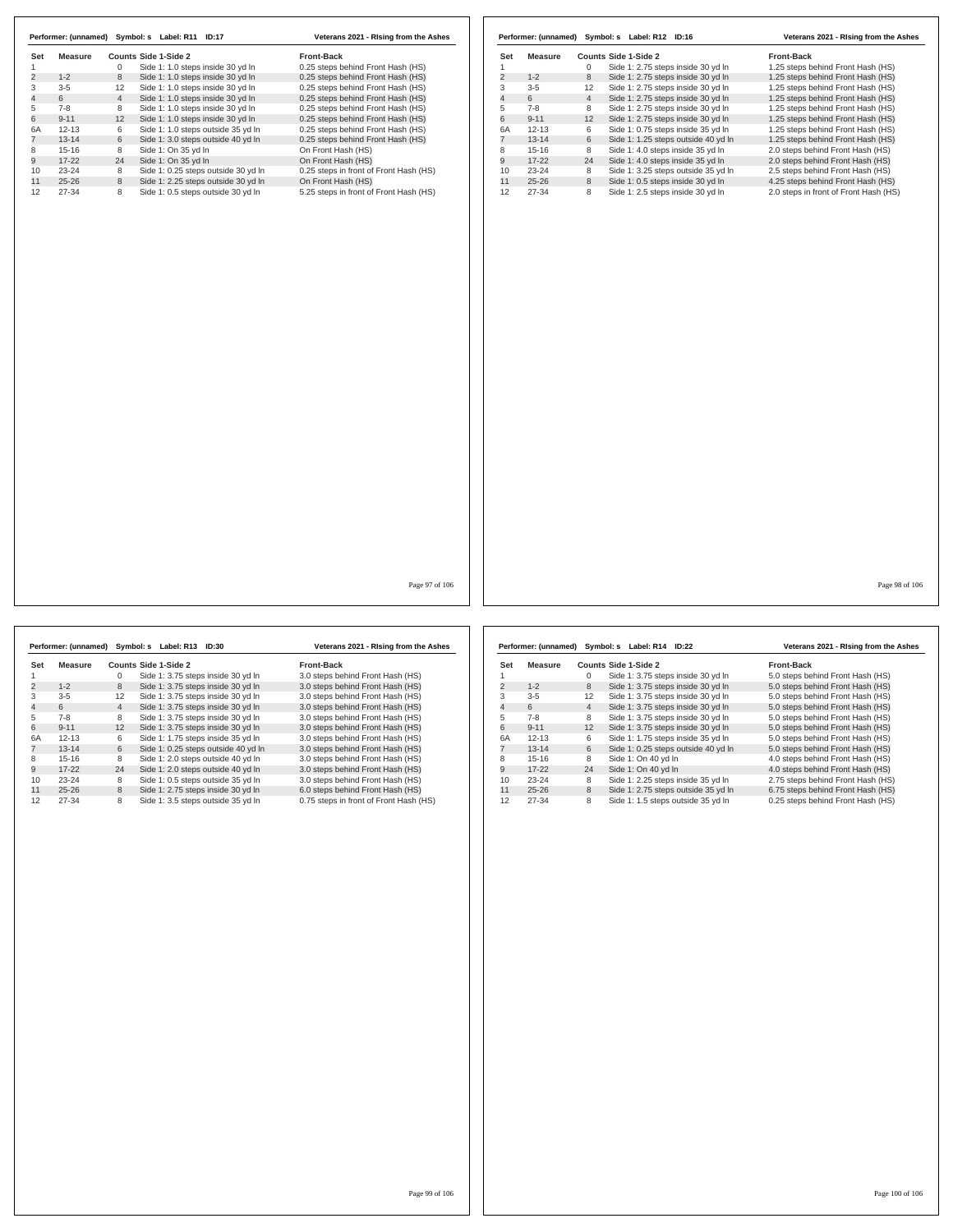| Set            | <b>Measure</b> |                | <b>Counts Side 1-Side 2</b> |                                     | <b>Front-Back</b>                 | Set |
|----------------|----------------|----------------|-----------------------------|-------------------------------------|-----------------------------------|-----|
|                |                | 0              |                             | Side 1: 2.75 steps inside 30 yd In  | 6.75 steps behind Front Hash (HS) | 1   |
| 2              | $1 - 2$        | 8              |                             | Side 1: 2.75 steps inside 30 yd In  | 6.75 steps behind Front Hash (HS) | 2   |
| 3              | $3 - 5$        | 12             |                             | Side 1: 2.75 steps inside 30 yd In  | 6.75 steps behind Front Hash (HS) | 3   |
|                | 6              | $\overline{4}$ |                             | Side 1: 2.75 steps inside 30 yd In  | 6.75 steps behind Front Hash (HS) | 4   |
|                | $7 - 8$        | 8              |                             | Side 1: 2.75 steps inside 30 yd In  | 6.75 steps behind Front Hash (HS) | 5   |
| 6              | $9 - 11$       | 12             |                             | Side 1: 2.75 steps inside 30 yd In  | 6.75 steps behind Front Hash (HS) | 6   |
| 6A             | $12 - 13$      | 6              |                             | Side 1: 0.75 steps inside 35 yd In  | 6.75 steps behind Front Hash (HS) | 6A  |
| $\overline{7}$ | $13 - 14$      | 6              |                             | Side 1: 1.25 steps outside 40 yd In | 6.75 steps behind Front Hash (HS) | 7   |
| 8              | $15 - 16$      | 8              |                             | Side 1: 2.0 steps inside 40 yd In   | 5.0 steps behind Front Hash (HS)  | 8   |
| 9              | $17 - 22$      | 24             |                             | Side 1: 2.0 steps inside 40 yd In   | 5.0 steps behind Front Hash (HS)  | 9   |
| 10             | $23 - 24$      | 8              |                             | Side 1: 3.0 steps outside 40 yd In  | 2.0 steps behind Front Hash (HS)  | 10  |
| 11             | $25 - 26$      | 8              | Side 1: On 35 yd In         |                                     | 7.0 steps behind Front Hash (HS)  | 11  |
| 12             | 27-34          | 8              |                             | Side 1: 0.75 steps inside 35 yd In  | 1.0 steps behind Front Hash (HS)  | 12  |
|                |                |                |                             |                                     |                                   |     |
|                |                |                |                             |                                     |                                   |     |
|                |                |                |                             |                                     |                                   |     |
|                |                |                |                             |                                     |                                   |     |
|                |                |                |                             |                                     |                                   |     |
|                |                |                |                             |                                     |                                   |     |
|                |                |                |                             |                                     |                                   |     |
|                |                |                |                             |                                     |                                   |     |

|                | Performer: (unnamed) |                | Symbol: s Label: R16 ID:2          |                                    | Veterans 2021 - Rising from the Ashes |
|----------------|----------------------|----------------|------------------------------------|------------------------------------|---------------------------------------|
| Set            | Measure              |                | Counts Side 1-Side 2               |                                    | <b>Front-Back</b>                     |
|                |                      | $\Omega$       |                                    | Side 1: 1.0 steps outside 30 yd In | 7.75 steps behind Front Hash (HS)     |
| $\overline{2}$ | $1 - 2$              | 8              |                                    | Side 1: 1.0 steps outside 30 yd In | 7.75 steps behind Front Hash (HS)     |
| 3              | $3 - 5$              | 12             |                                    | Side 1: 1.0 steps outside 30 yd In | 7.75 steps behind Front Hash (HS)     |
| 4              | 6                    | $\overline{4}$ |                                    | Side 1: 1.0 steps outside 30 yd In | 7.75 steps behind Front Hash (HS)     |
| 5              | $7 - 8$              | 8              |                                    | Side 1: 1.0 steps outside 30 yd In | 7.75 steps behind Front Hash (HS)     |
| 6              | $9 - 11$             | 12             |                                    | Side 1: 1.0 steps outside 30 yd In | 7.75 steps behind Front Hash (HS)     |
| 6A             | $12 - 13$            | 6              |                                    | Side 1: 3.0 steps outside 35 yd In | 7.75 steps behind Front Hash (HS)     |
|                | $13 - 14$            | 6              | Side 1: 3.0 steps inside 35 yd In  |                                    | 7.75 steps behind Front Hash (HS)     |
| 8              | $15 - 16$            | 8              |                                    | Side 1: 2.0 steps outside 40 vd In | 5.0 steps behind Front Hash (HS)      |
| 9              | $17 - 22$            | 24             |                                    | Side 1: 2.0 steps outside 40 yd In | 5.0 steps behind Front Hash (HS)      |
| 10             | $23 - 24$            | 8              | Side 1: 0.5 steps inside 35 yd In  |                                    | 9.25 steps behind Front Hash (HS)     |
| 11             | $25 - 26$            | 8              | Side 1: 0.75 steps inside 30 yd In |                                    | 9.0 steps behind Front Hash (HS)      |
| 12             | 27-34                | 8              | Side 1: 3.5 steps outside 35 yd In |                                    | 3.25 steps behind Front Hash (HS)     |

Page 101 of 106

**Set Measure Counts Side 1-Side 2 Front-Back**<br>
1 0 Side 1: 1.0 steps inside 30 yd In 7.75 steps b<br>
2 1-2 8 Side 1: 1.0 steps inside 30 yd In 7.75 steps b 1 0 Side 1: 1.0 steps inside 30 yd ln 7.75 steps behind Front Hash (HS) 2 1-2 8 Side 1: 1.0 steps inside 30 yd ln 7.75 steps behind Front Hash (HS) 3-5 12 Side 1: 1.0 steps inside 30 yd ln 7.75 steps behind Front Hash (HS) 4 6 4 Side 1: 1.0 steps inside 30 yd ln 7.75 steps behind Front Hash (HS) 7-8 8 Side 1: 1.0 steps inside 30 yd ln 7.75 steps behind Front Hash (HS) 6 9-11 12 Side 1: 1.0 steps inside 30 yd ln 7.75 steps behind Front Hash (HS) 6A 12-13 6 Side 1: 1.0 steps outside 35 yd ln 7.75 steps behind Front Hash (HS) 7 13-14 6 Side 1: 3.0 steps outside 40 yd ln 7.75 steps behind Front Hash (HS) 15-16 8 Side 1: 2.0 steps inside 40 yd ln 7.0 steps behind Front Hash (HS) 9 17-22 24 Side 1: 2.0 steps inside 40 yd ln 7.0 steps behind Front Hash (HS) 10 23-24 8 Side 1: 2.0 steps outside 40 yd In 8.0 steps behind Front Hash (HS)<br>11 25-26 8 Side 1: 2.0 steps outside 35 yd In 10.0 steps behind Front Hash (HS)<br>12 27-34 8 Side 1: 1.25 steps in **Performer: (unnamed) Symbol: s Label: R17 ID:8 Veterans 2021 - RIsing from the Ashes**

|     | Performer: (unnamed) |                   | Symbol: s Label: T10<br>ID:49       | Veterans 2021 - Rising from the Ashes |  |  |
|-----|----------------------|-------------------|-------------------------------------|---------------------------------------|--|--|
| Set | Measure              |                   | Counts Side 1-Side 2                | Front-Back                            |  |  |
|     |                      | 0                 | Side 1: 2.0 steps inside 35 yd In   | 8.0 steps behind Front side line      |  |  |
| 2   | $1 - 2$              | 8                 | Side 1: 2.0 steps inside 35 yd In   | 8.0 steps behind Front side line      |  |  |
| 3   | $3 - 5$              | $12 \overline{ }$ | Side 1: 2.0 steps inside 35 yd In   | 8.0 steps behind Front side line      |  |  |
| 4   | 6                    | $\overline{4}$    | Side 1: 2.0 steps inside 35 yd In   | 8.0 steps behind Front side line      |  |  |
| 5   | $7 - 8$              | 8                 | Side 1: 2.0 steps inside 35 yd In   | 8.0 steps behind Front side line      |  |  |
| 6   | $9 - 11$             | 12                | Side 1: 2.0 steps inside 35 yd In   | 8.0 steps behind Front side line      |  |  |
| 6A  | $12 - 13$            | 6                 | Side 1: 2.0 steps outside 35 yd In  | 7.5 steps behind Front side line      |  |  |
|     | $13 - 14$            | 6                 | Side 1: 2.0 steps inside 30 yd In   | 7.0 steps behind Front side line      |  |  |
| 8   | $15-16$              | 8                 | Side 1: On 35 vd In                 | 8.0 steps behind Front side line      |  |  |
| 9   | $17-22$              | 24                | Side 1: On 35 yd In                 | 8.0 steps behind Front side line      |  |  |
| 10  | $23 - 24$            | 8                 | Side 1: 2.25 steps outside 35 yd In | 8.25 steps behind Front side line     |  |  |
| 11  | $25 - 26$            | 8                 | Side 1: 3.0 steps outside 35 yd In  | 7.0 steps behind Front side line      |  |  |
| 12  | 27-34                | 8                 | Side 1: 3.75 steps outside 35 yd In | 6.5 steps behind Front side line      |  |  |

Page 102 of 106